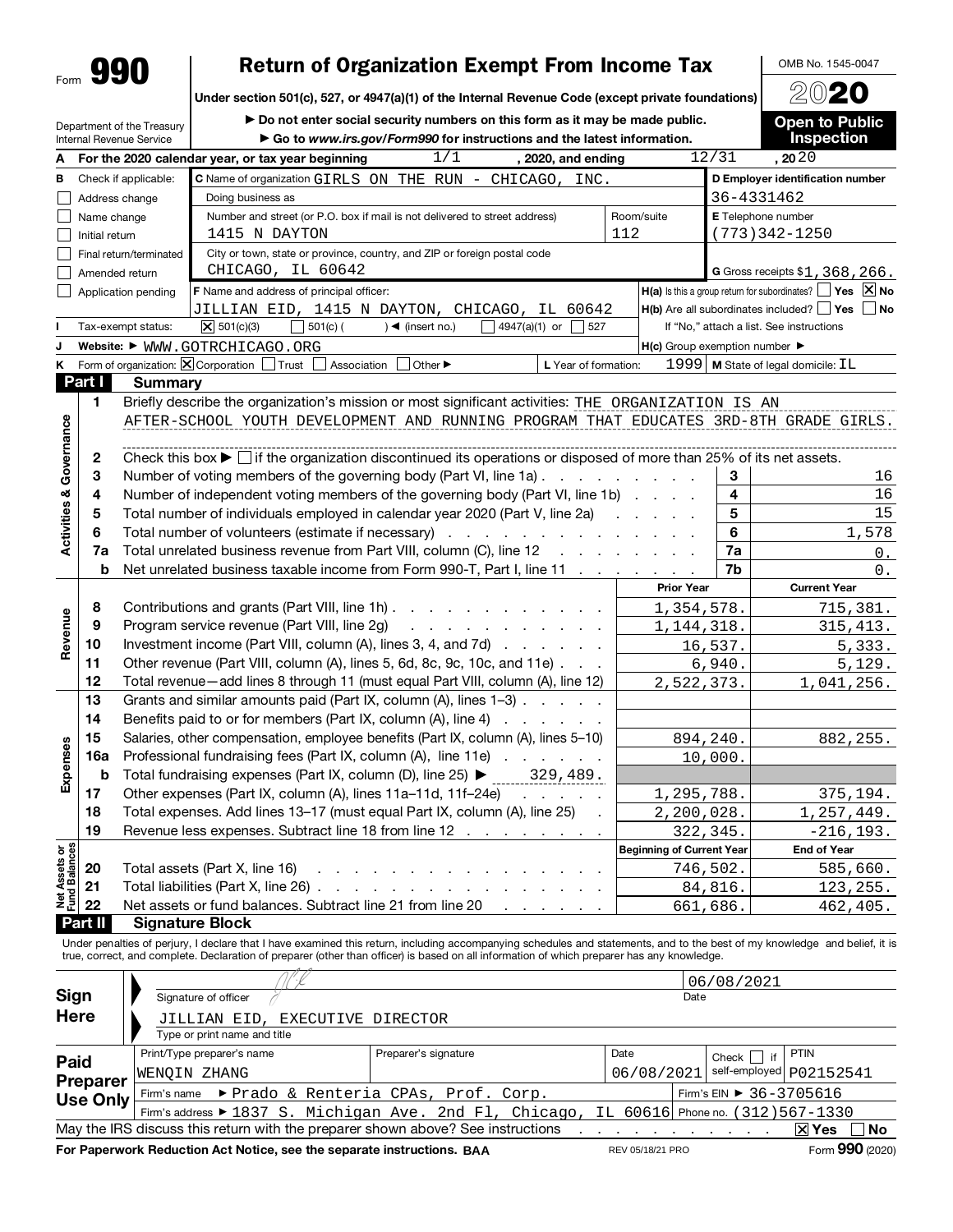|                | Form 990 (2020)<br>Page 2                                                                                                                                                                                                                                                                                                                   |
|----------------|---------------------------------------------------------------------------------------------------------------------------------------------------------------------------------------------------------------------------------------------------------------------------------------------------------------------------------------------|
| Part III       | <b>Statement of Program Service Accomplishments</b>                                                                                                                                                                                                                                                                                         |
|                | Check if Schedule O contains a response or note to any line in this Part III                                                                                                                                                                                                                                                                |
| 1.             | Briefly describe the organization's mission:                                                                                                                                                                                                                                                                                                |
|                | THE ORGANIZATION IS AN AFTER-SCHOOL PROGRAM THAT USES THE POWER OF                                                                                                                                                                                                                                                                          |
|                | RUNNING TO EDUCATE AND PREPARE 3RD-8TH GRADE GIRLS FOR A LIFETIME OF                                                                                                                                                                                                                                                                        |
|                | SELF-RESPECT AND HEALTHY LIVING THROUGH LESSONS THAT ENCOURAGE                                                                                                                                                                                                                                                                              |
| $\mathbf{2}$   | POSITIVE, EMOTIONAL, SOCIAL, MENTAL AND PHYSICAL DEVELOPMENT.                                                                                                                                                                                                                                                                               |
|                | Did the organization undertake any significant program services during the year which were not listed on the<br>$\Box$ Yes $\Box$ No<br>If "Yes," describe these new services on Schedule O.                                                                                                                                                |
| 3              | Did the organization cease conducting, or make significant changes in how it conducts, any program<br>$\Box$ Yes $\Box$ No                                                                                                                                                                                                                  |
|                | If "Yes," describe these changes on Schedule O.                                                                                                                                                                                                                                                                                             |
| 4              | Describe the organization's program service accomplishments for each of its three largest program services, as measured by<br>expenses. Section 501(c)(3) and 501(c)(4) organizations are required to report the amount of grants and allocations to others,<br>the total expenses, and revenue, if any, for each program service reported. |
| 4a             |                                                                                                                                                                                                                                                                                                                                             |
|                | GIRLS ON THE RUN-CHICAGO (GOTRC) IS A LIFE-CHANGING AFTER-SCHOOL                                                                                                                                                                                                                                                                            |
|                | PROGRAM FOR 3RD-8TH GRADE GIRLS. OUR MISSION<br>TO EDUCATE AND PREPARE<br>IS                                                                                                                                                                                                                                                                |
|                | LIFETIME OF<br>SELF RESPECT AND HEALTHY<br>THE PROGRAM ________________________<br>GIRLS FOR A                                                                                                                                                                                                                                              |
|                | CURRICULUMN<br>UNIOUELY COMBINES TRAINING FOR<br>A 5K<br>EVENT<br>WITH UPLIFTING MITH                                                                                                                                                                                                                                                       |
|                | WORKOUTS AND LIFE SKILLS LESSONS AIMED TO DEVELOP THE<br>WHOLE GIRL, HER                                                                                                                                                                                                                                                                    |
|                | <u>__EMOTIONAL_AND_SOCIAL_SELF.__YOUNG_GIRLS_ARE_EMPOWERED________________________</u><br>PHYSICAL, MENTAL,                                                                                                                                                                                                                                 |
|                | A GREATER SELF-AWARENESS, A SENSE OF ACHIEVEMENT, AND A FOUNDATION                                                                                                                                                                                                                                                                          |
|                | IN TEAM BUILDING TO HELP THEM BECOME STRONG, CONTENTED AND SELF-CONFIDENT WOMEN.                                                                                                                                                                                                                                                            |
|                | WE_SERVE_GIRLS_FROM_ALL_INCOME_LEVELS__BACKGROUNDS_AND_ATHLETIC_ABILITIES______________                                                                                                                                                                                                                                                     |
|                | DURING THE YEAR ENDED DECEMBER 31, 2020, THE ORGANIZATION ESTIMATES THAT 1,578                                                                                                                                                                                                                                                              |
|                | COACHES DONATED APPROXIMATELY 135,708 HOURS FOR PROGRAM RELATED ACTIVITIES.                                                                                                                                                                                                                                                                 |
|                |                                                                                                                                                                                                                                                                                                                                             |
| 4b             |                                                                                                                                                                                                                                                                                                                                             |
|                |                                                                                                                                                                                                                                                                                                                                             |
|                |                                                                                                                                                                                                                                                                                                                                             |
|                |                                                                                                                                                                                                                                                                                                                                             |
|                |                                                                                                                                                                                                                                                                                                                                             |
|                |                                                                                                                                                                                                                                                                                                                                             |
|                |                                                                                                                                                                                                                                                                                                                                             |
|                |                                                                                                                                                                                                                                                                                                                                             |
|                |                                                                                                                                                                                                                                                                                                                                             |
|                |                                                                                                                                                                                                                                                                                                                                             |
|                |                                                                                                                                                                                                                                                                                                                                             |
|                |                                                                                                                                                                                                                                                                                                                                             |
| 4 <sub>c</sub> | $(1)$ (Expenses \$<br>$(2)$ (Revenue \$<br>(Code:                                                                                                                                                                                                                                                                                           |
|                |                                                                                                                                                                                                                                                                                                                                             |
|                |                                                                                                                                                                                                                                                                                                                                             |
|                |                                                                                                                                                                                                                                                                                                                                             |
|                |                                                                                                                                                                                                                                                                                                                                             |
|                |                                                                                                                                                                                                                                                                                                                                             |
|                |                                                                                                                                                                                                                                                                                                                                             |
|                |                                                                                                                                                                                                                                                                                                                                             |
|                |                                                                                                                                                                                                                                                                                                                                             |
|                |                                                                                                                                                                                                                                                                                                                                             |
|                |                                                                                                                                                                                                                                                                                                                                             |
|                |                                                                                                                                                                                                                                                                                                                                             |
|                |                                                                                                                                                                                                                                                                                                                                             |
|                |                                                                                                                                                                                                                                                                                                                                             |
| 4d             | Other program services (Describe on Schedule O.)                                                                                                                                                                                                                                                                                            |

| 840,895. |                  |
|----------|------------------|
|          | REV 05/18/21 PRO |

4e Total program service expenses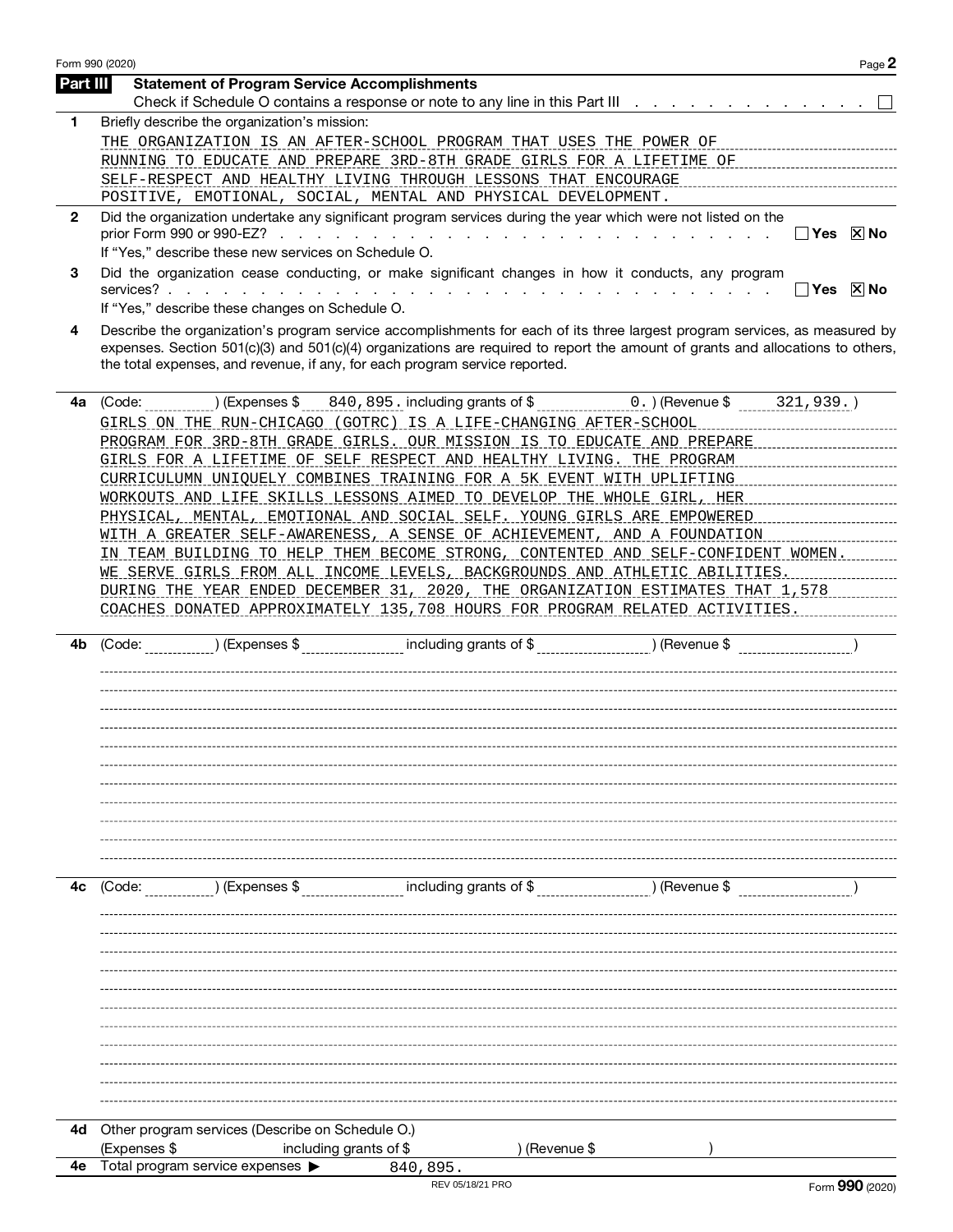| Part IV | <b>Checklist of Required Schedules</b>                                                                                                                                                                                                                                                                                                                                               |                 |                |          |
|---------|--------------------------------------------------------------------------------------------------------------------------------------------------------------------------------------------------------------------------------------------------------------------------------------------------------------------------------------------------------------------------------------|-----------------|----------------|----------|
|         |                                                                                                                                                                                                                                                                                                                                                                                      |                 | <b>Yes</b>     | No       |
| 1       | Is the organization described in section 501(c)(3) or 4947(a)(1) (other than a private foundation)? If "Yes,"                                                                                                                                                                                                                                                                        | 1               | ×              |          |
| 2       | Is the organization required to complete Schedule B, Schedule of Contributors See instructions?                                                                                                                                                                                                                                                                                      | $\overline{2}$  | $\pmb{\times}$ |          |
| 3       | Did the organization engage in direct or indirect political campaign activities on behalf of or in opposition to<br>candidates for public office? If "Yes," complete Schedule C, Part I.                                                                                                                                                                                             | 3               |                | ×        |
| 4       | Section 501(c)(3) organizations. Did the organization engage in lobbying activities, or have a section 501(h)<br>election in effect during the tax year? If "Yes," complete Schedule C, Part II                                                                                                                                                                                      | 4               |                | $\times$ |
| 5       | Is the organization a section $501(c)(4)$ , $501(c)(5)$ , or $501(c)(6)$ organization that receives membership dues,<br>assessments, or similar amounts as defined in Revenue Procedure 98-19? If "Yes," complete Schedule C, Part III                                                                                                                                               | 5               |                | ×        |
| 6       | Did the organization maintain any donor advised funds or any similar funds or accounts for which donors<br>have the right to provide advice on the distribution or investment of amounts in such funds or accounts? If<br>"Yes," complete Schedule D, Part I<br>المتابعة المتابعة المتابعة المتابعة المتابعة المتابعة المتابعة المتابعة المتابعة المتابعة المتابعة المتابعة المتابعة | 6               |                | ×        |
| 7       | Did the organization receive or hold a conservation easement, including easements to preserve open space,<br>the environment, historic land areas, or historic structures? If "Yes," complete Schedule D, Part II                                                                                                                                                                    | 7               |                | $\times$ |
| 8       | Did the organization maintain collections of works of art, historical treasures, or other similar assets? If "Yes,"<br>complete Schedule D, Part III recently recently recently recently recently recently recently recently recently recently recently recently recently recently recently recently recently recently recently recently recently rec                                | 8               |                | ×        |
| 9       | Did the organization report an amount in Part X, line 21, for escrow or custodial account liability, serve as a<br>custodian for amounts not listed in Part X; or provide credit counseling, debt management, credit repair, or<br>debt negotiation services? If "Yes," complete Schedule D, Part IV .<br>and the contract of the contract of the con-                               | 9               |                | $\times$ |
| 10      | Did the organization, directly or through a related organization, hold assets in donor-restricted endowments                                                                                                                                                                                                                                                                         | 10              |                | ×        |
| 11      | If the organization's answer to any of the following questions is "Yes," then complete Schedule D, Parts VI,<br>VII, VIII, IX, or X as applicable.                                                                                                                                                                                                                                   |                 |                |          |
| a       | Did the organization report an amount for land, buildings, and equipment in Part X, line 10? If "Yes,"                                                                                                                                                                                                                                                                               | 11a             | $\times$       |          |
| b       | Did the organization report an amount for investments—other securities in Part X, line 12, that is 5% or more<br>of its total assets reported in Part X, line 16? If "Yes," complete Schedule D, Part VII                                                                                                                                                                            | 11 <sub>b</sub> |                | ×        |
| C       | Did the organization report an amount for investments-program related in Part X, line 13, that is 5% or more<br>of its total assets reported in Part X, line 16? If "Yes," complete Schedule D, Part VIII                                                                                                                                                                            | 11c             |                | ×        |
| d       | Did the organization report an amount for other assets in Part X, line 15, that is 5% or more of its total assets<br>reported in Part X, line 16? If "Yes," complete Schedule D, Part IX                                                                                                                                                                                             | 11d             |                | $\times$ |
| е       | Did the organization report an amount for other liabilities in Part X, line 25? If "Yes," complete Schedule D, Part X                                                                                                                                                                                                                                                                | 11e             |                | $\times$ |
| f       | Did the organization's separate or consolidated financial statements for the tax year include a footnote that addresses<br>the organization's liability for uncertain tax positions under FIN 48 (ASC 740)? If "Yes," complete Schedule D, Part X                                                                                                                                    | 11f             |                | $\times$ |
| 12a     | Did the organization obtain separate, independent audited financial statements for the tax year? If "Yes," complete                                                                                                                                                                                                                                                                  | 12a             | $\times$       |          |
| b       | Was the organization included in consolidated, independent audited financial statements for the tax year? If<br>"Yes," and if the organization answered "No" to line 12a, then completing Schedule D, Parts XI and XII is optional                                                                                                                                                   | 12b             |                | ×.       |
| 13      | Is the organization a school described in section $170(b)(1)(A)(ii)?$ If "Yes," complete Schedule E<br>$\mathbf{r}$ and $\mathbf{r}$ and $\mathbf{r}$                                                                                                                                                                                                                                | 13              |                | $\times$ |
| 14a     | Did the organization maintain an office, employees, or agents outside of the United States?                                                                                                                                                                                                                                                                                          | 14a             |                | ×        |
| b       | Did the organization have aggregate revenues or expenses of more than \$10,000 from grantmaking,<br>fundraising, business, investment, and program service activities outside the United States, or aggregate<br>foreign investments valued at \$100,000 or more? If "Yes," complete Schedule F, Parts I and IV.                                                                     | <b>14b</b>      |                | ×        |
| 15      | Did the organization report on Part IX, column (A), line 3, more than \$5,000 of grants or other assistance to or<br>for any foreign organization? If "Yes," complete Schedule F, Parts II and IV                                                                                                                                                                                    | 15              |                | ×.       |
| 16      | Did the organization report on Part IX, column (A), line 3, more than \$5,000 of aggregate grants or other<br>assistance to or for foreign individuals? If "Yes," complete Schedule F, Parts III and IV.                                                                                                                                                                             | 16              |                | ×.       |
| 17      | Did the organization report a total of more than \$15,000 of expenses for professional fundraising services on<br>Part IX, column (A), lines 6 and 11e? If "Yes," complete Schedule G, Part I See instructions                                                                                                                                                                       | 17              |                | ×        |
| 18      | Did the organization report more than \$15,000 total of fundraising event gross income and contributions on<br>Part VIII, lines 1c and 8a? If "Yes," complete Schedule G, Part II.                                                                                                                                                                                                   | 18              |                | ×.       |
| 19      | Did the organization report more than \$15,000 of gross income from gaming activities on Part VIII, line 9a?<br>If "Yes," complete Schedule G, Part III<br>والمتعاون والمتعاون والمتعاون والمتعاونة والمتعاونة والمتعاونة والمتعاونة                                                                                                                                                 | 19              |                | ×        |
| 20a     | Did the organization operate one or more hospital facilities? If "Yes," complete Schedule H                                                                                                                                                                                                                                                                                          | 20a             |                | ×        |
| b       | If "Yes" to line 20a, did the organization attach a copy of its audited financial statements to this return?                                                                                                                                                                                                                                                                         | 20 <sub>b</sub> |                |          |
| 21      | Did the organization report more than \$5,000 of grants or other assistance to any domestic organization or<br>domestic government on Part IX, column (A), line 1? If "Yes," complete Schedule I, Parts I and II                                                                                                                                                                     | 21              |                | ×        |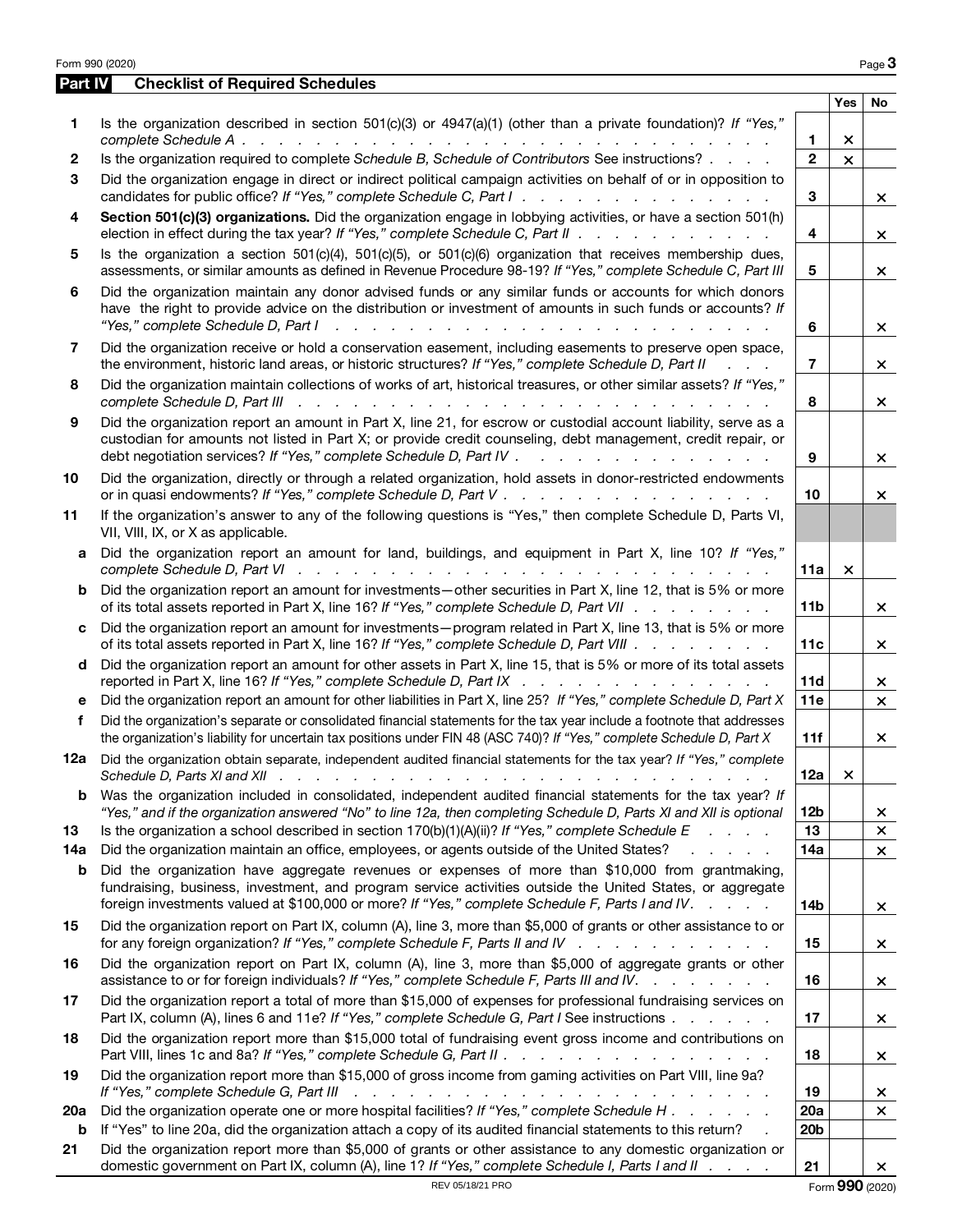|               | Form 990 (2020)                                                                                                                                                                                                                                                                                                                                                                                                                                                                                          |                 |          | Page 4                   |
|---------------|----------------------------------------------------------------------------------------------------------------------------------------------------------------------------------------------------------------------------------------------------------------------------------------------------------------------------------------------------------------------------------------------------------------------------------------------------------------------------------------------------------|-----------------|----------|--------------------------|
| Part IV       | <b>Checklist of Required Schedules (continued)</b>                                                                                                                                                                                                                                                                                                                                                                                                                                                       |                 |          |                          |
| 22            | Did the organization report more than \$5,000 of grants or other assistance to or for domestic individuals on                                                                                                                                                                                                                                                                                                                                                                                            | 22              | Yes      | No                       |
| 23            | Part IX, column (A), line 2? If "Yes," complete Schedule I, Parts I and III<br>$\mathbf{r}$ , $\mathbf{r}$ , $\mathbf{r}$ , $\mathbf{r}$ , $\mathbf{r}$ , $\mathbf{r}$ , $\mathbf{r}$ , $\mathbf{r}$<br>Did the organization answer "Yes" to Part VII, Section A, line 3, 4, or 5 about compensation of the<br>organization's current and former officers, directors, trustees, key employees, and highest compensated<br>employees? If "Yes," complete Schedule J.<br>and a straight and a straight and | 23              |          | $\times$<br>$\mathsf{x}$ |
| 24a           | Did the organization have a tax-exempt bond issue with an outstanding principal amount of more than<br>\$100,000 as of the last day of the year, that was issued after December 31, 2002? If "Yes," answer lines 24b<br>through 24d and complete Schedule K. If "No," go to line 25a<br>and the property of the property of the property                                                                                                                                                                 | 24a             |          | ×.                       |
| b<br>с        | Did the organization invest any proceeds of tax-exempt bonds beyond a temporary period exception?<br>Did the organization maintain an escrow account other than a refunding escrow at any time during the year                                                                                                                                                                                                                                                                                           | 24 <sub>b</sub> |          |                          |
| d             | Did the organization act as an "on behalf of" issuer for bonds outstanding at any time during the year?                                                                                                                                                                                                                                                                                                                                                                                                  | 24c<br>24d      |          |                          |
| 25а           | Section 501(c)(3), 501(c)(4), and 501(c)(29) organizations. Did the organization engage in an excess benefit<br>transaction with a disqualified person during the year? If "Yes," complete Schedule L, Part I<br>$\mathbf{r}$ and $\mathbf{r}$ and $\mathbf{r}$ and $\mathbf{r}$                                                                                                                                                                                                                         | 25a             |          | $\times$                 |
| b             | Is the organization aware that it engaged in an excess benefit transaction with a disqualified person in a prior<br>year, and that the transaction has not been reported on any of the organization's prior Forms 990 or 990-EZ?                                                                                                                                                                                                                                                                         | 25 <sub>b</sub> |          | ×.                       |
| 26            | Did the organization report any amount on Part X, line 5 or 22, for receivables from or payables to any current<br>or former officer, director, trustee, key employee, creator or founder, substantial contributor, or 35%<br>controlled entity or family member of any of these persons? If "Yes," complete Schedule L, Part II<br>$\mathcal{L} = \mathcal{L} \times \mathcal{L}$                                                                                                                       | 26              |          | $\times$                 |
| 27            | Did the organization provide a grant or other assistance to any current or former officer, director, trustee, key<br>employee, creator or founder, substantial contributor or employee thereof, a grant selection committee<br>member, or to a 35% controlled entity (including an employee thereof) or family member of any of these                                                                                                                                                                    | 27              |          | ×                        |
| 28            | Was the organization a party to a business transaction with one of the following parties (see Schedule L, Part<br>IV instructions, for applicable filing thresholds, conditions, and exceptions):                                                                                                                                                                                                                                                                                                        |                 |          |                          |
| a             | A current or former officer, director, trustee, key employee, creator or founder, or substantial contributor? If<br>"Yes," complete Schedule L, Part IV $\ldots$ , $\ldots$ , $\ldots$ , $\ldots$ , $\ldots$ , $\ldots$                                                                                                                                                                                                                                                                                  | 28a             |          | ×                        |
| b             | A family member of any individual described in line 28a? If "Yes," complete Schedule L, Part IV                                                                                                                                                                                                                                                                                                                                                                                                          | 28 <sub>b</sub> |          | $\mathsf{x}$             |
| c             | A 35% controlled entity of one or more individuals and/or organizations described in lines 28a or 28b? If<br>"Yes," complete Schedule L, Part IV $\ldots$ $\ldots$ $\ldots$ $\ldots$ $\ldots$ $\ldots$ $\ldots$                                                                                                                                                                                                                                                                                          | 28c             |          | ×.                       |
| 29            | Did the organization receive more than \$25,000 in non-cash contributions? If "Yes," complete Schedule M                                                                                                                                                                                                                                                                                                                                                                                                 | 29              |          | $\times$                 |
| 30            | Did the organization receive contributions of art, historical treasures, or other similar assets, or qualified                                                                                                                                                                                                                                                                                                                                                                                           | 30              |          | ×.                       |
| 31            | Did the organization liquidate, terminate, or dissolve and cease operations? If "Yes," complete Schedule N, Part I                                                                                                                                                                                                                                                                                                                                                                                       | $\overline{31}$ |          | $\times$                 |
| 32            | Did the organization sell, exchange, dispose of, or transfer more than 25% of its net assets? If "Yes,"<br>complete Schedule N, Part II<br>a construction of the construction of the construction of the construction of the construction of the construction of the construction of the construction of the construction of the construction of the construction of the                                                                                                                                 | 32              |          | $\times$                 |
| 33            | Did the organization own 100% of an entity disregarded as separate from the organization under Regulations<br>sections 301.7701-2 and 301.7701-3? If "Yes," complete Schedule R, Part I. $\ldots$                                                                                                                                                                                                                                                                                                        | 33              |          | ×.                       |
| 34            | Was the organization related to any tax-exempt or taxable entity? If "Yes," complete Schedule R, Part II, III,<br>or IV, and Part V, line 1<br>المتعاون والمتعاون والمتعاون والمتعاون والمتعاون والمتعاون والمتعاون والمتعاون والمتعاون والمتعاون                                                                                                                                                                                                                                                        | 34              |          | ×.                       |
| 35a           | Did the organization have a controlled entity within the meaning of section 512(b)(13)?                                                                                                                                                                                                                                                                                                                                                                                                                  | 35a             |          | $\times$                 |
| b             | If "Yes" to line 35a, did the organization receive any payment from or engage in any transaction with a<br>controlled entity within the meaning of section 512(b)(13)? If "Yes," complete Schedule R, Part V, line 2.                                                                                                                                                                                                                                                                                    | 35b             |          |                          |
| 36            | Section 501(c)(3) organizations. Did the organization make any transfers to an exempt non-charitable<br>related organization? If "Yes," complete Schedule R, Part V, line 2.                                                                                                                                                                                                                                                                                                                             | 36              |          | $\times$                 |
| 37            | Did the organization conduct more than 5% of its activities through an entity that is not a related organization<br>and that is treated as a partnership for federal income tax purposes? If "Yes," complete Schedule R, Part VI                                                                                                                                                                                                                                                                         | 37              |          | ×.                       |
| 38            | Did the organization complete Schedule O and provide explanations in Schedule O for Part VI, lines 11b and<br>19? Note: All Form 990 filers are required to complete Schedule O.                                                                                                                                                                                                                                                                                                                         | 38              | $\times$ |                          |
| <b>Part V</b> | <b>Statements Regarding Other IRS Filings and Tax Compliance</b><br>Check if Schedule O contains a response or note to any line in this Part V                                                                                                                                                                                                                                                                                                                                                           |                 |          |                          |
|               |                                                                                                                                                                                                                                                                                                                                                                                                                                                                                                          |                 | Yes      | No                       |
| 1a<br>b       | 1a<br>Enter the number reported in Box 3 of Form 1096. Enter -0- if not applicable<br>5<br>1 <sub>b</sub><br>Enter the number of Forms W-2G included in line 1a. Enter -0- if not applicable.<br>0                                                                                                                                                                                                                                                                                                       |                 |          |                          |

c Did the organization comply with backup withholding rules for reportable payments to vendors and reportable gaming (gambling) winnings to prize winners? . . . . . . . . . . . . . . . . . 1c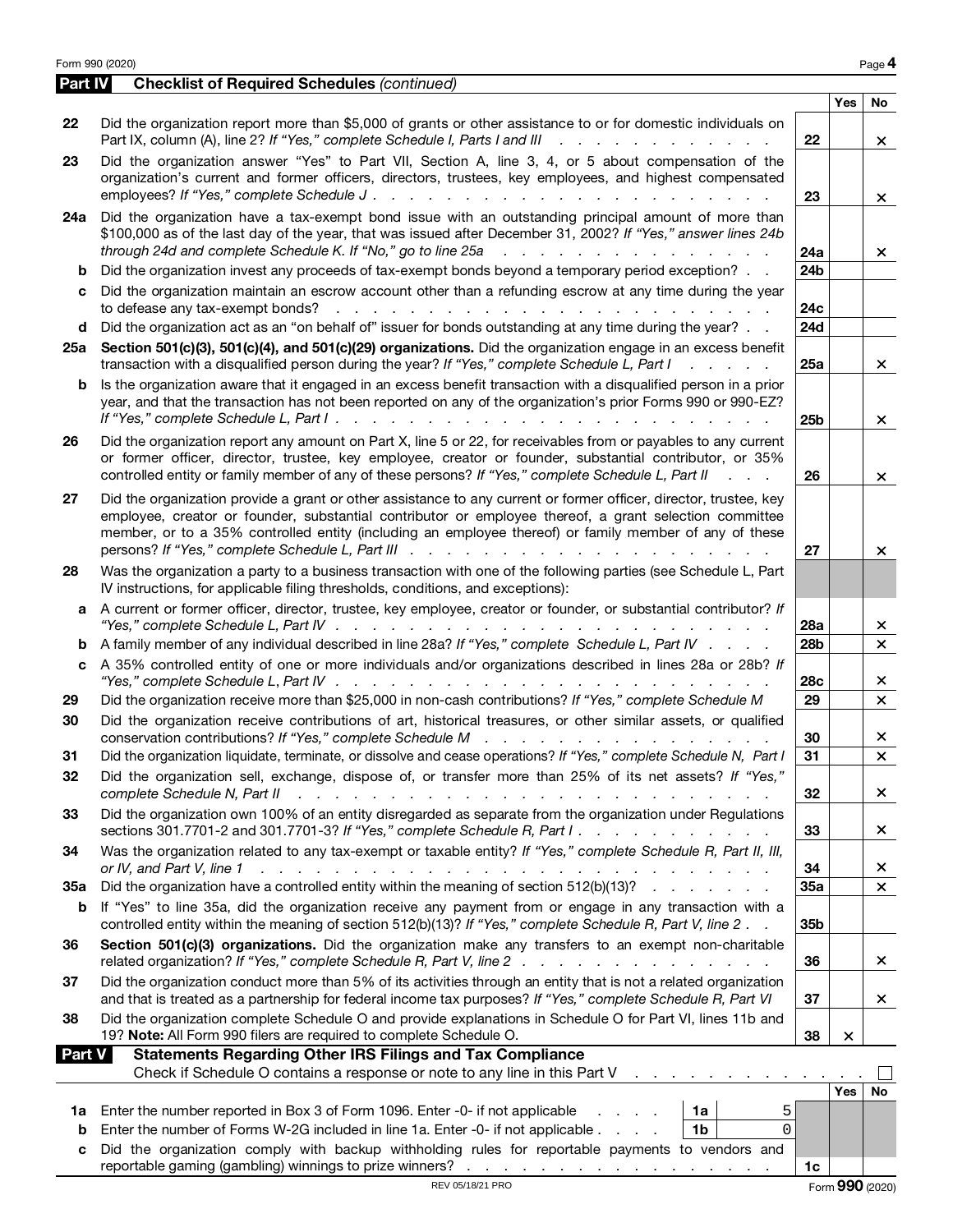|        | Form 990 (2020)                                                                                                                                                                                                                  |                 |            | Page 5       |
|--------|----------------------------------------------------------------------------------------------------------------------------------------------------------------------------------------------------------------------------------|-----------------|------------|--------------|
| Part V | Statements Regarding Other IRS Filings and Tax Compliance (continued)                                                                                                                                                            |                 |            |              |
|        |                                                                                                                                                                                                                                  |                 | <b>Yes</b> | <b>No</b>    |
|        | 2a Enter the number of employees reported on Form W-3, Transmittal of Wage and Tax                                                                                                                                               |                 |            |              |
|        | 15<br>Statements, filed for the calendar year ending with or within the year covered by this return<br>2a                                                                                                                        |                 |            |              |
| b      | If at least one is reported on line 2a, did the organization file all required federal employment tax returns? .                                                                                                                 | 2 <sub>b</sub>  | $\times$   |              |
|        | Note: If the sum of lines 1a and 2a is greater than 250, you may be required to e-file (see instructions).                                                                                                                       |                 |            |              |
| За     | Did the organization have unrelated business gross income of \$1,000 or more during the year?                                                                                                                                    | За              |            | ×            |
| b      | If "Yes," has it filed a Form 990-T for this year? If "No" to line 3b, provide an explanation on Schedule O                                                                                                                      | 3 <sub>b</sub>  |            |              |
| 4a     | At any time during the calendar year, did the organization have an interest in, or a signature or other authority over,                                                                                                          |                 |            |              |
|        | a financial account in a foreign country (such as a bank account, securities account, or other financial account)?                                                                                                               | 4a              |            | ×            |
| b      | If "Yes," enter the name of the foreign country ▶                                                                                                                                                                                |                 |            |              |
|        | See instructions for filing requirements for FinCEN Form 114, Report of Foreign Bank and Financial Accounts (FBAR).                                                                                                              |                 |            |              |
| 5а     | Was the organization a party to a prohibited tax shelter transaction at any time during the tax year?                                                                                                                            | 5a              |            | ×            |
| b      | Did any taxable party notify the organization that it was or is a party to a prohibited tax shelter transaction?                                                                                                                 | 5b              |            | $\times$     |
| c      | If "Yes" to line 5a or 5b, did the organization file Form 8886-T?                                                                                                                                                                | 5 <sub>c</sub>  |            |              |
| 6a     | Does the organization have annual gross receipts that are normally greater than \$100,000, and did the                                                                                                                           |                 |            |              |
|        | organization solicit any contributions that were not tax deductible as charitable contributions?                                                                                                                                 | 6a              |            | $\mathsf{x}$ |
| b      | If "Yes," did the organization include with every solicitation an express statement that such contributions or                                                                                                                   |                 |            |              |
|        | gifts were not tax deductible? $\cdots$ $\cdots$ $\cdots$ $\cdots$ $\cdots$ $\cdots$ $\cdots$<br>Organizations that may receive deductible contributions under section 170(c).                                                   | 6b              |            |              |
| 7      |                                                                                                                                                                                                                                  |                 |            |              |
| а      | Did the organization receive a payment in excess of \$75 made partly as a contribution and partly for goods                                                                                                                      | 7a              |            |              |
|        |                                                                                                                                                                                                                                  | 7b              |            | $\mathsf{x}$ |
| b      | If "Yes," did the organization notify the donor of the value of the goods or services provided?                                                                                                                                  |                 |            |              |
| c      | Did the organization sell, exchange, or otherwise dispose of tangible personal property for which it was                                                                                                                         | 7c              |            | ×            |
| d      | If "Yes," indicate the number of Forms 8282 filed during the year<br>7d                                                                                                                                                          |                 |            |              |
| е      | Did the organization receive any funds, directly or indirectly, to pay premiums on a personal benefit contract?                                                                                                                  | 7e              |            | ×            |
| f      | Did the organization, during the year, pay premiums, directly or indirectly, on a personal benefit contract? .                                                                                                                   | 7f              |            | $\times$     |
| g      | If the organization received a contribution of qualified intellectual property, did the organization file Form 8899 as required?                                                                                                 | 7g              |            |              |
| h      | If the organization received a contribution of cars, boats, airplanes, or other vehicles, did the organization file a Form 1098-C?                                                                                               | 7h              |            |              |
| 8      | Sponsoring organizations maintaining donor advised funds. Did a donor advised fund maintained by the                                                                                                                             |                 |            |              |
|        | sponsoring organization have excess business holdings at any time during the year?                                                                                                                                               | 8               |            |              |
| 9      | Sponsoring organizations maintaining donor advised funds.                                                                                                                                                                        |                 |            |              |
| а      | Did the sponsoring organization make any taxable distributions under section 4966?                                                                                                                                               | 9a              |            |              |
| b      | Did the sponsoring organization make a distribution to a donor, donor advisor, or related person?                                                                                                                                | 9 <sub>b</sub>  |            |              |
| 10     | Section 501(c)(7) organizations. Enter:                                                                                                                                                                                          |                 |            |              |
|        | 10a <br>Initiation fees and capital contributions included on Part VIII, line 12 \[matter cases and capital contributions included on Part VIII, line 12 \[matter cases and capital contributions included on Part VIII, line 12 |                 |            |              |
| b      | Gross receipts, included on Form 990, Part VIII, line 12, for public use of club facilities<br>10 <sub>b</sub>                                                                                                                   |                 |            |              |
| 11     | Section 501(c)(12) organizations. Enter:                                                                                                                                                                                         |                 |            |              |
| a      | Gross income from members or shareholders.<br>11a                                                                                                                                                                                |                 |            |              |
| b      | Gross income from other sources (Do not net amounts due or paid to other sources                                                                                                                                                 |                 |            |              |
|        | 11 <sub>b</sub>                                                                                                                                                                                                                  |                 |            |              |
| 12a    | Section 4947(a)(1) non-exempt charitable trusts. Is the organization filing Form 990 in lieu of Form 1041?                                                                                                                       | 12a             |            |              |
| b      | If "Yes," enter the amount of tax-exempt interest received or accrued during the year<br>12 <sub>b</sub>                                                                                                                         |                 |            |              |
| 13     | Section 501(c)(29) qualified nonprofit health insurance issuers.                                                                                                                                                                 |                 |            |              |
| а      | Is the organization licensed to issue qualified health plans in more than one state?                                                                                                                                             | 13a             |            |              |
|        | Note: See the instructions for additional information the organization must report on Schedule O.                                                                                                                                |                 |            |              |
| b      | Enter the amount of reserves the organization is required to maintain by the states in which                                                                                                                                     |                 |            |              |
|        | the organization is licensed to issue qualified health plans<br>13 <sub>b</sub><br><u>.</u>                                                                                                                                      |                 |            |              |
| c      | 13 <sub>c</sub><br>Enter the amount of reserves on hand<br>the contract of the contract of the con-                                                                                                                              |                 |            |              |
| 14a    | Did the organization receive any payments for indoor tanning services during the tax year?                                                                                                                                       | 14a             |            | ×.           |
| b      | If "Yes," has it filed a Form 720 to report these payments? If "No," provide an explanation on Schedule O.                                                                                                                       | 14 <sub>b</sub> |            |              |
| 15     | Is the organization subject to the section 4960 tax on payment(s) of more than \$1,000,000 in remuneration or                                                                                                                    |                 |            |              |
|        | excess parachute payment(s) during the year?<br><u>.</u>                                                                                                                                                                         | 15              |            | ×            |
|        | If "Yes," see instructions and file Form 4720, Schedule N.                                                                                                                                                                       |                 |            |              |
| 16     | Is the organization an educational institution subject to the section 4968 excise tax on net investment income?                                                                                                                  | 16              |            | ×            |
|        | If "Yes," complete Form 4720, Schedule O.                                                                                                                                                                                        |                 |            |              |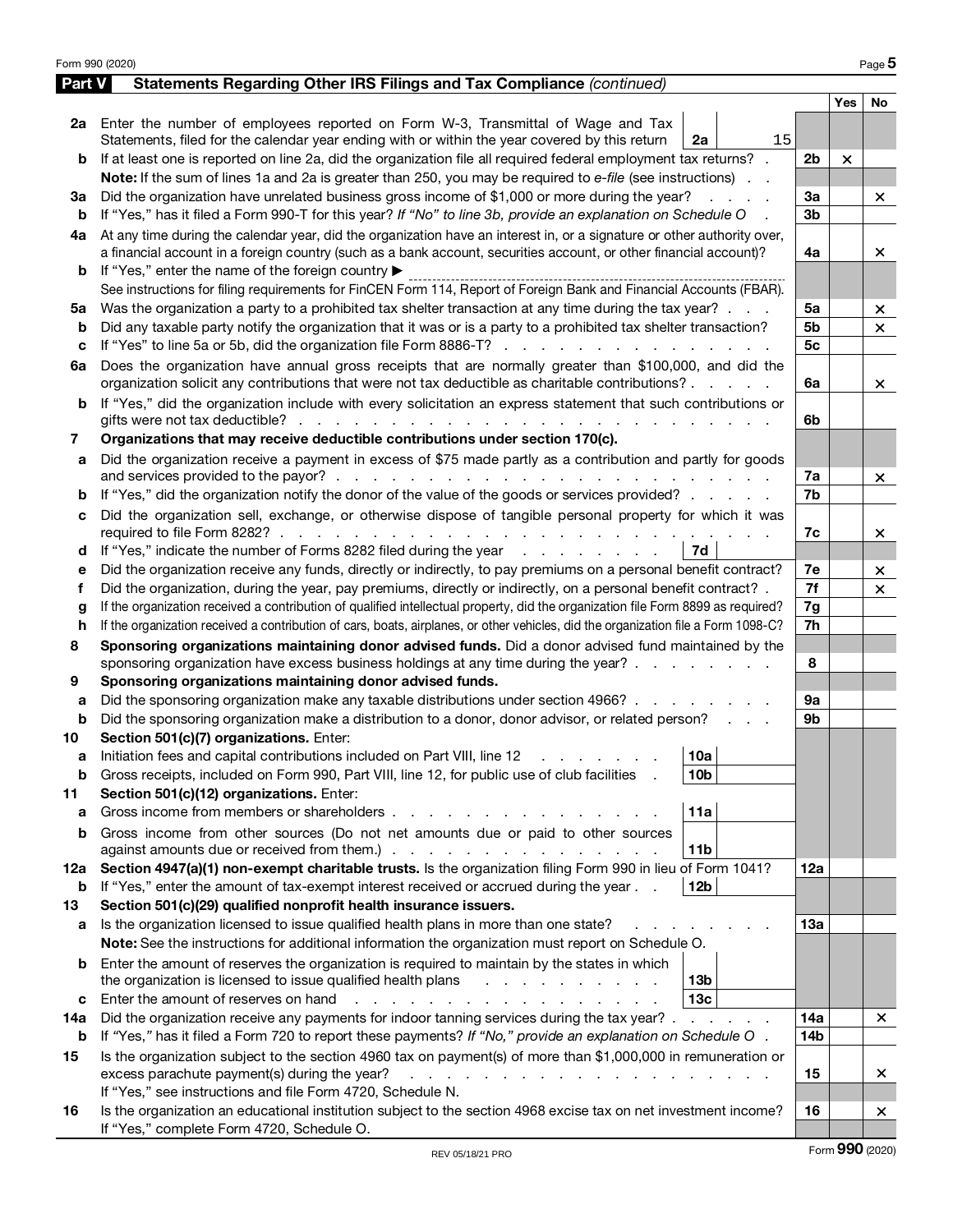|         | Form 990 (2020)                                                                                                                                                                                                                                                                                                                                                                         |                 |                           | Page $6$  |
|---------|-----------------------------------------------------------------------------------------------------------------------------------------------------------------------------------------------------------------------------------------------------------------------------------------------------------------------------------------------------------------------------------------|-----------------|---------------------------|-----------|
| Part VI | Governance, Management, and Disclosure For each "Yes" response to lines 2 through 7b below, and for a "No"<br>response to line 8a, 8b, or 10b below, describe the circumstances, processes, or changes on Schedule O. See instructions.                                                                                                                                                 |                 |                           |           |
|         | Check if Schedule O contains a response or note to any line in this Part VI X                                                                                                                                                                                                                                                                                                           |                 |                           |           |
|         | <b>Section A. Governing Body and Management</b>                                                                                                                                                                                                                                                                                                                                         |                 |                           |           |
|         |                                                                                                                                                                                                                                                                                                                                                                                         |                 | <b>Yes</b>                | <b>No</b> |
| 1a      | Enter the number of voting members of the governing body at the end of the tax year.<br>1a<br>16                                                                                                                                                                                                                                                                                        |                 |                           |           |
|         | If there are material differences in voting rights among members of the governing body, or                                                                                                                                                                                                                                                                                              |                 |                           |           |
|         | if the governing body delegated broad authority to an executive committee or similar<br>committee, explain on Schedule O.                                                                                                                                                                                                                                                               |                 |                           |           |
|         |                                                                                                                                                                                                                                                                                                                                                                                         |                 |                           |           |
| b       | Enter the number of voting members included on line 1a, above, who are independent<br>1b<br>16                                                                                                                                                                                                                                                                                          |                 |                           |           |
| 2       | Did any officer, director, trustee, or key employee have a family relationship or a business relationship with                                                                                                                                                                                                                                                                          |                 |                           |           |
|         | any other officer, director, trustee, or key employee?<br>the contract of the contract of the contract of the contract of the contract of the contract of the contract of                                                                                                                                                                                                               | $\mathbf{2}$    |                           | ×         |
| З       | Did the organization delegate control over management duties customarily performed by or under the direct                                                                                                                                                                                                                                                                               | 3               |                           |           |
| 4       | supervision of officers, directors, trustees, or key employees to a management company or other person?.<br>Did the organization make any significant changes to its governing documents since the prior Form 990 was filed?                                                                                                                                                            | 4               |                           | ×<br>×    |
| 5       | Did the organization become aware during the year of a significant diversion of the organization's assets?.                                                                                                                                                                                                                                                                             | 5               |                           | $\times$  |
| 6       | Did the organization have members or stockholders?<br>$\sim$<br>and a state                                                                                                                                                                                                                                                                                                             | 6               |                           | $\times$  |
| 7a      | Did the organization have members, stockholders, or other persons who had the power to elect or appoint                                                                                                                                                                                                                                                                                 |                 |                           |           |
|         | one or more members of the governing body?<br>.                                                                                                                                                                                                                                                                                                                                         | 7a              |                           | ×         |
| b       | Are any governance decisions of the organization reserved to (or subject to approval by) members,                                                                                                                                                                                                                                                                                       |                 |                           |           |
|         | stockholders, or persons other than the governing body?                                                                                                                                                                                                                                                                                                                                 | 7b              |                           | ×         |
| 8       | Did the organization contemporaneously document the meetings held or written actions undertaken during<br>the year by the following:                                                                                                                                                                                                                                                    |                 |                           |           |
| а       | The governing body? $\ldots$                                                                                                                                                                                                                                                                                                                                                            | 8а              | ×                         |           |
| b       | Each committee with authority to act on behalf of the governing body?<br>and a strain and a strain and                                                                                                                                                                                                                                                                                  | 8b              | $\times$                  |           |
| 9       | Is there any officer, director, trustee, or key employee listed in Part VII, Section A, who cannot be reached at                                                                                                                                                                                                                                                                        |                 |                           |           |
|         | the organization's mailing address? If "Yes," provide the names and addresses on Schedule O<br>and a state of                                                                                                                                                                                                                                                                           | 9               |                           | ×         |
|         | Section B. Policies (This Section B requests information about policies not required by the Internal Revenue Code.)                                                                                                                                                                                                                                                                     |                 |                           |           |
|         |                                                                                                                                                                                                                                                                                                                                                                                         |                 | Yes                       | No        |
| 10a     | Did the organization have local chapters, branches, or affiliates?                                                                                                                                                                                                                                                                                                                      | 10a             |                           | ×         |
| b       | If "Yes," did the organization have written policies and procedures governing the activities of such chapters,                                                                                                                                                                                                                                                                          |                 |                           |           |
|         | affiliates, and branches to ensure their operations are consistent with the organization's exempt purposes?                                                                                                                                                                                                                                                                             | 10 <sub>b</sub> |                           |           |
| 11a     | Has the organization provided a complete copy of this Form 990 to all members of its governing body before filing the form?                                                                                                                                                                                                                                                             | 11a             | $\times$                  |           |
| b       | Describe in Schedule O the process, if any, used by the organization to review this Form 990.                                                                                                                                                                                                                                                                                           |                 |                           |           |
| 12a     | Did the organization have a written conflict of interest policy? If "No," go to line 13                                                                                                                                                                                                                                                                                                 | 12a             | ×                         |           |
| b       | Were officers, directors, or trustees, and key employees required to disclose annually interests that could give rise to conflicts?                                                                                                                                                                                                                                                     | 12 <sub>b</sub> | $\times$                  |           |
|         | Did the organization regularly and consistently monitor and enforce compliance with the policy? If "Yes,<br>describe in Schedule O how this was done.<br>and the contract of the contract of the contract of the contract of the contract of the contract of the contract of the contract of the contract of the contract of the contract of the contract of the contract of the contra | 12 <sub>c</sub> | ×                         |           |
| 13      |                                                                                                                                                                                                                                                                                                                                                                                         | 13              | $\times$                  |           |
| 14      | Did the organization have a written document retention and destruction policy?                                                                                                                                                                                                                                                                                                          | 14              | $\boldsymbol{\mathsf{x}}$ |           |
| 15      | Did the process for determining compensation of the following persons include a review and approval by                                                                                                                                                                                                                                                                                  |                 |                           |           |
|         | independent persons, comparability data, and contemporaneous substantiation of the deliberation and decision?                                                                                                                                                                                                                                                                           |                 |                           |           |
| а       | The organization's CEO, Executive Director, or top management official enters and contact the organization's CEO, Executive Director, or top management official                                                                                                                                                                                                                        | 15a             | $\times$                  |           |
| b       |                                                                                                                                                                                                                                                                                                                                                                                         | 15b             |                           | ×         |
|         | If "Yes" to line 15a or 15b, describe the process in Schedule O (see instructions).                                                                                                                                                                                                                                                                                                     |                 |                           |           |
| 16а     | Did the organization invest in, contribute assets to, or participate in a joint venture or similar arrangement                                                                                                                                                                                                                                                                          |                 |                           |           |
|         |                                                                                                                                                                                                                                                                                                                                                                                         | 16a             |                           | ×         |
|         | <b>b</b> If "Yes," did the organization follow a written policy or procedure requiring the organization to evaluate its                                                                                                                                                                                                                                                                 |                 |                           |           |
|         | participation in joint venture arrangements under applicable federal tax law, and take steps to safeguard the                                                                                                                                                                                                                                                                           |                 |                           |           |
|         | organization's exempt status with respect to such arrangements?                                                                                                                                                                                                                                                                                                                         | 16 <sub>b</sub> |                           |           |
|         | <b>Section C. Disclosure</b>                                                                                                                                                                                                                                                                                                                                                            |                 |                           |           |
| 17      | List the states with which a copy of this Form 990 is required to be filed $\blacktriangleright$ IL                                                                                                                                                                                                                                                                                     |                 |                           |           |
| 18      | Section 6104 requires an organization to make its Forms 1023 (1024 or 1024-A, if applicable), 990, and 990-T (Section 501(c)<br>(3)s only) available for public inspection. Indicate how you made these available. Check all that apply.                                                                                                                                                |                 |                           |           |
|         | Another's website<br>$\boxtimes$ Upon request<br>Own website<br>$\Box$ Other (explain on Schedule O)<br>$\Box$                                                                                                                                                                                                                                                                          |                 |                           |           |
| 19      | Describe on Schedule O whether (and if so, how) the organization made its governing documents, conflict of interest policy,                                                                                                                                                                                                                                                             |                 |                           |           |
|         | and financial statements available to the public during the tax year.                                                                                                                                                                                                                                                                                                                   |                 |                           |           |
| 20      | State the name, address, and telephone number of the person who possesses the organization's books and records                                                                                                                                                                                                                                                                          |                 |                           |           |

|  |                                                                       |  | 20 State the name, address, and telephone number of the person who possesses the organization's books and records ▶ |
|--|-----------------------------------------------------------------------|--|---------------------------------------------------------------------------------------------------------------------|
|  | BOB BENSON, 1415 N DAYTON, SUITE 112, CHICAGO, IL 60642 (773)342-1250 |  |                                                                                                                     |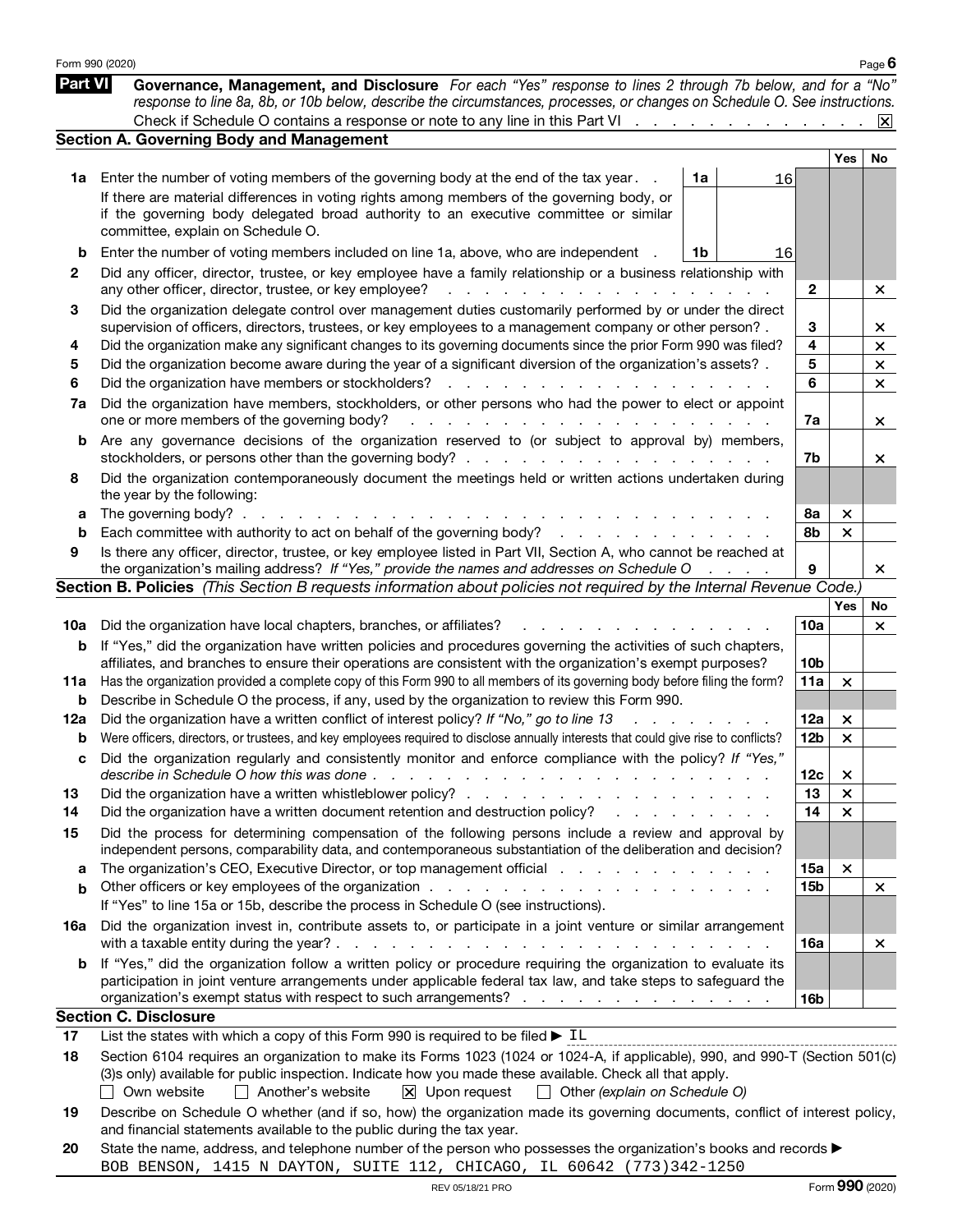#### Part VII Compensation of Officers, Directors, Trustees, Key Employees, Highest Compensated Employees, and Independent Contractors

Check if Schedule O contains a response or note to any line in this Part VII  $\ldots$ ,  $\ldots$ ,  $\ldots$ ,  $\ldots$ Section A. Officers, Directors, Trustees, Key Employees, and Highest Compensated Employees

1a Complete this table for all persons required to be listed. Report compensation for the calendar year ending with or within the organization's tax year.

• List all of the organization's current officers, directors, trustees (whether individuals or organizations), regardless of amount of compensation. Enter -0- in columns (D), (E), and (F) if no compensation was paid.

•List all of the organization's current key employees, if any. See instructions for definition of "key employee."

•List the organization's five current highest compensated employees (other than an officer, director, trustee, or key employee) who received reportable compensation (Box 5 of Form W-2 and/or Box 7 of Form 1099-MISC) of more than \$100,000 from the organization and any related organizations.

• List all of the organization's former officers, key employees, and highest compensated employees who received more than \$100,000 of reportable compensation from the organization and any related organizations.

•List all of the organization's former directors or trustees that received, in the capacity as a former director or trustee of the organization, more than \$10,000 of reportable compensation from the organization and any related organizations.

See instructions for the order in which to list the persons above.

 $\Box$  Check this box if neither the organization nor any related organization compensated any current officer, director, or trustee.

|                                                                                   |                                                                             |                                   |                       |          | (C)          |                                                                                                 |       |                                               |                                                   |                                                       |
|-----------------------------------------------------------------------------------|-----------------------------------------------------------------------------|-----------------------------------|-----------------------|----------|--------------|-------------------------------------------------------------------------------------------------|-------|-----------------------------------------------|---------------------------------------------------|-------------------------------------------------------|
| (A)<br>Name and title                                                             | (B)<br>Average<br>hours<br>per week                                         |                                   |                       |          | Position     | (do not check more than one<br>box, unless person is both an<br>officer and a director/trustee) |       | (D)<br>Reportable<br>compensation<br>from the | (E)<br>Reportable<br>compensation<br>from related | (F)<br>Estimated amount<br>of other<br>compensation   |
|                                                                                   | (list any<br>hours for<br>related<br>organizations<br>below<br>dotted line) | Individual trustee<br>or director | Institutional trustee | Officer  | Key employee | Highest compensated<br>employee                                                                 | Forme | organization<br>(W-2/1099-MISC)               | organizations<br>(W-2/1099-MISC)                  | from the<br>organization and<br>related organizations |
| (1) Joan Williams<br>President                                                    | 3.00                                                                        | ×                                 |                       | $\times$ |              |                                                                                                 |       | 0.                                            | 0.                                                | 0.                                                    |
| (2) Emily Milman                                                                  | 2.00                                                                        |                                   |                       |          |              |                                                                                                 |       |                                               |                                                   |                                                       |
| __________________________________<br>Vice President                              |                                                                             | ×                                 |                       | $\times$ |              |                                                                                                 |       | $0$ .                                         | 0.                                                | 0.                                                    |
| (3) Ann Hopkins Avery<br>Secretary                                                | 2.00                                                                        | ×                                 |                       | $\times$ |              |                                                                                                 |       | 0.                                            | 0.                                                | $\mathfrak o$ .                                       |
| (4) Brad Dorchinecz [2010]                                                        | 2.00                                                                        |                                   |                       |          |              |                                                                                                 |       |                                               |                                                   |                                                       |
| Treasurer                                                                         |                                                                             | ×                                 |                       | $\times$ |              |                                                                                                 |       | 0.                                            | 0.                                                | $\mathfrak o$ .                                       |
| (5) Betsy Armstrong [11] [12] Betsy Armstrong<br>Board Member                     | 1.00                                                                        | $\times$                          |                       |          |              |                                                                                                 |       | $0$ .                                         | 0.                                                | $\mathbf 0$ .                                         |
| <u>(6) Mary Ann Borys (6) Mary Ann Borys (6) Mary Ann Borys (6) Mary Ann an I</u> | 1.00                                                                        |                                   |                       |          |              |                                                                                                 |       |                                               |                                                   |                                                       |
| Board Member                                                                      |                                                                             | ×                                 |                       |          |              |                                                                                                 |       | 0.                                            | 0.                                                | $\mathbf 0$ .                                         |
| (7) Jesse Brannan (7) Jesse Brannan (2008)<br>Board Member                        | 1.00                                                                        | $\times$                          |                       |          |              |                                                                                                 |       | 0.                                            | 0.                                                | $\mathbf 0$ .                                         |
| (8) Jenny Dairyko Hurt<br>Board Member                                            | 1.00                                                                        | $\times$                          |                       |          |              |                                                                                                 |       | $0$ .                                         | 0.                                                | $\mathsf{0}$ .                                        |
| (9) Jennifer Elliott                                                              | 1.00                                                                        |                                   |                       |          |              |                                                                                                 |       |                                               |                                                   |                                                       |
| Board Member                                                                      |                                                                             | $\times$                          |                       |          |              |                                                                                                 |       | 0.                                            | 0.                                                | 0.                                                    |
| (10) Soenda Howell<br>Board Member                                                | 1.00                                                                        | $\times$                          |                       |          |              |                                                                                                 |       | 0.                                            | 0.                                                | $\mathbf 0$ .                                         |
| $(11)$ Sean Huss                                                                  | 1.00                                                                        |                                   |                       |          |              |                                                                                                 |       |                                               |                                                   |                                                       |
| Board Member                                                                      |                                                                             | $\boldsymbol{\times}$             |                       |          |              |                                                                                                 |       | $0$ .                                         | 0.                                                | $\mathbf 0$ .                                         |
| (12) Suzzette Jaskowiak<br>Board Member                                           | 1.00                                                                        | $\times$                          |                       |          |              |                                                                                                 |       | 0.                                            | 0.                                                | $0$ .                                                 |
| (13) Tonya Newman<br>_____________________________                                | 1.00                                                                        | $\times$                          |                       |          |              |                                                                                                 |       |                                               |                                                   |                                                       |
| Board Member                                                                      |                                                                             |                                   |                       |          |              |                                                                                                 |       | $0$ .                                         | 0.                                                | 0.                                                    |
| (14) Mike Nishi<br>Board Member                                                   | 1.00                                                                        | $\times$                          |                       |          |              |                                                                                                 |       | 0.                                            | 0.                                                | $\mathbf 0$ .                                         |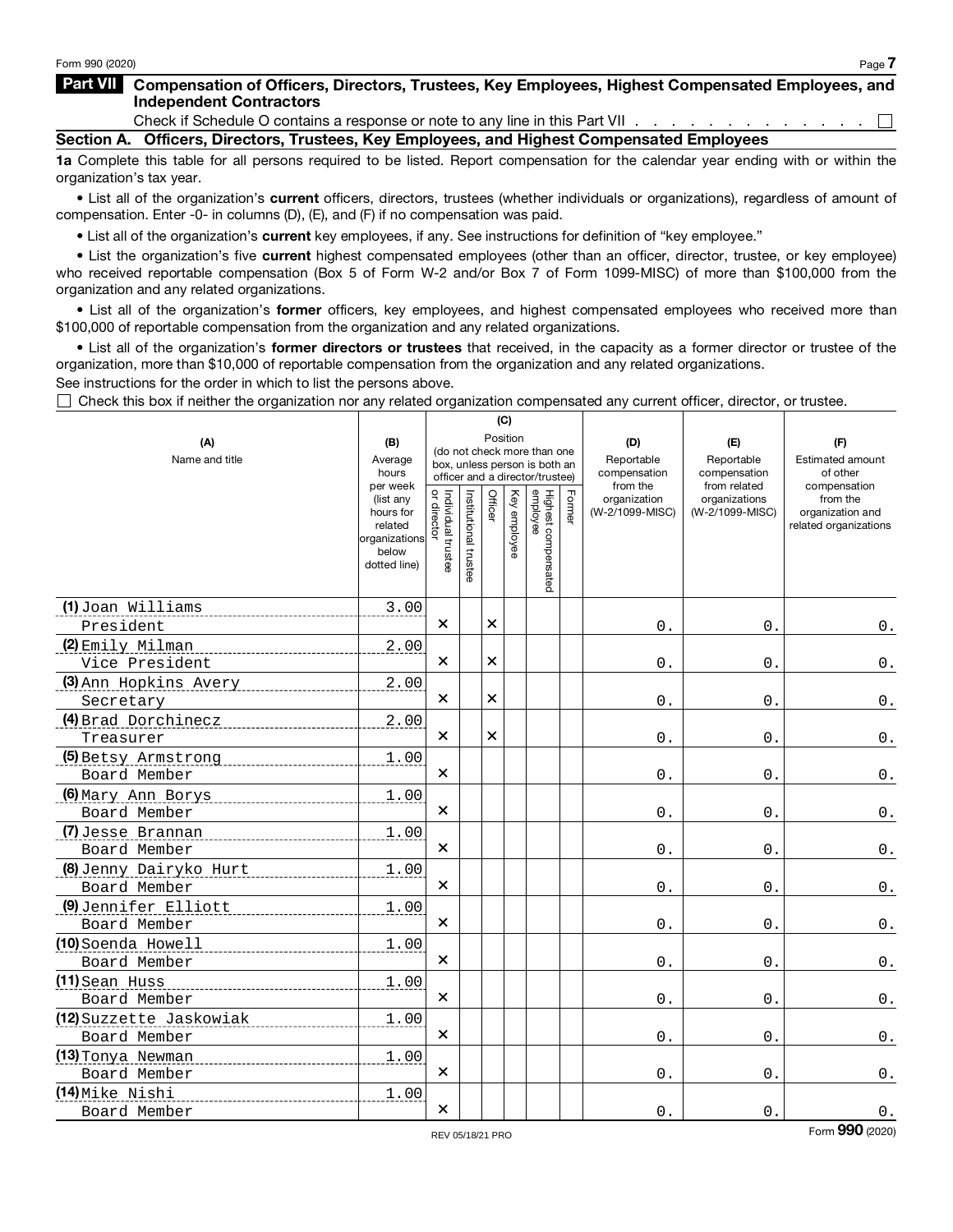| <b>Part VII</b> Section A. Officers, Directors, Trustees, Key Employees, and Highest Compensated Employees (continued)                                                                                                                                      |                                                                                         |                                     |                       |          |                 |                                                                                                 |        |                                             |                                                  |                                                                       |
|-------------------------------------------------------------------------------------------------------------------------------------------------------------------------------------------------------------------------------------------------------------|-----------------------------------------------------------------------------------------|-------------------------------------|-----------------------|----------|-----------------|-------------------------------------------------------------------------------------------------|--------|---------------------------------------------|--------------------------------------------------|-----------------------------------------------------------------------|
| (A)<br>Name and title                                                                                                                                                                                                                                       | (B)<br>Average<br>hours                                                                 |                                     |                       |          | (C)<br>Position | (do not check more than one<br>box, unless person is both an<br>officer and a director/trustee) |        | (D)<br>Reportable<br>compensation           | (E)<br>Reportable<br>compensation                | (F)<br>Estimated amount<br>of other                                   |
|                                                                                                                                                                                                                                                             | per week<br>(list any<br>hours for<br>related<br>organizations<br>below<br>dotted line) | ă<br>Individual trustee<br>director | Institutional trustee | Officer  | Key employee    | Highest compensated<br>employee                                                                 | Former | from the<br>organization<br>(W-2/1099-MISC) | from related<br>organizations<br>(W-2/1099-MISC) | compensation<br>from the<br>organization and<br>related organizations |
| (15) Debbie Story                                                                                                                                                                                                                                           | 1.00                                                                                    |                                     |                       |          |                 |                                                                                                 |        |                                             |                                                  |                                                                       |
| Board Member                                                                                                                                                                                                                                                |                                                                                         | $\times$                            |                       |          |                 |                                                                                                 |        | 0.                                          | 0.                                               | 0.                                                                    |
| (16) Brooke Vanderby                                                                                                                                                                                                                                        | 1.00                                                                                    |                                     |                       |          |                 |                                                                                                 |        |                                             |                                                  |                                                                       |
| Board Member                                                                                                                                                                                                                                                |                                                                                         | $\times$                            |                       |          |                 |                                                                                                 |        | 0.                                          | 0.                                               | $0$ .                                                                 |
| (17) Jillian Eid                                                                                                                                                                                                                                            | 40.00                                                                                   |                                     |                       | $\times$ |                 |                                                                                                 |        |                                             |                                                  |                                                                       |
| Executive Director                                                                                                                                                                                                                                          |                                                                                         |                                     |                       |          |                 |                                                                                                 |        | 108,596.                                    | 0.                                               | 63.                                                                   |
| (18)                                                                                                                                                                                                                                                        |                                                                                         |                                     |                       |          |                 |                                                                                                 |        |                                             |                                                  |                                                                       |
| (19)                                                                                                                                                                                                                                                        |                                                                                         |                                     |                       |          |                 |                                                                                                 |        |                                             |                                                  |                                                                       |
| (20)                                                                                                                                                                                                                                                        |                                                                                         |                                     |                       |          |                 |                                                                                                 |        |                                             |                                                  |                                                                       |
| (21)                                                                                                                                                                                                                                                        |                                                                                         |                                     |                       |          |                 |                                                                                                 |        |                                             |                                                  |                                                                       |
| (22)                                                                                                                                                                                                                                                        |                                                                                         |                                     |                       |          |                 |                                                                                                 |        |                                             |                                                  |                                                                       |
| (23)                                                                                                                                                                                                                                                        |                                                                                         |                                     |                       |          |                 |                                                                                                 |        |                                             |                                                  |                                                                       |
| (24)                                                                                                                                                                                                                                                        |                                                                                         |                                     |                       |          |                 |                                                                                                 |        |                                             |                                                  |                                                                       |
| (25)                                                                                                                                                                                                                                                        |                                                                                         |                                     |                       |          |                 |                                                                                                 |        |                                             |                                                  |                                                                       |
| Subtotal.<br>1b.                                                                                                                                                                                                                                            |                                                                                         |                                     |                       |          |                 |                                                                                                 |        | 108,596.                                    | $\mathbf 0$ .                                    | 63.                                                                   |
| Total from continuation sheets to Part VII, Section A<br>C<br>d                                                                                                                                                                                             |                                                                                         |                                     |                       |          |                 |                                                                                                 |        | 108,596.                                    | $\Omega$ .                                       | 63.                                                                   |
| Total (add lines 1b and 1c)<br>Total number of individuals (including but not limited to those listed above) who received more than \$100,000 of<br>$\mathbf{2}$<br>reportable compensation from the organization $\blacktriangleright$ 1                   |                                                                                         |                                     |                       |          |                 |                                                                                                 |        |                                             |                                                  |                                                                       |
|                                                                                                                                                                                                                                                             |                                                                                         |                                     |                       |          |                 |                                                                                                 |        |                                             |                                                  | Yes<br>No                                                             |
| Did the organization list any former officer, director, trustee, key employee, or highest compensated<br>3                                                                                                                                                  |                                                                                         |                                     |                       |          |                 |                                                                                                 |        |                                             |                                                  |                                                                       |
| employee on line 1a? If "Yes," complete Schedule J for such individual                                                                                                                                                                                      |                                                                                         |                                     |                       |          |                 |                                                                                                 |        | and a straight and a straight and           |                                                  | 3<br>×                                                                |
| For any individual listed on line 1a, is the sum of reportable compensation and other compensation from the<br>4<br>organization and related organizations greater than \$150,000? If "Yes," complete Schedule J for such                                   |                                                                                         |                                     |                       |          |                 |                                                                                                 |        |                                             |                                                  |                                                                       |
| individual.                                                                                                                                                                                                                                                 |                                                                                         |                                     |                       |          |                 |                                                                                                 |        |                                             |                                                  | 4<br>$\times$                                                         |
| Did any person listed on line 1a receive or accrue compensation from any unrelated organization or individual<br>5<br>for services rendered to the organization? If "Yes," complete Schedule J for such person                                              |                                                                                         |                                     |                       |          |                 |                                                                                                 |        |                                             |                                                  | 5<br>×                                                                |
| <b>Section B. Independent Contractors</b>                                                                                                                                                                                                                   |                                                                                         |                                     |                       |          |                 |                                                                                                 |        |                                             |                                                  |                                                                       |
| Complete this table for your five highest compensated independent contractors that received more than \$100,000 of<br>1<br>compensation from the organization. Report compensation for the calendar year ending with or within the organization's tax year. |                                                                                         |                                     |                       |          |                 |                                                                                                 |        |                                             |                                                  |                                                                       |
| (A)<br>Name and business address                                                                                                                                                                                                                            |                                                                                         |                                     |                       |          |                 |                                                                                                 |        | (B)<br>Description of services              |                                                  | (C)<br>Compensation                                                   |
|                                                                                                                                                                                                                                                             |                                                                                         |                                     |                       |          |                 |                                                                                                 |        |                                             |                                                  |                                                                       |
|                                                                                                                                                                                                                                                             |                                                                                         |                                     |                       |          |                 |                                                                                                 |        |                                             |                                                  |                                                                       |
|                                                                                                                                                                                                                                                             |                                                                                         |                                     |                       |          |                 |                                                                                                 |        |                                             |                                                  |                                                                       |

| Total number of independent contractors (including but not limited to those listed above) who |  |  |  |  |  |  |  |  |
|-----------------------------------------------------------------------------------------------|--|--|--|--|--|--|--|--|
| received more than \$100,000 of compensation from the organization $\blacktriangleright$      |  |  |  |  |  |  |  |  |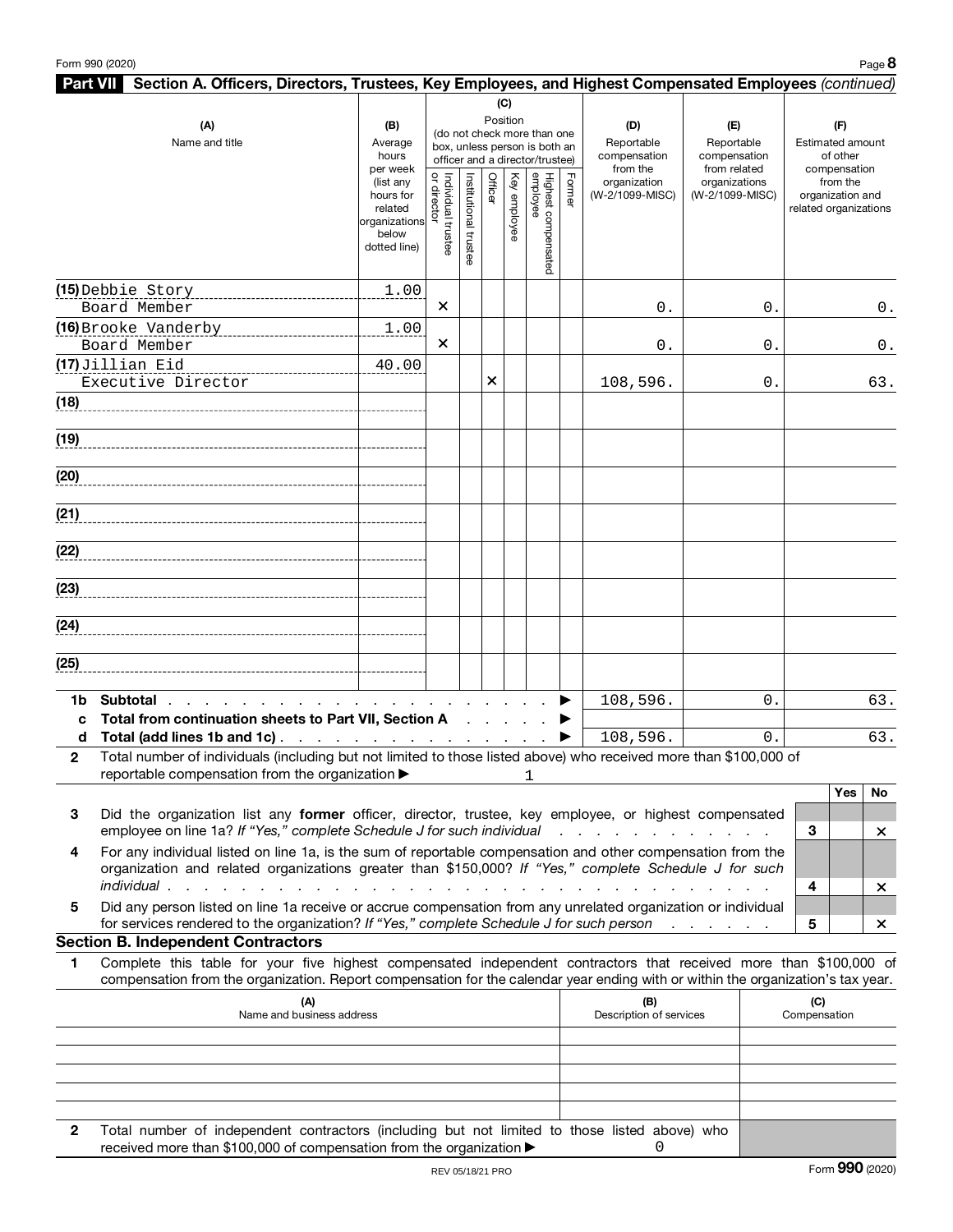Part VIII Statement of Revenue

|                                                           |        | Check if Schedule O contains a response or note to any line in this Part VIII |    |                                                 |                 |                      |                      |                                              |                                      |                                                               |
|-----------------------------------------------------------|--------|-------------------------------------------------------------------------------|----|-------------------------------------------------|-----------------|----------------------|----------------------|----------------------------------------------|--------------------------------------|---------------------------------------------------------------|
|                                                           |        |                                                                               |    |                                                 |                 |                      | (A)<br>Total revenue | (B)<br>Related or exempt<br>function revenue | (C)<br>Unrelated<br>business revenue | (D)<br>Revenue excluded<br>from tax under<br>sections 512-514 |
|                                                           | 1a     | Federated campaigns                                                           |    |                                                 | 1a              |                      |                      |                                              |                                      |                                                               |
| Contributions, Gifts, Grants<br>and Other Similar Amounts | b      | Membership dues                                                               |    | and the company                                 | 1b              |                      |                      |                                              |                                      |                                                               |
|                                                           | c      | Fundraising events                                                            |    |                                                 | 1 <sub>c</sub>  | 12,377.              |                      |                                              |                                      |                                                               |
|                                                           | d      | Related organizations<br>1 <sub>d</sub>                                       |    |                                                 |                 |                      |                      |                                              |                                      |                                                               |
|                                                           | е      | Government grants (contributions)                                             |    |                                                 | 1e              | 156,800.             |                      |                                              |                                      |                                                               |
|                                                           | f      | All other contributions, gifts, grants,                                       |    |                                                 |                 |                      |                      |                                              |                                      |                                                               |
|                                                           |        | and similar amounts not included above                                        |    |                                                 | 1f              | 546,204.             |                      |                                              |                                      |                                                               |
|                                                           | a      | Noncash contributions included in                                             |    |                                                 |                 |                      |                      |                                              |                                      |                                                               |
|                                                           |        | lines $1a-1f$ .                                                               |    |                                                 | 1g $ \$$        |                      |                      |                                              |                                      |                                                               |
|                                                           | h.     | Total. Add lines 1a-1f                                                        |    |                                                 |                 | ▶<br>$\mathbf{r}$    | 715,381.             |                                              |                                      |                                                               |
|                                                           |        |                                                                               |    |                                                 |                 | <b>Business Code</b> |                      |                                              |                                      |                                                               |
|                                                           | 2a     | PROGRAM AND 5K EVENTS                                                         |    |                                                 |                 | 611710               | 315, 413.            | 315, 413.                                    | 0.                                   | $\mathbf 0$ .                                                 |
|                                                           | b      |                                                                               |    |                                                 |                 |                      |                      |                                              |                                      |                                                               |
|                                                           | c      |                                                                               |    |                                                 |                 |                      |                      |                                              |                                      |                                                               |
| Revenue                                                   | d      |                                                                               |    |                                                 |                 |                      |                      |                                              |                                      |                                                               |
| Program Service                                           | е      |                                                                               |    |                                                 |                 |                      |                      |                                              |                                      |                                                               |
|                                                           | f<br>g | All other program service revenue<br>Total. Add lines 2a-2f                   |    |                                                 |                 | ▶                    | 315, 413.            |                                              |                                      |                                                               |
|                                                           | 3      | Investment income (including dividends, interest, and                         |    |                                                 |                 |                      |                      |                                              |                                      |                                                               |
|                                                           |        | other similar amounts)                                                        |    |                                                 |                 | ▶                    | 5,073.               | 0.                                           | 0.                                   | 5,073.                                                        |
|                                                           | 4      | Income from investment of tax-exempt bond proceeds >                          |    |                                                 |                 |                      |                      |                                              |                                      |                                                               |
|                                                           | 5      | Royalties                                                                     |    | the contract of the contract of the contract of |                 |                      |                      |                                              |                                      |                                                               |
|                                                           |        |                                                                               |    | (i) Real                                        |                 | (ii) Personal        |                      |                                              |                                      |                                                               |
|                                                           | 6а     | Gross rents                                                                   | 6a |                                                 |                 |                      |                      |                                              |                                      |                                                               |
|                                                           | b      | Less: rental expenses                                                         | 6b |                                                 |                 |                      |                      |                                              |                                      |                                                               |
|                                                           | C      | Rental income or (loss)                                                       | 6c |                                                 |                 |                      |                      |                                              |                                      |                                                               |
|                                                           | d      | Net rental income or (loss)                                                   |    | and a straightful and a straight                |                 | ▶                    |                      |                                              |                                      |                                                               |
|                                                           | 7a     | Gross amount from                                                             |    | (i) Securities                                  |                 | (ii) Other           |                      |                                              |                                      |                                                               |
|                                                           |        | of assets<br>sales                                                            |    |                                                 |                 |                      |                      |                                              |                                      |                                                               |
|                                                           |        | other than inventory                                                          | 7a | 323,105.                                        |                 |                      |                      |                                              |                                      |                                                               |
|                                                           | b      | Less: cost or other basis                                                     |    |                                                 |                 |                      |                      |                                              |                                      |                                                               |
| evenue                                                    |        | and sales expenses                                                            | 7b | 322,845.                                        |                 |                      |                      |                                              |                                      |                                                               |
| œ                                                         | c      | Gain or (loss).                                                               | 7c |                                                 | 260.            |                      |                      |                                              |                                      |                                                               |
| <b>Other</b>                                              | d      | Net gain or (loss)<br>Gross income from fundraising                           |    | and the contract of the contract of             |                 | ▸                    | 260.                 | 0.                                           | 0.                                   | 260.                                                          |
|                                                           | 8a l   | events (not including \$12,377.                                               |    |                                                 |                 |                      |                      |                                              |                                      |                                                               |
|                                                           |        | of contributions reported on line                                             |    |                                                 |                 |                      |                      |                                              |                                      |                                                               |
|                                                           |        | 1c). See Part IV, line 18                                                     |    |                                                 | 8a              | 0.                   |                      |                                              |                                      |                                                               |
|                                                           | b      | Less: direct expenses                                                         |    |                                                 | 8b              | 0.                   |                      |                                              |                                      |                                                               |
|                                                           | c      | Net income or (loss) from fundraising events                                  |    |                                                 |                 | ▶                    | 0.                   |                                              | 0.                                   | 0.                                                            |
|                                                           | 9а     | income from gaming<br>Gross                                                   |    |                                                 |                 |                      |                      |                                              |                                      |                                                               |
|                                                           |        | activities. See Part IV, line 19                                              |    | $\sim$                                          | 9a              |                      |                      |                                              |                                      |                                                               |
|                                                           | b      | Less: direct expenses                                                         |    |                                                 | 9b              |                      |                      |                                              |                                      |                                                               |
|                                                           | c      | Net income or (loss) from gaming activities                                   |    |                                                 |                 | ▶                    |                      |                                              |                                      |                                                               |
|                                                           |        | 10a Gross sales of inventory, less                                            |    |                                                 |                 |                      |                      |                                              |                                      |                                                               |
|                                                           |        | returns and allowances                                                        |    |                                                 | 10a             | 9,294.               |                      |                                              |                                      |                                                               |
|                                                           | b      | Less: cost of goods sold                                                      |    |                                                 | 10 <sub>b</sub> | 4,165.               |                      |                                              |                                      |                                                               |
|                                                           | c      | Net income or (loss) from sales of inventory.                                 |    |                                                 |                 | ▶                    | 5,129.               | 0.                                           | 0.                                   | 5,129.                                                        |
| Miscellaneous                                             | 11a    |                                                                               |    |                                                 |                 | <b>Business Code</b> |                      |                                              |                                      |                                                               |
| Revenue                                                   | b      |                                                                               |    |                                                 |                 |                      |                      |                                              |                                      |                                                               |
|                                                           | с      |                                                                               |    |                                                 |                 |                      |                      |                                              |                                      |                                                               |
|                                                           | d      | All other revenue                                                             |    | and the company of the com-                     |                 |                      |                      |                                              |                                      |                                                               |
|                                                           | е      | Total. Add lines 11a-11d                                                      |    |                                                 |                 | ▶                    |                      |                                              |                                      |                                                               |
|                                                           | 12     | Total revenue. See instructions                                               |    |                                                 |                 | ▶                    | 1,041,256.           | 315, 413.                                    | 0.                                   | 10,462.                                                       |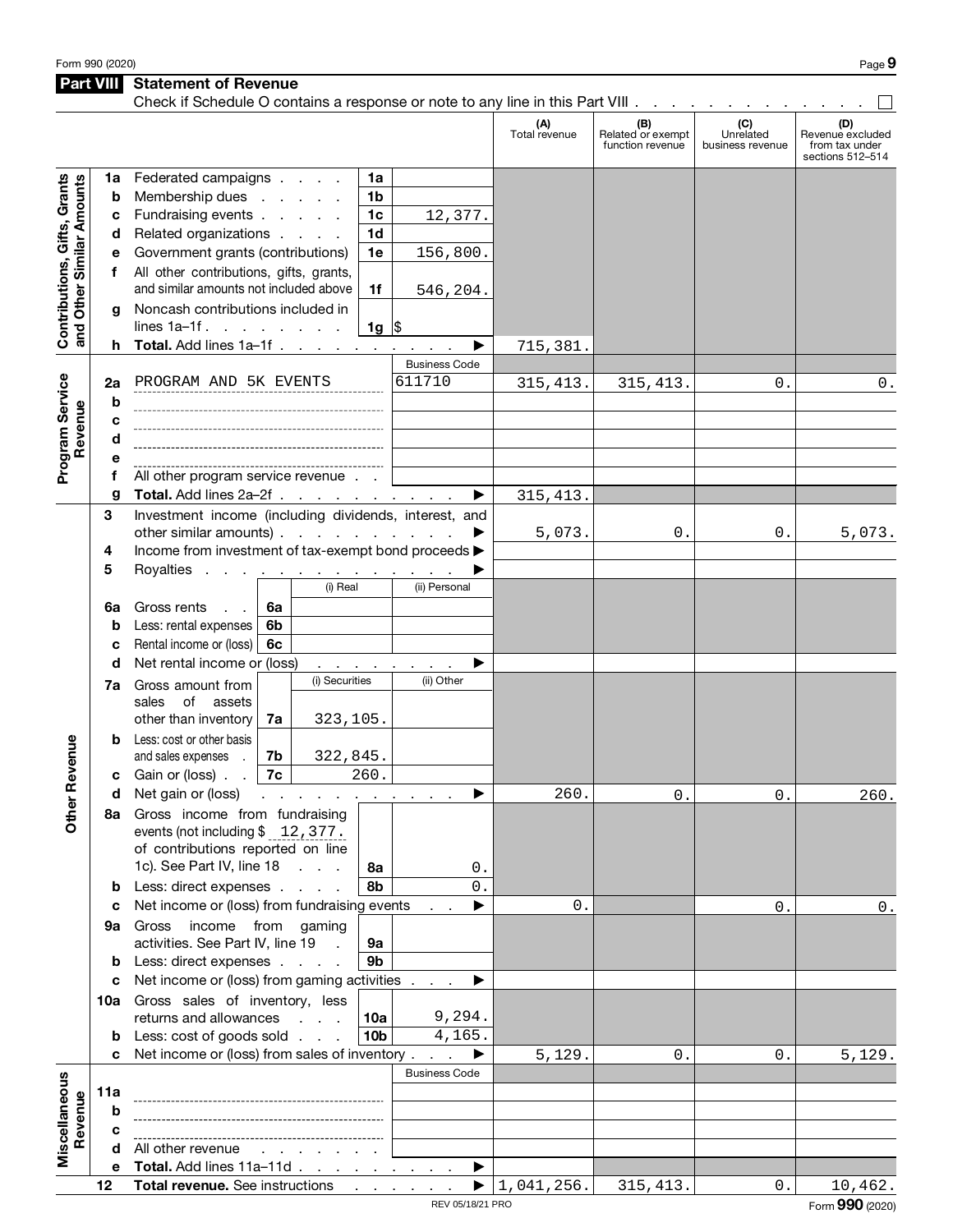Part IX Statement of Functional Expenses

#### Section 501(c)(3) and 501(c)(4) organizations must complete all columns. All other organizations must complete column (A). Check if Schedule O contains a response or note to any line in this Part IX . Do not include amounts reported on lines 6b, 7b, 8b, 9b, and 10b of Part VIII. (A) Total expenses (B) Program service expenses  $\overline{(c)}$ Management and general expenses  $\overline{(D)}$ Fundraising expenses 1 Grants and other assistance to domestic organizations and domestic governments. See Part IV, line 21 2 Grants and other assistance to domestic individuals. See Part IV, line 22 . . . . . 3 Grants and other assistance to foreign organizations, foreign governments, and foreign individuals. See Part IV, lines 15 and 16 4 Benefits paid to or for members . . . . 5 Compensation of current officers, directors, trustees, and key employees . . . . . 6 Compensation not included above to disqualified persons (as defined under section 4958(f)(1)) and persons described in section 4958(c)(3)(B) . . 7 Other salaries and wages . . . . . . 8 Pension plan accruals and contributions (include section 401(k) and 403(b) employer contributions) 9 Other employee benefits . . . . . . . 10 Payroll taxes . . . . . . . . . . . 11 Fees for services (nonemployees): a Management . . . . . . . . . **b** Legal . . . . . . . . . . . . . c Accounting . . . . . . . . . . . d Lobbying . . . . . . . . . . . e Professional fundraising services. See Part IV, line 17 f Investment management fees . . . . . g Other. (If line 11g amount exceeds 10% of line 25, column (A) amount, list line 11g expenses on Schedule O.) . 12 Advertising and promotion . . . . . . 13 Office expenses . . . . . . . . . 14 Information technology . . . . . . . 15 Royalties . . . . . . . . . . . 16 Occupancy . . . . . . . . . . . 17 Travel . . . . . . . . . . . . . 18 Payments of travel or entertainment expenses for any federal, state, or local public officials 19 Conferences, conventions, and meetings . 20 Interest . . . . . . . . . . . 21 Payments to affiliates . . . . . . . . 22 Depreciation, depletion, and amortization. 23 Insurance . . . . . . . . . . . . 24 Other expenses. Itemize expenses not covered above (List miscellaneous expenses on line 24e. If line 24e amount exceeds 10% of line 25, column (A) amount, list line 24e expenses on Schedule O.) **a** PROGRAM SUPPLIES (1999) 57,347. 57,347. b c d e All other expenses 25 Total functional expenses. Add lines 1 through 24e 26 **Joint costs.** Complete this line only if the organization reported in column (B) joint costs from a combined educational campaign and fundraising solicitation. Check here  $\blacktriangleright \Box$  if following SOP 98-2 (ASC 958-720)  $\overline{\phantom{a}}$ . 66,472. 7,542. 34,645.  $411,058.$   $46,645.$   $214,242.$  $32,537.$   $712.$  14,045.  $32,065.$   $4,009.$   $18,283.$  $0.$  13,170. 0. 46,588. 3,148. 12,975.<br>1,502. 992. 1,512.  $\begin{array}{c|cccc} 4,198. & 0. & 3,134. \\ \hline 6,424. & 4,707. & 10,930. \end{array}$ 1,512. 4,490. 5,353. 1,712.  $8,967.$   $533.$   $2,239.$  $3,755.$  254. 1,065.  $36,424.$   $4,707.$ 108,659. 671,945. 47,294. 54,357. 13,170. 7,332. 52,061. 11,555. 62,711. 4,006.  $5,074.$ 11,739.  $\begin{array}{c|cccc} 2,264. & 400. & 0. & 1,864. \ \hline 7,449. & 840.895. & 87.065. & 329.489. \end{array}$  $1,257,449.$  840,895. 87,065. 329,489. PURCHASED SERVICES 17,670. 9,750. 0. 7,920. FUNDRAISING SUPPLIES 4,923. 0. 0. 4,923. CURRICULUM DEVELOPMENT 125,342. 125,342. 0.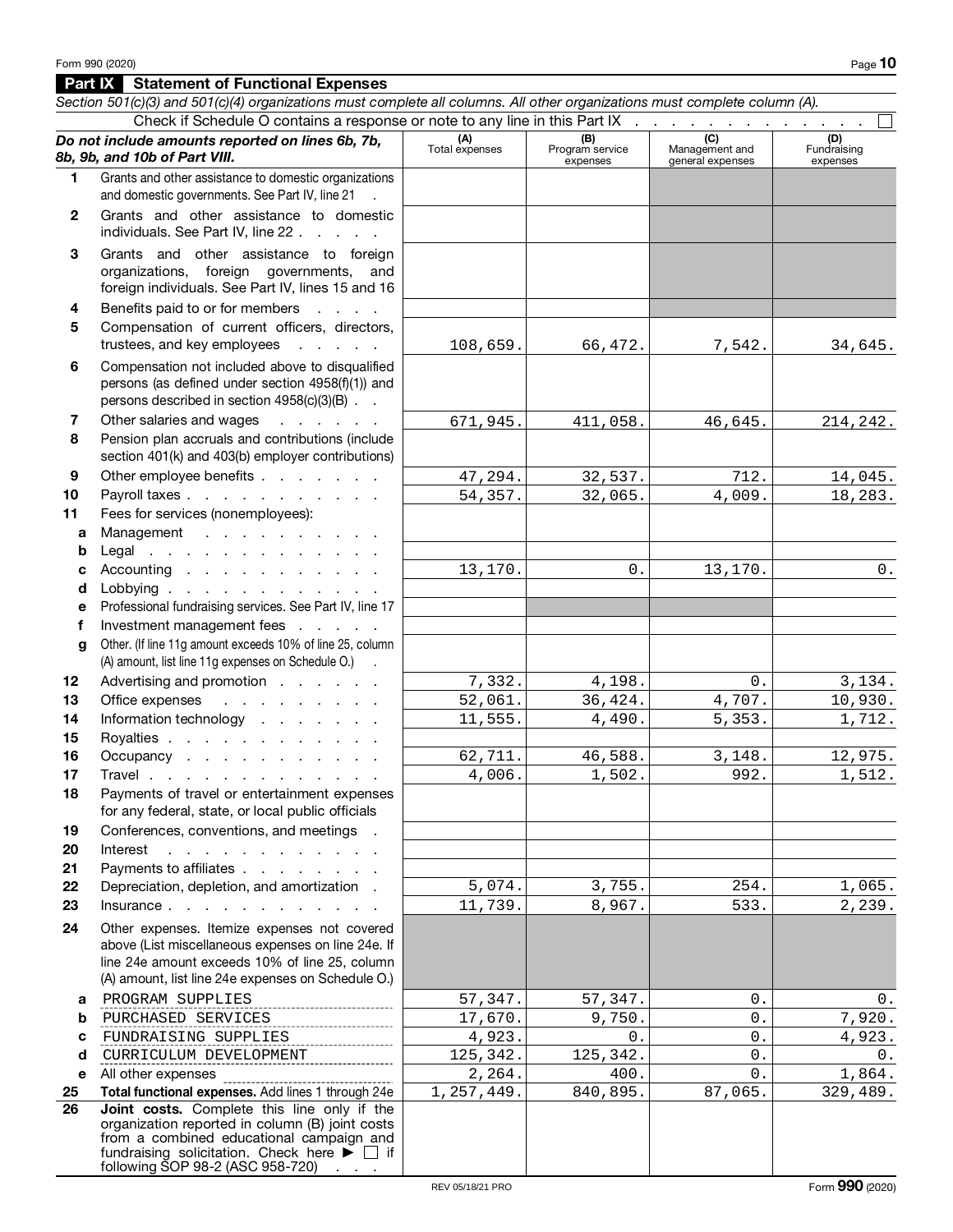Form 990 (2020) Page  $11$ 

|                             | Part X | <b>Balance Sheet</b>                                                                                                                                                                                                                                         |                                                 |                 |             |
|-----------------------------|--------|--------------------------------------------------------------------------------------------------------------------------------------------------------------------------------------------------------------------------------------------------------------|-------------------------------------------------|-----------------|-------------|
|                             |        | Check if Schedule O contains a response or note to any line in this Part X                                                                                                                                                                                   | and a series of the contract of the con-<br>(A) |                 | (B)         |
|                             |        |                                                                                                                                                                                                                                                              | Beginning of year                               |                 | End of year |
|                             | 1.     | Cash-non-interest-bearing<br>design and a state of the state of the state of the                                                                                                                                                                             | 214,575.                                        | 1.              | 246,038.    |
|                             | 2      | Savings and temporary cash investments                                                                                                                                                                                                                       |                                                 | $\mathbf{2}$    |             |
|                             | 3      | Pledges and grants receivable, net                                                                                                                                                                                                                           | 36,472.                                         | 3               | 0.          |
|                             | 4      | Accounts receivable, net<br>and the contract of the contract of the contract of                                                                                                                                                                              | 428.                                            | 4               | $0$ .       |
|                             | 5      | Loans and other receivables from any current or former officer, director,<br>trustee, key employee, creator or founder, substantial contributor, or 35%<br>controlled entity or family member of any of these persons<br>and a state of                      |                                                 | 5               |             |
|                             | 6      | Loans and other receivables from other disqualified persons (as defined<br>under section $4958(f)(1)$ ), and persons described in section $4958(c)(3)(B)$ .                                                                                                  |                                                 | 6               |             |
|                             | 7      | Notes and loans receivable, net                                                                                                                                                                                                                              |                                                 | $\overline{7}$  |             |
| Assets                      | 8      | Inventories for sale or use recovery and the contract of the sale or use of the contract of the contract of the contract of the contract of the contract of the contract of the contract of the contract of the contract of th                               | 27,378.                                         | 8               | 14,498.     |
|                             | 9      | Prepaid expenses and deferred charges                                                                                                                                                                                                                        | 43,507.                                         | 9               | 33,785.     |
|                             | 10a    | Land, buildings, and equipment: cost or other<br>basis. Complete Part VI of Schedule D. $\,$ . $\,$ 10a<br>99,389.                                                                                                                                           |                                                 |                 |             |
|                             | b      | Less: accumulated depreciation $\ldots$ 10b<br>91,186.                                                                                                                                                                                                       | 6,701.                                          | 10 <sub>c</sub> | 8,203.      |
|                             | 11     | Investments-publicly traded securities<br>and a strong contract and a strong                                                                                                                                                                                 | 413,250.                                        | 11              | 278,945.    |
|                             | 12     | Investments-other securities. See Part IV, line 11                                                                                                                                                                                                           |                                                 | 12              |             |
|                             | 13     | Investments-program-related. See Part IV, line 11                                                                                                                                                                                                            |                                                 | 13              |             |
|                             | 14     |                                                                                                                                                                                                                                                              |                                                 | 14              |             |
|                             | 15     | Other assets. See Part IV, line 11                                                                                                                                                                                                                           | 4,191.                                          | 15              | 4,191.      |
|                             | 16     | Total assets. Add lines 1 through 15 (must equal line 33)                                                                                                                                                                                                    | 746,502.                                        | 16              | 585,660.    |
|                             | 17     | Accounts payable and accrued expenses                                                                                                                                                                                                                        | 36, 332.                                        | 17              | 34,848.     |
|                             | 18     |                                                                                                                                                                                                                                                              |                                                 | 18              |             |
|                             | 19     |                                                                                                                                                                                                                                                              | 48, 484.                                        | 19              | 79,499.     |
|                             | 20     | Tax-exempt bond liabilities                                                                                                                                                                                                                                  |                                                 | 20              |             |
|                             | 21     | Escrow or custodial account liability. Complete Part IV of Schedule D. .                                                                                                                                                                                     |                                                 | 21              |             |
| Liabilities                 | 22     | Loans and other payables to any current or former officer, director,<br>trustee, key employee, creator or founder, substantial contributor, or 35%                                                                                                           |                                                 |                 |             |
|                             |        | controlled entity or family member of any of these persons<br><b>Contractor</b>                                                                                                                                                                              |                                                 | 22              |             |
|                             | 23     | Secured mortgages and notes payable to unrelated third parties                                                                                                                                                                                               |                                                 | 23              |             |
|                             | 24     | Unsecured notes and loans payable to unrelated third parties<br><b>Contractor</b>                                                                                                                                                                            |                                                 | 24              | 8,908.      |
|                             | 25     | Other liabilities (including federal income tax, payables to related third<br>parties, and other liabilities not included on lines 17-24). Complete Part X<br>of Schedule D $\cdots$ $\cdots$ $\cdots$ $\cdots$ $\cdots$ $\cdots$ $\cdots$ $\cdots$ $\cdots$ |                                                 | 25              |             |
|                             | 26     | Total liabilities. Add lines 17 through 25                                                                                                                                                                                                                   | 84,816.                                         | 26              | 123, 255.   |
|                             |        | Organizations that follow FASB ASC 958, check here ▶ ⊠<br>and complete lines 27, 28, 32, and 33.                                                                                                                                                             |                                                 |                 |             |
|                             | 27     | Net assets without donor restrictions<br>design and a state of the state of the                                                                                                                                                                              | 454,086.                                        | 27              | 422,487.    |
|                             | 28     | Net assets with donor restrictions<br>a construction of the contract of the con-                                                                                                                                                                             | 207,600.                                        | 28              | 39,918.     |
| Net Assets or Fund Balances |        | Organizations that do not follow FASB ASC 958, check here ▶ □<br>and complete lines 29 through 33.                                                                                                                                                           |                                                 |                 |             |
|                             | 29     | Capital stock or trust principal, or current funds                                                                                                                                                                                                           |                                                 | 29              |             |
|                             | 30     | Paid-in or capital surplus, or land, building, or equipment fund                                                                                                                                                                                             |                                                 | 30              |             |
|                             | 31     | Retained earnings, endowment, accumulated income, or other funds                                                                                                                                                                                             |                                                 | 31              |             |
|                             | 32     | Total net assets or fund balances                                                                                                                                                                                                                            | 661,686.                                        | 32              | 462,405.    |
|                             | 33     | Total liabilities and net assets/fund balances                                                                                                                                                                                                               | 746,502.                                        | 33              | 585,660.    |

REV 05/18/21 PRO

Form 990 (2020)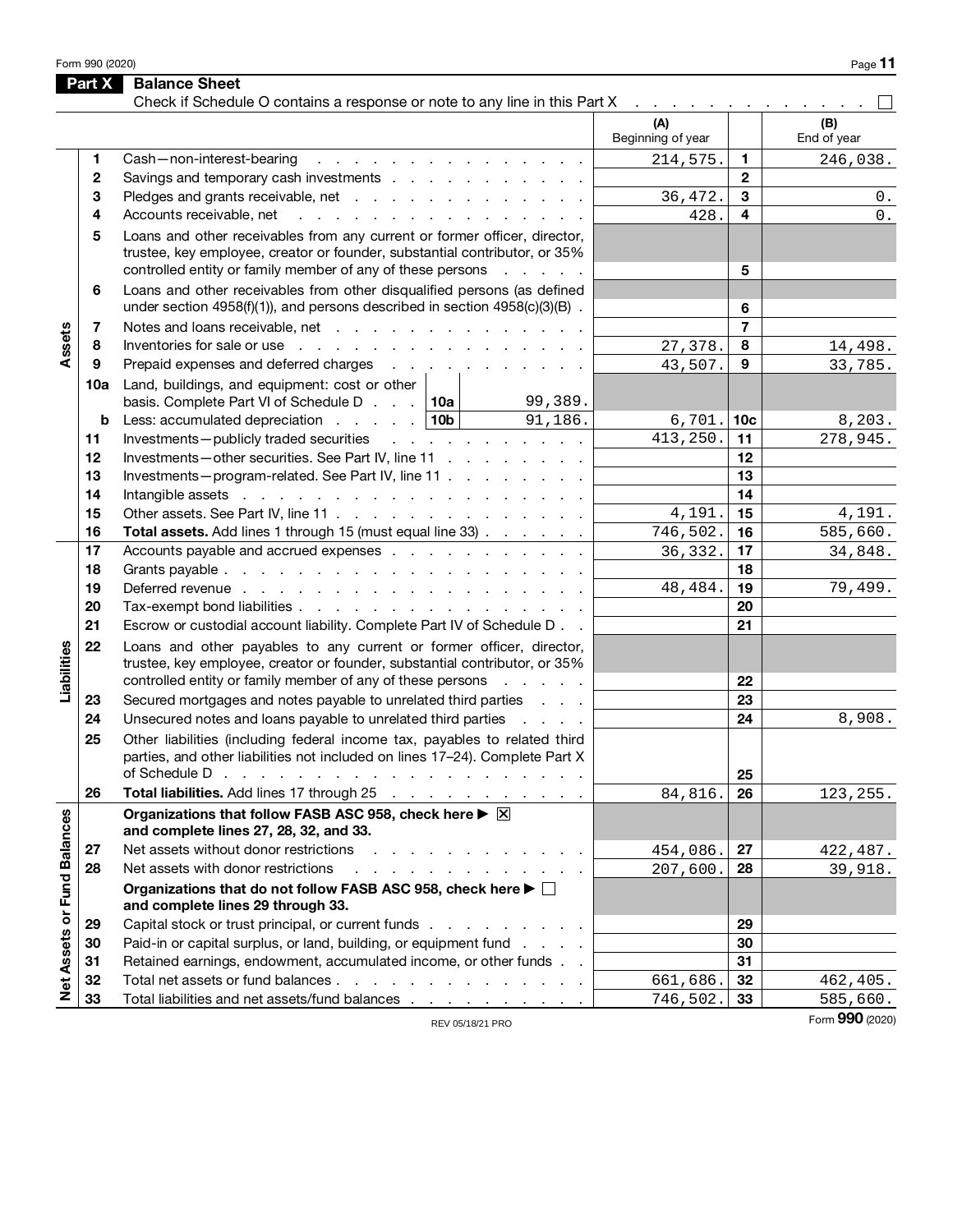|              | Form 990 (2020)                                                                                                                                                                                                               |                |                |                           | Page 12         |
|--------------|-------------------------------------------------------------------------------------------------------------------------------------------------------------------------------------------------------------------------------|----------------|----------------|---------------------------|-----------------|
|              | Part XI<br><b>Reconciliation of Net Assets</b>                                                                                                                                                                                |                |                |                           |                 |
|              | Check if Schedule O contains a response or note to any line in this Part XI                                                                                                                                                   |                |                |                           |                 |
| 1            | Total revenue (must equal Part VIII, column (A), line 12)                                                                                                                                                                     | $\mathbf{1}$   |                |                           | 1,041,256.      |
| $\mathbf{2}$ | Total expenses (must equal Part IX, column (A), line 25) (and a contact of the contact of the contact of the contact of the contact of the contact of the contact of the contact of the contact of the contact of the contact | $\mathbf{2}$   |                |                           | 1, 257, 449.    |
| 3            |                                                                                                                                                                                                                               | 3              |                |                           | $-216, 193.$    |
| 4            | Net assets or fund balances at beginning of year (must equal Part X, line 32, column (A))                                                                                                                                     | 4              |                |                           | 661,686.        |
| 5            |                                                                                                                                                                                                                               | 5              |                |                           | 16,912.         |
| 6            | Donated services and use of facilities<br>and the contract of the contract of the contract of the contract of                                                                                                                 | 6              |                |                           |                 |
| 7            |                                                                                                                                                                                                                               | $\overline{7}$ |                |                           |                 |
| 8            |                                                                                                                                                                                                                               | 8              |                |                           |                 |
| 9            | Other changes in net assets or fund balances (explain on Schedule O)                                                                                                                                                          | 9              |                |                           |                 |
| 10           | Net assets or fund balances at end of year. Combine lines 3 through 9 (must equal Part X, line                                                                                                                                |                |                |                           |                 |
|              |                                                                                                                                                                                                                               | 10             |                | 462,405.                  |                 |
|              | <b>Part XII</b> Financial Statements and Reporting                                                                                                                                                                            |                |                |                           |                 |
|              | Check if Schedule O contains a response or note to any line in this Part XII                                                                                                                                                  |                |                |                           |                 |
|              |                                                                                                                                                                                                                               |                |                | Yes                       | No              |
| 1            | Accounting method used to prepare the Form 990: $\Box$ Cash $\Box$ Accrual<br>$\Box$ Other                                                                                                                                    |                |                |                           |                 |
|              | If the organization changed its method of accounting from a prior year or checked "Other," explain in                                                                                                                         |                |                |                           |                 |
|              | Schedule O.                                                                                                                                                                                                                   |                |                |                           |                 |
| 2a           | Were the organization's financial statements compiled or reviewed by an independent accountant?                                                                                                                               |                | 2a             |                           | ×               |
|              | If "Yes," check a box below to indicate whether the financial statements for the year were compiled or                                                                                                                        |                |                |                           |                 |
|              | reviewed on a separate basis, consolidated basis, or both:                                                                                                                                                                    |                |                |                           |                 |
|              | □ Consolidated basis □ Both consolidated and separate basis<br>$\Box$ Separate basis                                                                                                                                          |                |                |                           |                 |
|              | <b>b</b> Were the organization's financial statements audited by an independent accountant?                                                                                                                                   |                | 2 <sub>b</sub> | $\boldsymbol{\times}$     |                 |
|              | If "Yes," check a box below to indicate whether the financial statements for the year were audited on a                                                                                                                       |                |                |                           |                 |
|              | separate basis, consolidated basis, or both:                                                                                                                                                                                  |                |                |                           |                 |
|              | □ Consolidated basis<br>$\overline{X}$ Separate basis<br>Both consolidated and separate basis                                                                                                                                 |                |                |                           |                 |
| C            | If "Yes" to line 2a or 2b, does the organization have a committee that assumes responsibility for oversight of                                                                                                                |                |                |                           |                 |
|              | the audit, review, or compilation of its financial statements and selection of an independent accountant? .                                                                                                                   |                | 2с             | $\boldsymbol{\mathsf{x}}$ |                 |
|              | If the organization changed either its oversight process or selection process during the tax year, explain on                                                                                                                 |                |                |                           |                 |
|              | Schedule O.                                                                                                                                                                                                                   |                |                |                           |                 |
|              | 3a As a result of a federal award, was the organization required to undergo an audit or audits as set forth in the                                                                                                            |                |                |                           |                 |
|              |                                                                                                                                                                                                                               |                | За             |                           | ×               |
| b            | If "Yes," did the organization undergo the required audit or audits? If the organization did not undergo the                                                                                                                  |                |                |                           |                 |
|              | required audit or audits, explain why on Schedule O and describe any steps taken to undergo such audits.                                                                                                                      |                | 3b             |                           |                 |
|              | REV 05/18/21 PRO                                                                                                                                                                                                              |                |                |                           | Form 990 (2020) |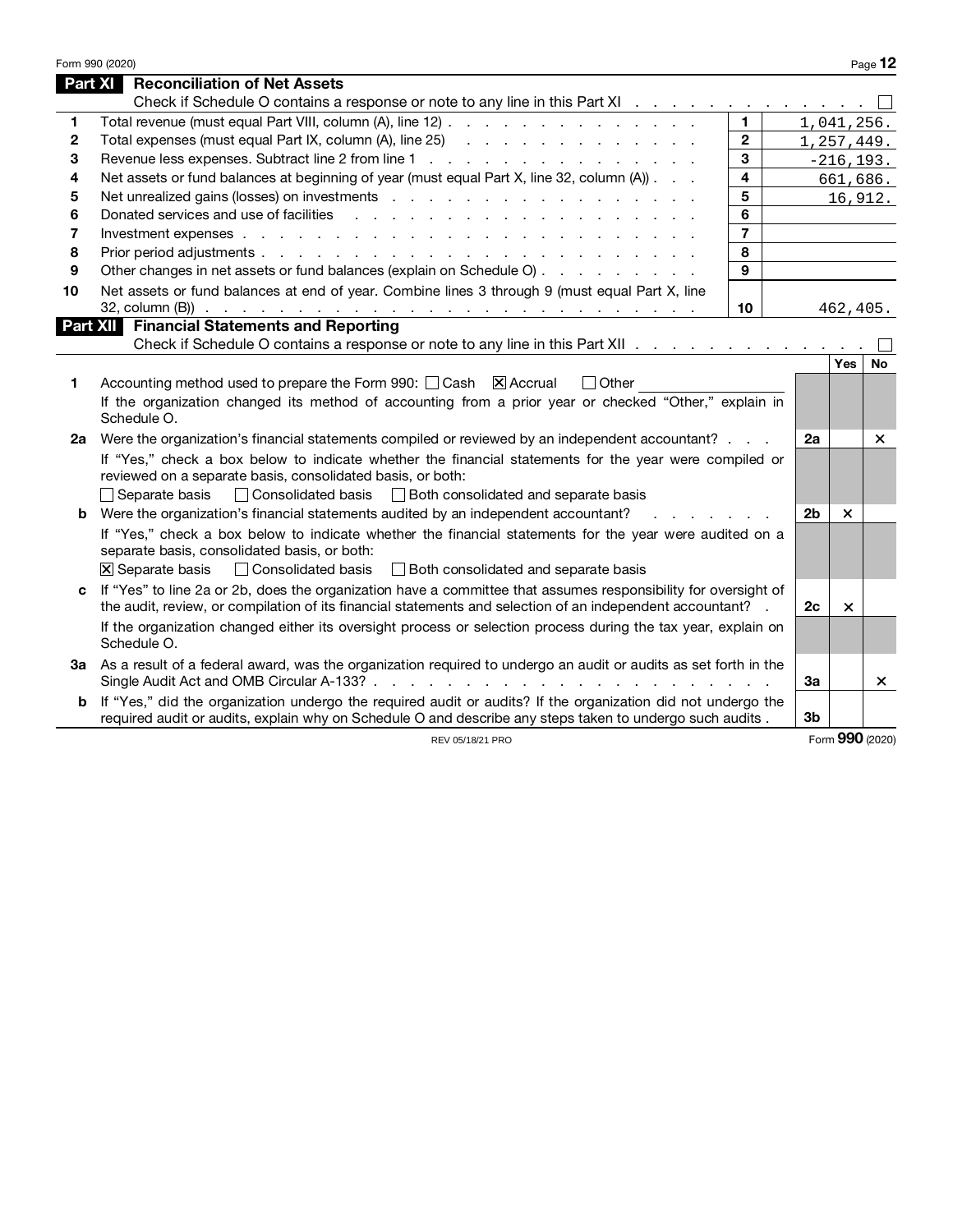| <b>SCHEDULE A</b> |                      |
|-------------------|----------------------|
|                   | (Form 990 or 990-EZ) |

# Public Charity Status and Public Support

OMB No. 1545-0047 2020

**Open to Public** 

| Department of the Treasury |  |
|----------------------------|--|
| Internal Revenue Service   |  |

(D)

(E) **Total**  Complete if the organization is a section 501(c)(3) organization or a section 4947(a)(1) nonexempt charitable trust. Attach to Form 990 or Form 990-EZ.

| Internal Revenue Service<br>Go to www.irs.gov/Form990 for instructions and the latest information. |                                                                                                                                                                            |                                               |                                                            |                                                                                                                                                                                                                                                                                                                                                                                                                                                                                |     | Inspection                                                        |                                                         |                                                       |
|----------------------------------------------------------------------------------------------------|----------------------------------------------------------------------------------------------------------------------------------------------------------------------------|-----------------------------------------------|------------------------------------------------------------|--------------------------------------------------------------------------------------------------------------------------------------------------------------------------------------------------------------------------------------------------------------------------------------------------------------------------------------------------------------------------------------------------------------------------------------------------------------------------------|-----|-------------------------------------------------------------------|---------------------------------------------------------|-------------------------------------------------------|
| Name of the organization<br><b>Employer identification number</b>                                  |                                                                                                                                                                            |                                               |                                                            |                                                                                                                                                                                                                                                                                                                                                                                                                                                                                |     |                                                                   |                                                         |                                                       |
|                                                                                                    | GIRLS ON THE RUN - CHICAGO, INC.                                                                                                                                           |                                               |                                                            |                                                                                                                                                                                                                                                                                                                                                                                                                                                                                |     |                                                                   | 36-4331462                                              |                                                       |
|                                                                                                    | Part I<br>Reason for Public Charity Status. (All organizations must complete this part.) See instructions.                                                                 |                                               |                                                            |                                                                                                                                                                                                                                                                                                                                                                                                                                                                                |     |                                                                   |                                                         |                                                       |
|                                                                                                    |                                                                                                                                                                            |                                               |                                                            | The organization is not a private foundation because it is: (For lines 1 through 12, check only one box.)                                                                                                                                                                                                                                                                                                                                                                      |     |                                                                   |                                                         |                                                       |
| 1                                                                                                  |                                                                                                                                                                            |                                               |                                                            | $\Box$ A church, convention of churches, or association of churches described in <b>section 170(b)(1)(A)(i).</b>                                                                                                                                                                                                                                                                                                                                                               |     |                                                                   |                                                         |                                                       |
| 2                                                                                                  |                                                                                                                                                                            |                                               |                                                            | $\Box$ A school described in section 170(b)(1)(A)(ii). (Attach Schedule E (Form 990 or 990-EZ).)                                                                                                                                                                                                                                                                                                                                                                               |     |                                                                   |                                                         |                                                       |
| 3                                                                                                  |                                                                                                                                                                            |                                               |                                                            | $\Box$ A hospital or a cooperative hospital service organization described in <b>section 170(b)(1)(A)(iii).</b><br>$\Box$ A medical research organization operated in conjunction with a hospital described in section 170(b)(1)(A)(iii). Enter the                                                                                                                                                                                                                            |     |                                                                   |                                                         |                                                       |
| 4                                                                                                  |                                                                                                                                                                            | hospital's name, city, and state:             |                                                            |                                                                                                                                                                                                                                                                                                                                                                                                                                                                                |     |                                                                   |                                                         |                                                       |
| 5                                                                                                  | An organization operated for the benefit of a college or university owned or operated by a governmental unit described in<br>section 170(b)(1)(A)(iv). (Complete Part II.) |                                               |                                                            |                                                                                                                                                                                                                                                                                                                                                                                                                                                                                |     |                                                                   |                                                         |                                                       |
| 6                                                                                                  |                                                                                                                                                                            |                                               |                                                            | $\Box$ A federal, state, or local government or governmental unit described in section 170(b)(1)(A)(v).                                                                                                                                                                                                                                                                                                                                                                        |     |                                                                   |                                                         |                                                       |
| 7                                                                                                  |                                                                                                                                                                            |                                               |                                                            | $[\overline{x}]$ An organization that normally receives a substantial part of its support from a governmental unit or from the general public                                                                                                                                                                                                                                                                                                                                  |     |                                                                   |                                                         |                                                       |
|                                                                                                    |                                                                                                                                                                            |                                               | described in section 170(b)(1)(A)(vi). (Complete Part II.) |                                                                                                                                                                                                                                                                                                                                                                                                                                                                                |     |                                                                   |                                                         |                                                       |
| 8                                                                                                  |                                                                                                                                                                            |                                               |                                                            | A community trust described in section 170(b)(1)(A)(vi). (Complete Part II.)                                                                                                                                                                                                                                                                                                                                                                                                   |     |                                                                   |                                                         |                                                       |
| 9                                                                                                  | university:                                                                                                                                                                |                                               |                                                            | An agricultural research organization described in section 170(b)(1)(A)(ix) operated in conjunction with a land-grant college<br>or university or a non-land-grant college of agriculture (see instructions). Enter the name, city, and state of the college or                                                                                                                                                                                                                |     |                                                                   |                                                         |                                                       |
| 10                                                                                                 |                                                                                                                                                                            |                                               |                                                            | An organization that normally receives (1) more than 331/3% of its support from contributions, membership fees, and gross<br>receipts from activities related to its exempt functions, subject to certain exceptions; and (2) no more than 331/3% of its<br>support from gross investment income and unrelated business taxable income (less section 511 tax) from businesses<br>acquired by the organization after June 30, 1975. See section 509(a)(2). (Complete Part III.) |     |                                                                   |                                                         |                                                       |
| 11                                                                                                 |                                                                                                                                                                            |                                               |                                                            | $\Box$ An organization organized and operated exclusively to test for public safety. See section 509(a)(4).                                                                                                                                                                                                                                                                                                                                                                    |     |                                                                   |                                                         |                                                       |
| 12                                                                                                 |                                                                                                                                                                            |                                               |                                                            | $\Box$ An organization organized and operated exclusively for the benefit of, to perform the functions of, or to carry out the purposes                                                                                                                                                                                                                                                                                                                                        |     |                                                                   |                                                         |                                                       |
|                                                                                                    |                                                                                                                                                                            |                                               |                                                            | of one or more publicly supported organizations described in section 509(a)(1) or section 509(a)(2). See section 509(a)(3).<br>Check the box in lines 12a through 12d that describes the type of supporting organization and complete lines 12e, 12f, and 12g.                                                                                                                                                                                                                 |     |                                                                   |                                                         |                                                       |
| a                                                                                                  |                                                                                                                                                                            |                                               |                                                            | Type I. A supporting organization operated, supervised, or controlled by its supported organization(s), typically by giving<br>the supported organization(s) the power to regularly appoint or elect a majority of the directors or trustees of the<br>supporting organization. You must complete Part IV, Sections A and B.                                                                                                                                                   |     |                                                                   |                                                         |                                                       |
| b                                                                                                  |                                                                                                                                                                            |                                               |                                                            | Type II. A supporting organization supervised or controlled in connection with its supported organization(s), by having<br>control or management of the supporting organization vested in the same persons that control or manage the supported<br>organization(s). You must complete Part IV, Sections A and C.                                                                                                                                                               |     |                                                                   |                                                         |                                                       |
| c                                                                                                  |                                                                                                                                                                            |                                               |                                                            | Type III functionally integrated. A supporting organization operated in connection with, and functionally integrated with,<br>its supported organization(s) (see instructions). You must complete Part IV, Sections A, D, and E.                                                                                                                                                                                                                                               |     |                                                                   |                                                         |                                                       |
| d                                                                                                  |                                                                                                                                                                            |                                               |                                                            | Type III non-functionally integrated. A supporting organization operated in connection with its supported organization(s)                                                                                                                                                                                                                                                                                                                                                      |     |                                                                   |                                                         |                                                       |
|                                                                                                    |                                                                                                                                                                            |                                               |                                                            | that is not functionally integrated. The organization generally must satisfy a distribution requirement and an attentiveness<br>requirement (see instructions). You must complete Part IV, Sections A and D, and Part V.                                                                                                                                                                                                                                                       |     |                                                                   |                                                         |                                                       |
| е                                                                                                  |                                                                                                                                                                            |                                               |                                                            | Check this box if the organization received a written determination from the IRS that it is a Type I, Type II, Type III<br>functionally integrated, or Type III non-functionally integrated supporting organization.                                                                                                                                                                                                                                                           |     |                                                                   |                                                         |                                                       |
| f.                                                                                                 |                                                                                                                                                                            | Enter the number of supported organizations . |                                                            | $\sim$<br>the contract of the contract of the contract of the contract of the contract of the contract of the contract of                                                                                                                                                                                                                                                                                                                                                      |     |                                                                   |                                                         |                                                       |
| g                                                                                                  |                                                                                                                                                                            |                                               |                                                            | Provide the following information about the supported organization(s).                                                                                                                                                                                                                                                                                                                                                                                                         |     |                                                                   |                                                         |                                                       |
|                                                                                                    | (i) Name of supported organization                                                                                                                                         |                                               | $(ii)$ $EIN$                                               | (iii) Type of organization<br>(described on lines 1-10<br>above (see instructions))                                                                                                                                                                                                                                                                                                                                                                                            |     | (iv) Is the organization<br>listed in your governing<br>document? | (v) Amount of monetary<br>support (see<br>instructions) | (vi) Amount of<br>other support (see<br>instructions) |
|                                                                                                    |                                                                                                                                                                            |                                               |                                                            |                                                                                                                                                                                                                                                                                                                                                                                                                                                                                | Yes | No                                                                |                                                         |                                                       |
| (A)                                                                                                |                                                                                                                                                                            |                                               |                                                            |                                                                                                                                                                                                                                                                                                                                                                                                                                                                                |     |                                                                   |                                                         |                                                       |
| (B)                                                                                                |                                                                                                                                                                            |                                               |                                                            |                                                                                                                                                                                                                                                                                                                                                                                                                                                                                |     |                                                                   |                                                         |                                                       |
| (C)                                                                                                |                                                                                                                                                                            |                                               |                                                            |                                                                                                                                                                                                                                                                                                                                                                                                                                                                                |     |                                                                   |                                                         |                                                       |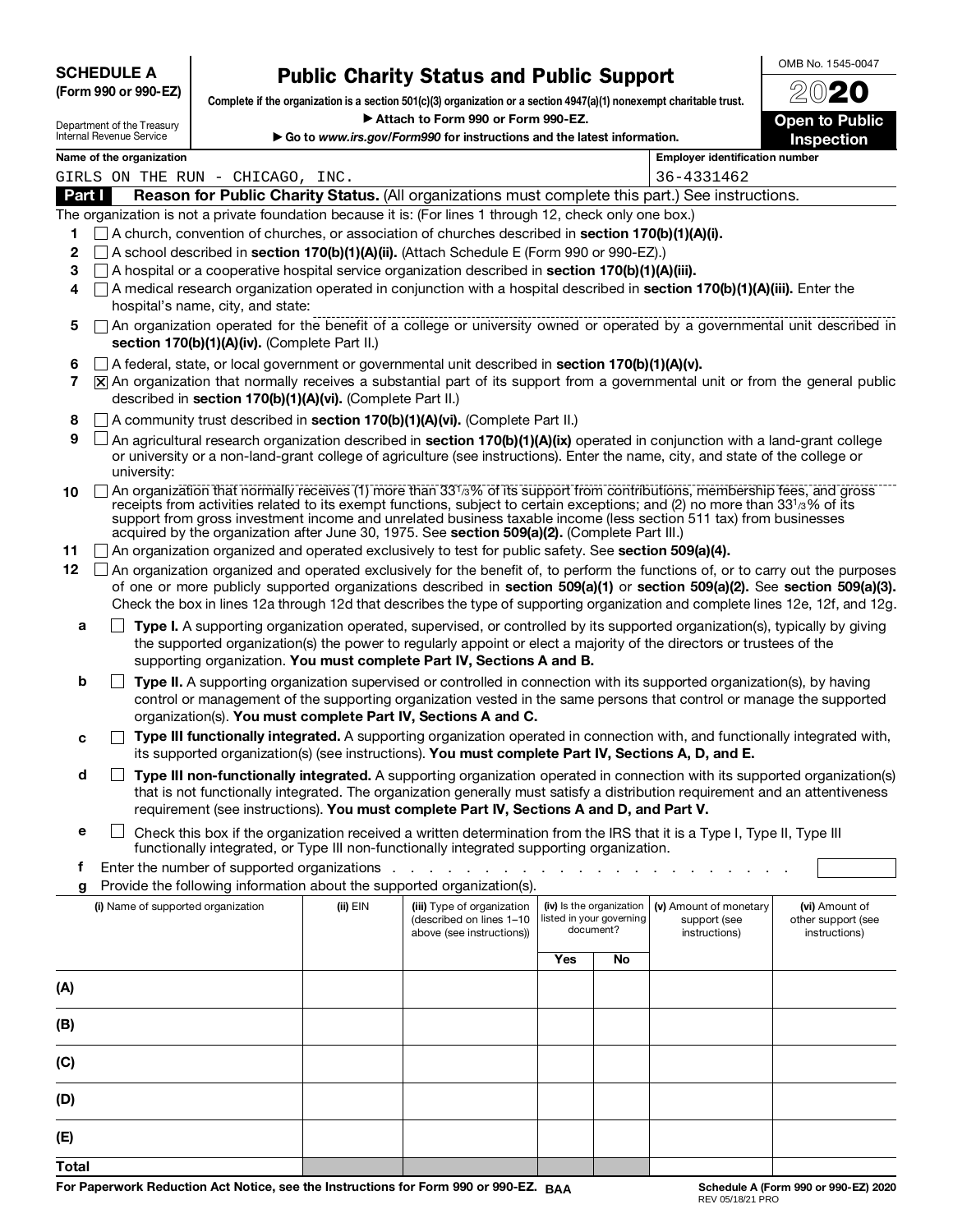Part II Support Schedule for Organizations Described in Sections 170(b)(1)(A)(iv) and 170(b)(1)(A)(vi) (Complete only if you checked the box on line 5, 7, or 8 of Part I or if the organization failed to qualify under Part III. If the organization fails to qualify under the tests listed below, please complete Part III.)

|              | <b>Section A. Public Support</b>                                                                                                                                                                                                                                                                                                                                                                                                                                                                                                                                                                                              |          |          |            |                                                                                                                                                                                                                                |          |                                      |
|--------------|-------------------------------------------------------------------------------------------------------------------------------------------------------------------------------------------------------------------------------------------------------------------------------------------------------------------------------------------------------------------------------------------------------------------------------------------------------------------------------------------------------------------------------------------------------------------------------------------------------------------------------|----------|----------|------------|--------------------------------------------------------------------------------------------------------------------------------------------------------------------------------------------------------------------------------|----------|--------------------------------------|
|              | Calendar year (or fiscal year beginning in) ▶                                                                                                                                                                                                                                                                                                                                                                                                                                                                                                                                                                                 | (a) 2016 | (b) 2017 | $(c)$ 2018 | $(d)$ 2019                                                                                                                                                                                                                     | (e) 2020 | (f) Total                            |
| 1            | Gifts, grants, contributions, and<br>membership fees received. (Do not<br>include any "unusual grants.")                                                                                                                                                                                                                                                                                                                                                                                                                                                                                                                      | 535,285. | 139,603. |            | 559, 531.  1, 354, 578.                                                                                                                                                                                                        |          | 715, 381.   3, 304, 378.             |
| $\mathbf{2}$ | Tax revenues levied for the<br>organization's benefit and either paid to<br>or expended on its behalf<br><b>Service Control</b>                                                                                                                                                                                                                                                                                                                                                                                                                                                                                               |          |          |            |                                                                                                                                                                                                                                |          |                                      |
| 3            | The value of services or facilities<br>furnished by a governmental unit to the<br>organization without charge                                                                                                                                                                                                                                                                                                                                                                                                                                                                                                                 |          |          |            |                                                                                                                                                                                                                                |          |                                      |
| 4            | Total. Add lines 1 through 3.                                                                                                                                                                                                                                                                                                                                                                                                                                                                                                                                                                                                 | 535,285. | 139,603. |            | 559, 531.  1, 354, 578.                                                                                                                                                                                                        |          | 715, 381.   3, 304, 378.             |
| 5            | The portion of total contributions by<br>each person (other than a<br>governmental unit or publicly<br>supported organization) included on<br>line 1 that exceeds 2% of the amount                                                                                                                                                                                                                                                                                                                                                                                                                                            |          |          |            |                                                                                                                                                                                                                                |          |                                      |
|              | shown on line 11, column $(f)$ .                                                                                                                                                                                                                                                                                                                                                                                                                                                                                                                                                                                              |          |          |            |                                                                                                                                                                                                                                |          | 370,968.                             |
| 6            | Public support. Subtract line 5 from line 4                                                                                                                                                                                                                                                                                                                                                                                                                                                                                                                                                                                   |          |          |            |                                                                                                                                                                                                                                |          | 2,933,410.                           |
|              | <b>Section B. Total Support</b>                                                                                                                                                                                                                                                                                                                                                                                                                                                                                                                                                                                               |          |          |            |                                                                                                                                                                                                                                |          |                                      |
|              | Calendar year (or fiscal year beginning in) ▶                                                                                                                                                                                                                                                                                                                                                                                                                                                                                                                                                                                 | (a) 2016 | (b) 2017 | $(c)$ 2018 | $(d)$ 2019                                                                                                                                                                                                                     | (e) 2020 | (f) Total                            |
| 7<br>8       | Amounts from line 4<br>and the control of the con-<br>Gross income from interest, dividends,                                                                                                                                                                                                                                                                                                                                                                                                                                                                                                                                  | 535,285. | 139,603. | 559,531.   | 1,354,578.                                                                                                                                                                                                                     | 715,381. | 3,304,378.                           |
|              | payments received on securities loans,<br>rents, royalties, and income from<br>similar sources                                                                                                                                                                                                                                                                                                                                                                                                                                                                                                                                |          |          |            |                                                                                                                                                                                                                                |          |                                      |
| 9            | Net income from unrelated business<br>activities, whether or not the business<br>is regularly carried on $\ldots$ $\ldots$ $\ldots$                                                                                                                                                                                                                                                                                                                                                                                                                                                                                           |          |          |            |                                                                                                                                                                                                                                |          |                                      |
| 10           | Other income. Do not include gain or<br>loss from the sale of capital assets<br>(Explain in Part VI.)                                                                                                                                                                                                                                                                                                                                                                                                                                                                                                                         | 4,816.   |          | 1,717.     |                                                                                                                                                                                                                                |          | 6,533.                               |
| 11           | Total support. Add lines 7 through 10                                                                                                                                                                                                                                                                                                                                                                                                                                                                                                                                                                                         |          |          |            |                                                                                                                                                                                                                                |          | 3, 310, 911.                         |
| 12           | Gross receipts from related activities, etc. (see instructions)                                                                                                                                                                                                                                                                                                                                                                                                                                                                                                                                                               |          |          |            |                                                                                                                                                                                                                                | 12       |                                      |
| 13           | First 5 years. If the Form 990 is for the organization's first, second, third, fourth, or fifth tax year as a section 501(c)(3)<br>organization, check this box and stop here<br><b>Section C. Computation of Public Support Percentage</b>                                                                                                                                                                                                                                                                                                                                                                                   |          |          |            | والمتعاونة والمتعاونة والمتعاونة والمتعاونة والمتعاونة والمتعاونة والمتعاونة والمتعاونة                                                                                                                                        |          |                                      |
| 14           | Public support percentage for 2020 (line 6, column (f), divided by line 11, column (f)                                                                                                                                                                                                                                                                                                                                                                                                                                                                                                                                        |          |          |            |                                                                                                                                                                                                                                | 14       | 88.6%                                |
| 15           | Public support percentage from 2019 Schedule A, Part II, line 14                                                                                                                                                                                                                                                                                                                                                                                                                                                                                                                                                              |          |          |            |                                                                                                                                                                                                                                | 15       | 86.97%                               |
| 16a          | 33 <sup>1</sup> /3% support test-2020. If the organization did not check the box on line 13, and line 14 is 33 <sup>1</sup> /3% or more, check this<br>box and stop here. The organization qualifies as a publicly supported organization<br>$\overline{\mathsf{x}}$                                                                                                                                                                                                                                                                                                                                                          |          |          |            |                                                                                                                                                                                                                                |          |                                      |
| b            | 331/3% support test-2019. If the organization did not check a box on line 13 or 16a, and line 15 is 331/3% or more, check<br>this box and stop here. The organization qualifies as a publicly supported organization                                                                                                                                                                                                                                                                                                                                                                                                          |          |          |            |                                                                                                                                                                                                                                |          |                                      |
| 17a          | 10%-facts-and-circumstances test-2020. If the organization did not check a box on line 13, 16a, or 16b, and line 14 is<br>10% or more, and if the organization meets the facts-and-circumstances test, check this box and stop here. Explain in<br>Part VI how the organization meets the facts-and-circumstances test. The organization qualifies as a publicly supported<br>organization.<br>the contract of the contract of the contract of the contract of the contract of the contract of the contract of the contract of the contract of the contract of the contract of the contract of the contract of the contract o |          |          |            |                                                                                                                                                                                                                                |          |                                      |
| b            | 10%-facts-and-circumstances test-2019. If the organization did not check a box on line 13, 16a, 16b, or 17a, and line<br>15 is 10% or more, and if the organization meets the facts-and-circumstances test, check this box and stop here. Explain<br>in Part VI how the organization meets the facts-and-circumstances test. The organization qualifies as a publicly supported<br>organization.<br>the contract of the contract of the con-                                                                                                                                                                                  |          |          |            | the contract of the contract of the contract of the contract of the contract of the contract of the contract of the contract of the contract of the contract of the contract of the contract of the contract of the contract o |          |                                      |
| 18           | Private foundation. If the organization did not check a box on line 13, 16a, 16b, 17a, or 17b, check this box and see                                                                                                                                                                                                                                                                                                                                                                                                                                                                                                         |          |          |            |                                                                                                                                                                                                                                |          |                                      |
|              |                                                                                                                                                                                                                                                                                                                                                                                                                                                                                                                                                                                                                               |          |          |            |                                                                                                                                                                                                                                |          | Cabadule A (Faum 000 av 000 F7) 0000 |

Schedule A (Form 990 or 990-EZ) 2020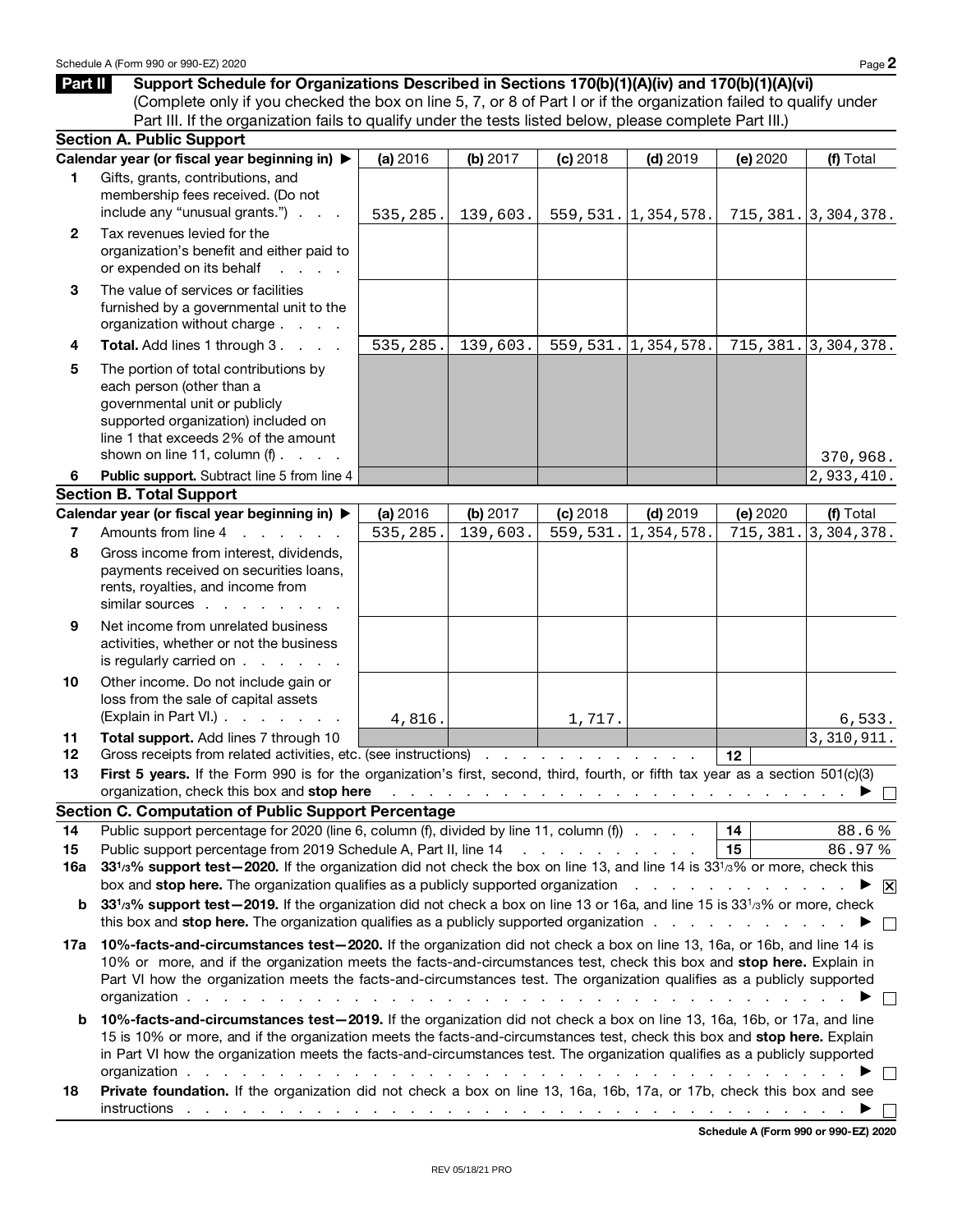#### Part III Support Schedule for Organizations Described in Section 509(a)(2)

(Complete only if you checked the box on line 10 of Part I or if the organization failed to qualify under Part II. If the organization fails to qualify under the tests listed below, please complete Part II.)

|              | <b>Section A. Public Support</b>                                                                                                                                                                                                                                      |          |                                                                                          |            |            |          |              |
|--------------|-----------------------------------------------------------------------------------------------------------------------------------------------------------------------------------------------------------------------------------------------------------------------|----------|------------------------------------------------------------------------------------------|------------|------------|----------|--------------|
|              | Calendar year (or fiscal year beginning in) ▶                                                                                                                                                                                                                         | (a) 2016 | (b) 2017                                                                                 | $(c)$ 2018 | $(d)$ 2019 | (e) 2020 | (f) Total    |
| 1            | Gifts, grants, contributions, and membership fees                                                                                                                                                                                                                     |          |                                                                                          |            |            |          |              |
|              | received. (Do not include any "unusual grants.")                                                                                                                                                                                                                      |          |                                                                                          |            |            |          |              |
| $\mathbf{2}$ | Gross receipts from admissions, merchandise<br>sold or services performed, or facilities                                                                                                                                                                              |          |                                                                                          |            |            |          |              |
|              | furnished in any activity that is related to the                                                                                                                                                                                                                      |          |                                                                                          |            |            |          |              |
|              | organization's tax-exempt purpose                                                                                                                                                                                                                                     |          |                                                                                          |            |            |          |              |
| 3            | Gross receipts from activities that are not an                                                                                                                                                                                                                        |          |                                                                                          |            |            |          |              |
|              | unrelated trade or business under section 513                                                                                                                                                                                                                         |          |                                                                                          |            |            |          |              |
| 4            | Tax revenues levied for the                                                                                                                                                                                                                                           |          |                                                                                          |            |            |          |              |
|              | organization's benefit and either paid to                                                                                                                                                                                                                             |          |                                                                                          |            |            |          |              |
|              | or expended on its behalf<br>and the con-                                                                                                                                                                                                                             |          |                                                                                          |            |            |          |              |
| 5            | The value of services or facilities                                                                                                                                                                                                                                   |          |                                                                                          |            |            |          |              |
|              | furnished by a governmental unit to the                                                                                                                                                                                                                               |          |                                                                                          |            |            |          |              |
|              | organization without charge                                                                                                                                                                                                                                           |          |                                                                                          |            |            |          |              |
| 6            | Total. Add lines 1 through 5.<br>Amounts included on lines 1, 2, and 3                                                                                                                                                                                                |          |                                                                                          |            |            |          |              |
| 7a           | received from disqualified persons                                                                                                                                                                                                                                    |          |                                                                                          |            |            |          |              |
|              |                                                                                                                                                                                                                                                                       |          |                                                                                          |            |            |          |              |
| b            | Amounts included on lines 2 and 3<br>received from other than disqualified                                                                                                                                                                                            |          |                                                                                          |            |            |          |              |
|              | persons that exceed the greater of \$5,000                                                                                                                                                                                                                            |          |                                                                                          |            |            |          |              |
|              | or 1% of the amount on line 13 for the year                                                                                                                                                                                                                           |          |                                                                                          |            |            |          |              |
| C            | and a series<br>Add lines 7a and 7b                                                                                                                                                                                                                                   |          |                                                                                          |            |            |          |              |
| 8            | Public support. (Subtract line 7c from                                                                                                                                                                                                                                |          |                                                                                          |            |            |          |              |
|              | $line 6$ . $\ldots$ $\ldots$ $\ldots$ $\ldots$                                                                                                                                                                                                                        |          |                                                                                          |            |            |          |              |
|              | <b>Section B. Total Support</b>                                                                                                                                                                                                                                       |          |                                                                                          |            |            |          |              |
|              | Calendar year (or fiscal year beginning in) ▶                                                                                                                                                                                                                         | (a) 2016 | (b) 2017                                                                                 | $(c)$ 2018 | $(d)$ 2019 | (e) 2020 | (f) Total    |
| 9            | Amounts from line 6<br>and the company                                                                                                                                                                                                                                |          |                                                                                          |            |            |          |              |
| 10a          | Gross income from interest, dividends,                                                                                                                                                                                                                                |          |                                                                                          |            |            |          |              |
|              | payments received on securities loans, rents,                                                                                                                                                                                                                         |          |                                                                                          |            |            |          |              |
|              | royalties, and income from similar sources.                                                                                                                                                                                                                           |          |                                                                                          |            |            |          |              |
| b            | Unrelated business taxable income (less                                                                                                                                                                                                                               |          |                                                                                          |            |            |          |              |
|              | section 511 taxes) from businesses                                                                                                                                                                                                                                    |          |                                                                                          |            |            |          |              |
|              | acquired after June 30, 1975                                                                                                                                                                                                                                          |          |                                                                                          |            |            |          |              |
| c            | Add lines 10a and 10b<br>and a state of                                                                                                                                                                                                                               |          |                                                                                          |            |            |          |              |
| 11           | Net income from unrelated business                                                                                                                                                                                                                                    |          |                                                                                          |            |            |          |              |
|              | activities not included in line 10b, whether<br>or not the business is regularly carried on                                                                                                                                                                           |          |                                                                                          |            |            |          |              |
|              |                                                                                                                                                                                                                                                                       |          |                                                                                          |            |            |          |              |
| 12           | Other income. Do not include gain or<br>loss from the sale of capital assets                                                                                                                                                                                          |          |                                                                                          |            |            |          |              |
|              | (Explain in Part VI.)                                                                                                                                                                                                                                                 |          |                                                                                          |            |            |          |              |
| 13           | Total support. (Add lines 9, 10c, 11,                                                                                                                                                                                                                                 |          |                                                                                          |            |            |          |              |
|              | and 12.) $\therefore$ $\therefore$ $\therefore$ $\therefore$ $\therefore$ $\therefore$                                                                                                                                                                                |          |                                                                                          |            |            |          |              |
| 14           | First 5 years. If the Form 990 is for the organization's first, second, third, fourth, or fifth tax year as a section 501(c)(3)                                                                                                                                       |          |                                                                                          |            |            |          |              |
|              | organization, check this box and stop here                                                                                                                                                                                                                            |          | المتابعة والمتابعة والمتابعة والمتابعة والمتابعة والمتابعة والمتابعة والمتابعة والمتابعة |            |            |          |              |
|              | <b>Section C. Computation of Public Support Percentage</b>                                                                                                                                                                                                            |          |                                                                                          |            |            |          |              |
| 15           | Public support percentage for 2020 (line 8, column (f), divided by line 13, column (f)                                                                                                                                                                                |          |                                                                                          |            |            | 15       | $\%$         |
| 16           | Public support percentage from 2019 Schedule A, Part III, line 15                                                                                                                                                                                                     |          |                                                                                          |            |            | 16       | %            |
|              | Section D. Computation of Investment Income Percentage                                                                                                                                                                                                                |          |                                                                                          |            |            |          |              |
| 17           | Investment income percentage for 2020 (line 10c, column (f), divided by line 13, column (f))                                                                                                                                                                          |          |                                                                                          |            |            | 17       | $\%$         |
| 18           | Investment income percentage from 2019 Schedule A, Part III, line 17                                                                                                                                                                                                  |          |                                                                                          |            |            | 18       | $\%$         |
| 19а          | 331/3% support tests - 2020. If the organization did not check the box on line 14, and line 15 is more than 331/3%, and line                                                                                                                                          |          |                                                                                          |            |            |          |              |
|              | 17 is not more than 33 <sup>1</sup> /3%, check this box and stop here. The organization qualifies as a publicly supported organization                                                                                                                                |          |                                                                                          |            |            |          | $\Box$       |
| b            | 331/3% support tests - 2019. If the organization did not check a box on line 14 or line 19a, and line 16 is more than 331/3%, and<br>line 18 is not more than $3313%$ , check this box and stop here. The organization qualifies as a publicly supported organization |          |                                                                                          |            |            |          | П<br>▸       |
|              | Private foundation. If the organization did not check a box on line 14, 19a, or 19b, check this box and see instructions                                                                                                                                              |          |                                                                                          |            |            |          | $\mathbf{L}$ |
| 20           |                                                                                                                                                                                                                                                                       |          |                                                                                          |            |            |          | ▶            |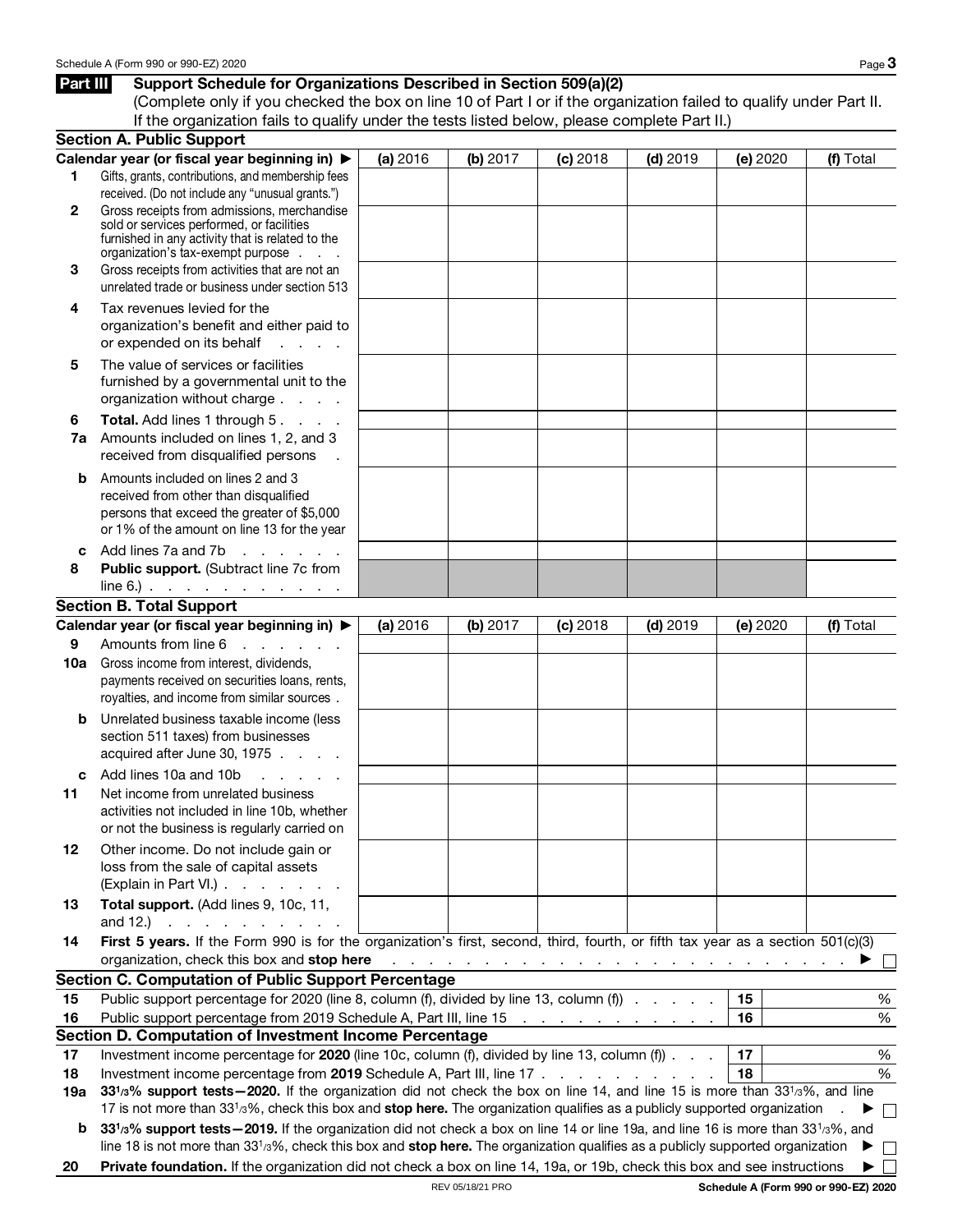#### Part IV Supporting Organizations

(Complete only if you checked a box in line 12 on Part I. If you checked box 12a, Part I, complete Sections A and B. If you checked box 12b, Part I, complete Sections A and C. If you checked box 12c, Part I, complete Sections A, D, and E. If you checked box 12d, Part I, complete Sections A and D, and complete Part V.)

#### Section A. All Supporting Organizations

- 1 Are all of the organization's supported organizations listed by name in the organization's governing documents? If "No," describe in Part VI how the supported organizations are designated. If designated by class or purpose, describe the designation. If historic and continuing relationship, explain.  $1$
- 2 Did the organization have any supported organization that does not have an IRS determination of status under section 509(a)(1) or (2)? If "Yes," explain in **Part VI** how the organization determined that the supported organization was described in section 509(a)(1) or (2).  $\Box$
- 3a Did the organization have a supported organization described in section 501(c)(4), (5), or (6)? If "Yes," answer  $\blacksquare$  lines 3b and 3c below.  $\blacksquare$  3a
- b Did the organization confirm that each supported organization qualified under section 501(c)(4), (5), or (6) and satisfied the public support tests under section  $509(a)(2)$ ? If "Yes," describe in Part VI when and how the organization made the determination. **3b** and 3b and 3b and 3b and 3b and 3b and 3b and 3b and 3b and 3b and 3b and 3b and 3b and 3b and 3b and 3b and 3b and 3b and 3b and 3b and 3b and 3b and 3b and 3b and 3b and 3b and 3
- c Did the organization ensure that all support to such organizations was used exclusively for section  $170(c)(2)(B)$ purposes? If "Yes," explain in **Part VI** what controls the organization put in place to ensure such use.
- 4a Was any supported organization not organized in the United States ("foreign supported organization")? If "Yes," and if you checked box 12a or 12b in Part I, answer lines 4b and 4c below.
- b Did the organization have ultimate control and discretion in deciding whether to make grants to the foreign supported organization? If "Yes," describe in Part VI how the organization had such control and discretion despite being controlled or supervised by or in connection with its supported organizations.
- c Did the organization support any foreign supported organization that does not have an IRS determination under sections 501(c)(3) and 509(a)(1) or (2)? If "Yes," explain in **Part VI** what controls the organization used to ensure that all support to the foreign supported organization was used exclusively for section 170(c)(2)(B) purposes.
- 5a Did the organization add, substitute, or remove any supported organizations during the tax year? If "Yes," answer lines 5b and 5c below (if applicable). Also, provide detail in Part VI, including (i) the names and EIN numbers of the supported organizations added, substituted, or removed; (ii) the reasons for each such action; (iii) the authority under the organization's organizing document authorizing such action; and (iv) how the action was accomplished (such as by amendment to the organizing document).  $\overline{\mathbf{5a}}$
- b Type I or Type II only. Was any added or substituted supported organization part of a class already designated in the organization's organizing document? 5b
- c Substitutions only. Was the substitution the result of an event beyond the organization's control?
- 6 Did the organization provide support (whether in the form of grants or the provision of services or facilities) to anyone other than (i) its supported organizations, (ii) individuals that are part of the charitable class benefited by one or more of its supported organizations, or (iii) other supporting organizations that also support or benefit one or more of the filing organization's supported organizations? If "Yes," provide detail in Part VI.
- 7 Did the organization provide a grant, loan, compensation, or other similar payment to a substantial contributor (as defined in section 4958(c)(3)(C)), a family member of a substantial contributor, or a 35% controlled entity with regard to a substantial contributor? If "Yes," complete Part I of Schedule L (Form 990 or 990-EZ).
- 8 Did the organization make a loan to a disqualified person (as defined in section 4958) not described in line 7? If "Yes," complete Part I of Schedule L (Form 990 or 990-EZ).
- 9a Was the organization controlled directly or indirectly at any time during the tax year by one or more disqualified persons, as defined in section 4946 (other than foundation managers and organizations described in section 509(a)(1) or (2))? If "Yes," provide detail in **Part VI.** 9a
- b Did one or more disqualified persons (as defined in line 9a) hold a controlling interest in any entity in which the supporting organization had an interest? If "Yes," provide detail in **Part VI.**  $\overline{96}$
- c Did a disqualified person (as defined in line 9a) have an ownership interest in, or derive any personal benefit from, assets in which the supporting organization also had an interest? If "Yes," provide detail in Part VI.
- 10a Was the organization subject to the excess business holdings rules of section 4943 because of section 4943(f) (regarding certain Type II supporting organizations, and all Type III non-functionally integrated supporting organizations)? If "Yes," answer line 10b below. 10a
	- **b** Did the organization have any excess business holdings in the tax year? (Use Schedule C, Form 4720, to determine whether the organization had excess business holdings.) 10b

Yes No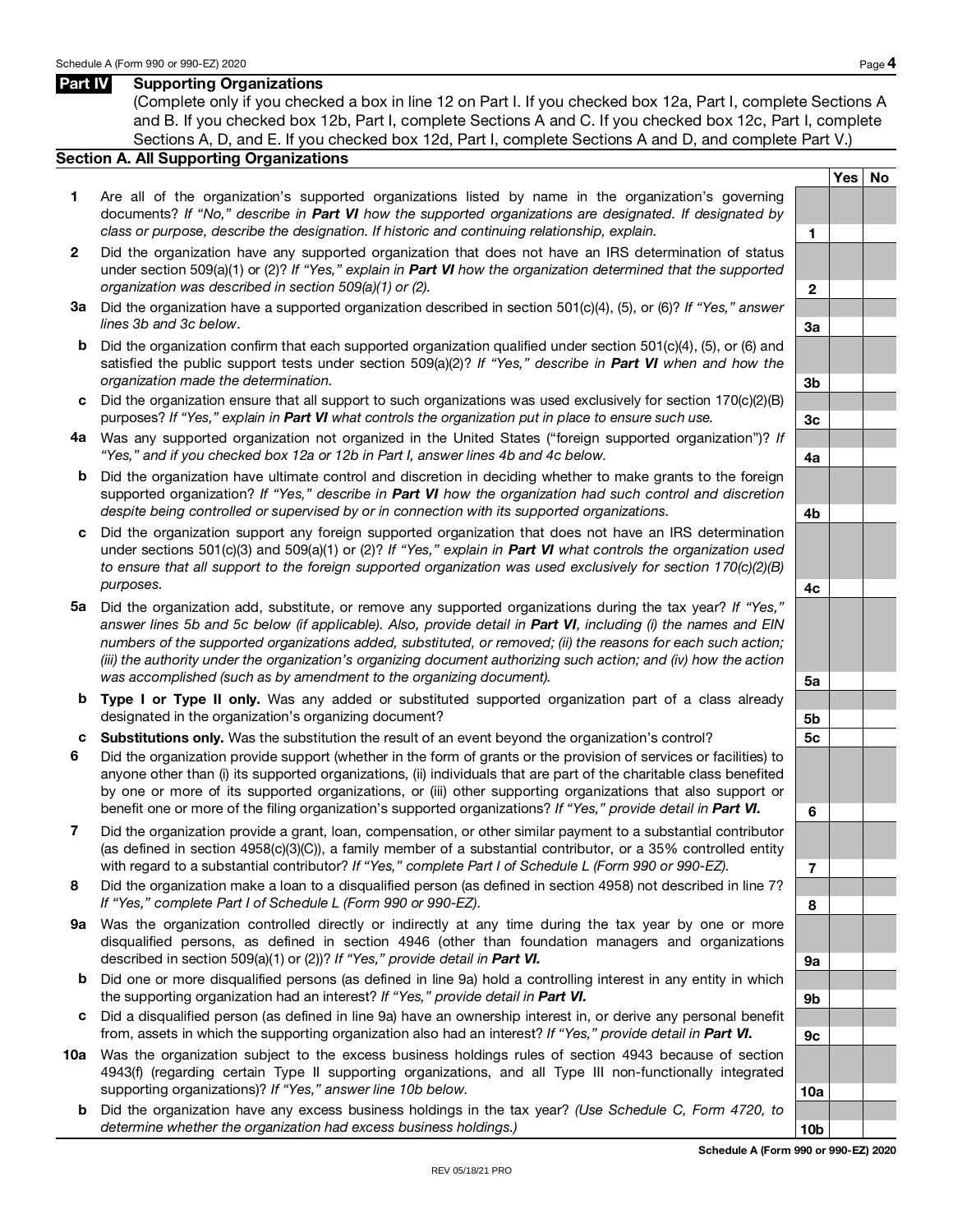# Part IV Supporting Organizations (continued)

- 11 Has the organization accepted a gift or contribution from any of the following persons? a A person who directly or indirectly controls, either alone or together with persons described in lines 11b and 11c below, the governing body of a supported organization? 11a 12a 11a 12a 11a 12a 11a 12a 11a 12a 11a 12a 11a
	- **b** A family member of a person described in line 11a above? 11b
	- c A 35% controlled entity of a person described in line 11a or 11b above? If "Yes" to line 11a, 11b, or 11c, provide detail in Part VI. 11c | 11c | 11c | 11c | 11c | 11c | 11c | 11c | 11c | 11c | 11c | 11c | 11c | 11c | 11c | 1

#### Section B. Type I Supporting Organizations

- 1 Did the governing body, members of the governing body, officers acting in their official capacity, or membership of one or more supported organizations have the power to regularly appoint or elect at least a majority of the organization's officers, directors, or trustees at all times during the tax year? If "No," describe in Part VI how the supported organization(s) effectively operated, supervised, or controlled the organization's activities. If the organization had more than one supported organization, describe how the powers to appoint and/or remove officers, directors, or trustees were allocated among the supported organizations and what conditions or restrictions, if any, applied to such powers during the tax year.
- 2 Did the organization operate for the benefit of any supported organization other than the supported organization(s) that operated, supervised, or controlled the supporting organization? If "Yes," explain in Part VI how providing such benefit carried out the purposes of the supported organization(s) that operated, supervised, or controlled the supporting organization. 2008. The supervision of  $\sim$  2008.

#### Section C. Type II Supporting Organizations

1 Were a majority of the organization's directors or trustees during the tax year also a majority of the directors or trustees of each of the organization's supported organization(s)? If "No," describe in Part VI how control or management of the supporting organization was vested in the same persons that controlled or managed the supported organization(s). 1 and 1 and 2 and 2 and 2 and 2 and 2 and 2 and 2 and 2 and 2 and 2 and 2 and 2 and 2 and 2 and 2 and 2 and 2 and 2 and 2 and 2 and 2 and 2 and 2 and 2 and 2 and 2 and 2 and 2 and 2 and 2 and

#### Section D. All Type III Supporting Organizations

Yes No 1 Did the organization provide to each of its supported organizations, by the last day of the fifth month of the organization's tax year, (i) a written notice describing the type and amount of support provided during the prior tax year, (ii) a copy of the Form 990 that was most recently filed as of the date of notification, and (iii) copies of the organization's governing documents in effect on the date of notification, to the extent not previously provided? 2 Were any of the organization's officers, directors, or trustees either (i) appointed or elected by the supported organization(s) or (ii) serving on the governing body of a supported organization? If "No," explain in Part VI how the organization maintained a close and continuous working relationship with the supported organization(s).  $2$  3 By reason of the relationship described in line 2, above, did the organization's supported organizations have a significant voice in the organization's investment policies and in directing the use of the organization's income or assets at all times during the tax year? If "Yes," describe in Part VI the role the organization's

#### Section E. Type III Functionally Integrated Supporting Organizations

1 Check the box next to the method that the organization used to satisfy the Integral Part Test during the year (see instructions).

supported organizations played in this regard.  $\overline{3}$ 

- **a**  $\Box$  The organization satisfied the Activities Test. Complete **line 2** below.
- **b** The organization is the parent of each of its supported organizations. Complete line 3 below.
- $c \cap$  The organization supported a governmental entity. Describe in **Part VI** how you supported a governmental entity (see instructions).
- 2 Activities Test. Answer lines 2a and 2b below. And the state of the state of the No of Test No of the No of the No
- a Did substantially all of the organization's activities during the tax year directly further the exempt purposes of the supported organization(s) to which the organization was responsive? If "Yes," then in Part VI identify those supported organizations and explain how these activities directly furthered their exempt purposes, how the organization was responsive to those supported organizations, and how the organization determined that these activities constituted substantially all of its activities. 2a
- b Did the activities described in line 2a, above, constitute activities that, but for the organization's involvement, one or more of the organization's supported organization(s) would have been engaged in? If "Yes," explain in Part VI the reasons for the organization's position that its supported organization(s) would have engaged in these activities but for the organization's involvement.  $2b$
- Parent of Supported Organizations. Answer lines 3a and 3b below.
- a Did the organization have the power to regularly appoint or elect a majority of the officers, directors, or trustees of each of the supported organizations? If "Yes" or "No," provide details in **Part VI.**  $\overline{3a}$
- b Did the organization exercise a substantial degree of direction over the policies, programs, and activities of each of its supported organizations? If "Yes," describe in **Part VI** the role played by the organization in this regard.

Yes No

Yes No

Yes No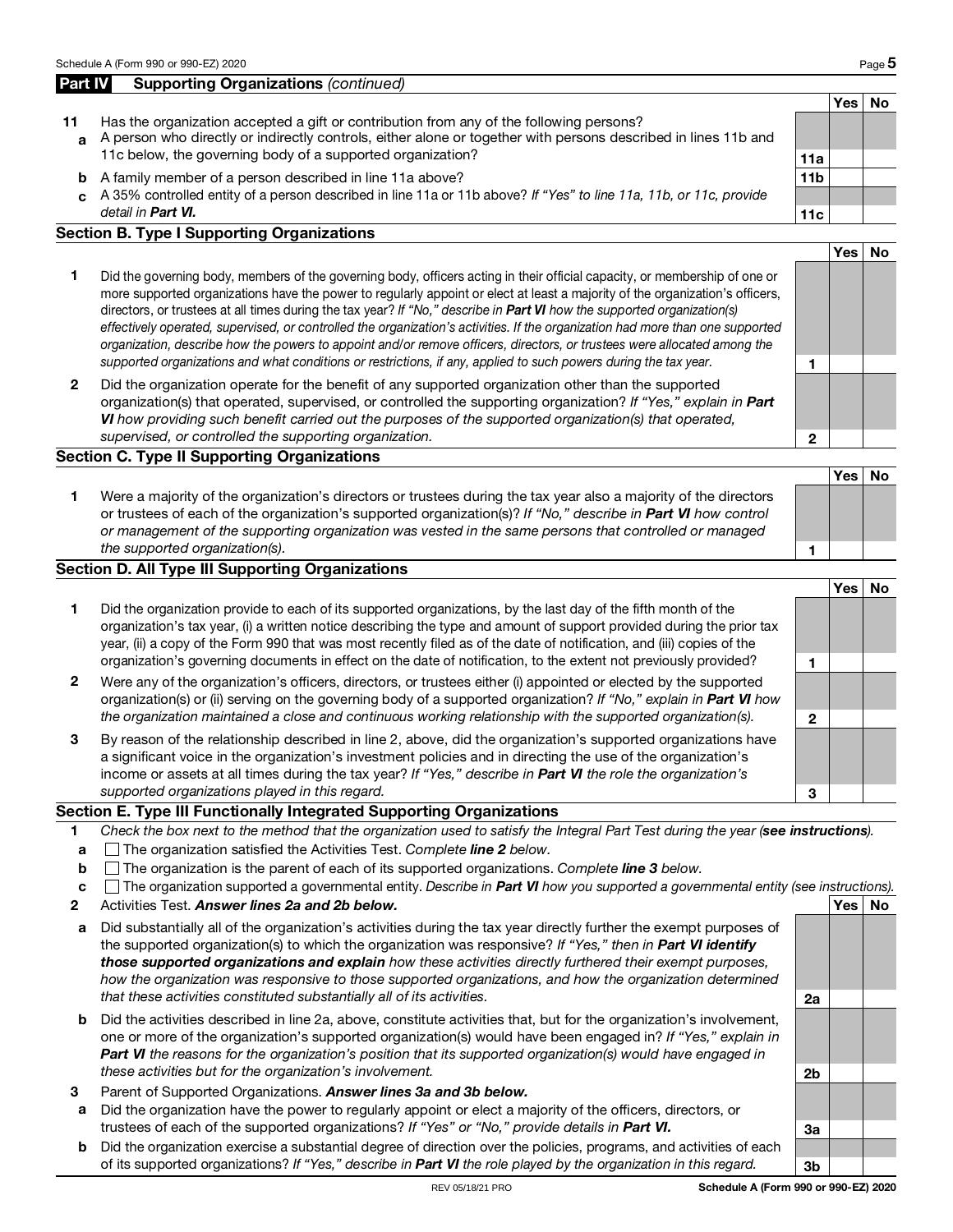| $\sqrt{ }$ Check here if the organization satisfied the Integral Part Test as a qualifying trust on Nov. 20, 1970 (explain in Part VI). See |
|---------------------------------------------------------------------------------------------------------------------------------------------|
| instructions. All other Type III non-functionally integrated supporting organizations must complete Sections A through E.                   |

|                                       | Section A-Adjusted Net Income                                                                     |                         | (A) Prior Year | (B) Current Year<br>(optional) |
|---------------------------------------|---------------------------------------------------------------------------------------------------|-------------------------|----------------|--------------------------------|
| 1                                     | Net short-term capital gain                                                                       | 1                       |                |                                |
| $\mathbf{2}$                          | Recoveries of prior-year distributions                                                            | $\mathbf 2$             |                |                                |
| 3                                     | Other gross income (see instructions)                                                             | 3                       |                |                                |
| 4                                     | Add lines 1 through 3.                                                                            | $\overline{\mathbf{4}}$ |                |                                |
| 5                                     | Depreciation and depletion                                                                        | 5                       |                |                                |
| 6                                     | Portion of operating expenses paid or incurred for production or collection                       |                         |                |                                |
|                                       | of gross income or for management, conservation, or maintenance of                                |                         |                |                                |
|                                       | property held for production of income (see instructions)                                         | 6                       |                |                                |
| $\overline{\mathbf{r}}$               | Other expenses (see instructions)                                                                 | $\overline{7}$          |                |                                |
| 8                                     | Adjusted Net Income (subtract lines 5, 6, and 7 from line 4)                                      | 8                       |                |                                |
| <b>Section B-Minimum Asset Amount</b> |                                                                                                   |                         | (A) Prior Year | (B) Current Year<br>(optional) |
| 1.                                    | Aggregate fair market value of all non-exempt-use assets (see                                     |                         |                |                                |
|                                       | instructions for short tax year or assets held for part of year):                                 |                         |                |                                |
| a                                     | Average monthly value of securities                                                               | 1a                      |                |                                |
| b                                     | Average monthly cash balances                                                                     | 1 <sub>b</sub>          |                |                                |
| c                                     | Fair market value of other non-exempt-use assets                                                  | 1 <sub>c</sub>          |                |                                |
| d                                     | Total (add lines 1a, 1b, and 1c)                                                                  | 1 <sub>d</sub>          |                |                                |
| е                                     | Discount claimed for blockage or other factors<br>(explain in detail in Part VI):                 |                         |                |                                |
| $\mathbf{2}$                          | Acquisition indebtedness applicable to non-exempt-use assets                                      | $\overline{2}$          |                |                                |
| 3                                     | Subtract line 2 from line 1d.                                                                     | 3                       |                |                                |
| 4                                     | Cash deemed held for exempt use. Enter 0.015 of line 3 (for greater amount,<br>see instructions). | 4                       |                |                                |
| 5                                     | Net value of non-exempt-use assets (subtract line 4 from line 3)                                  | 5                       |                |                                |
| 6                                     | Multiply line 5 by 0.035.                                                                         | 6                       |                |                                |
| $\overline{7}$                        | Recoveries of prior-year distributions                                                            | $\overline{7}$          |                |                                |
| 8                                     | Minimum Asset Amount (add line 7 to line 6)                                                       | 8                       |                |                                |
|                                       | <b>Section C-Distributable Amount</b>                                                             |                         |                | <b>Current Year</b>            |
| 1                                     | Adjusted net income for prior year (from Section A, line 8, column A)                             | $\mathbf{1}$            |                |                                |
| $\overline{\mathbf{2}}$               | Enter 0.85 of line 1.                                                                             | $\overline{2}$          |                |                                |
| 3                                     | Minimum asset amount for prior year (from Section B, line 8, column A)                            | 3                       |                |                                |
| 4                                     | Enter greater of line 2 or line 3.                                                                | 4                       |                |                                |
| 5                                     | Income tax imposed in prior year                                                                  | 5                       |                |                                |
| 6                                     | Distributable Amount. Subtract line 5 from line 4, unless subject to                              |                         |                |                                |
|                                       | emergency temporary reduction (see instructions).                                                 | 6                       |                |                                |

7 Check here if the current year is the organization's first as a non-functionally integrated Type III supporting organization (see instructions).

Schedule A (Form 990 or 990-EZ) 2020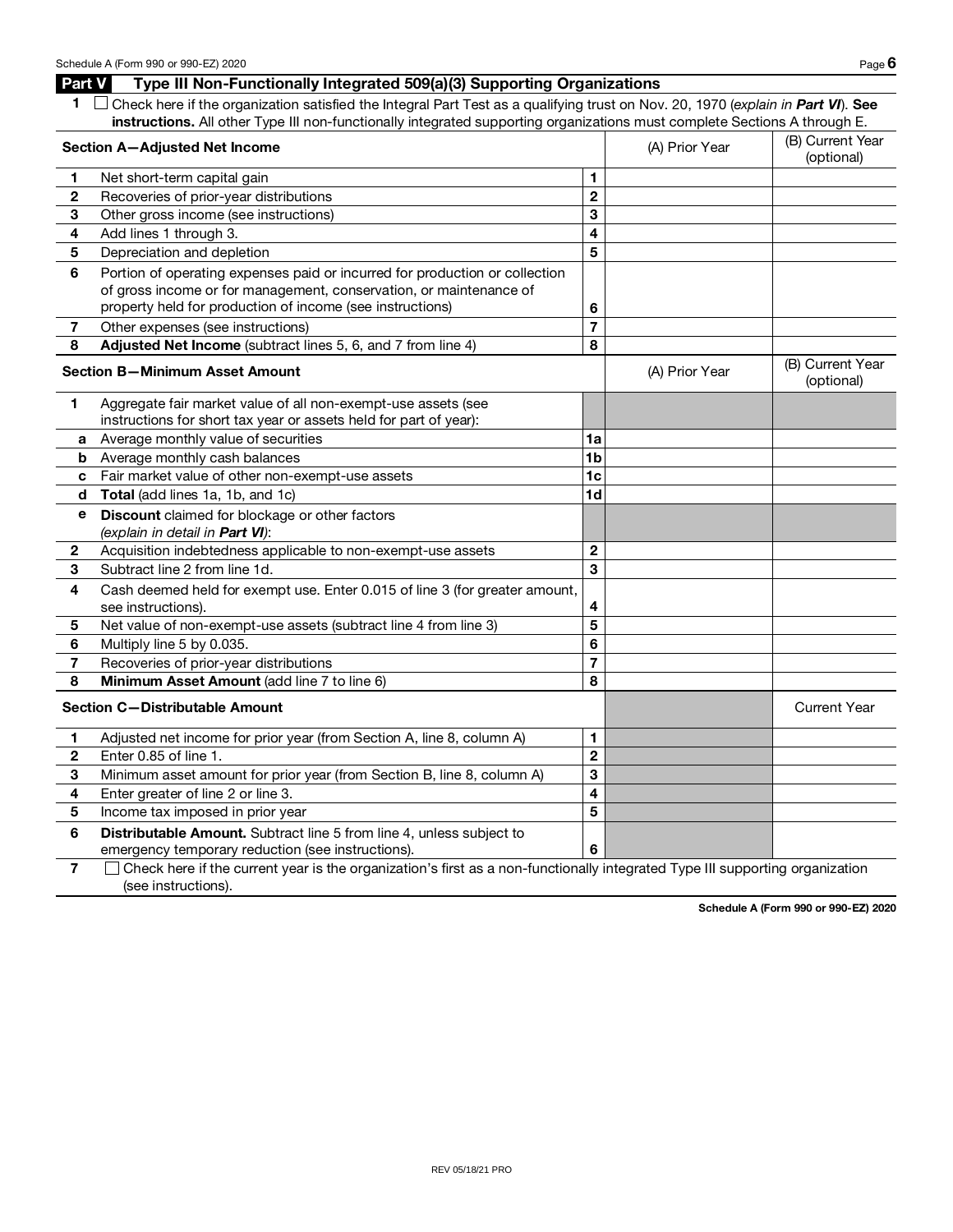| Part V       | Type III Non-Functionally Integrated 509(a)(3) Supporting Organizations (continued)                                                                                           |                                             |                                               |                |                                                         |
|--------------|-------------------------------------------------------------------------------------------------------------------------------------------------------------------------------|---------------------------------------------|-----------------------------------------------|----------------|---------------------------------------------------------|
|              | <b>Section D-Distributions</b>                                                                                                                                                |                                             |                                               |                | <b>Current Year</b>                                     |
| 1.           | Amounts paid to supported organizations to accomplish exempt purposes                                                                                                         | 1.                                          |                                               |                |                                                         |
| $\mathbf{2}$ | Amounts paid to perform activity that directly furthers exempt purposes of supported<br>organizations, in excess of income from activity                                      | 2                                           |                                               |                |                                                         |
| 3            | Administrative expenses paid to accomplish exempt purposes of supported organizations                                                                                         |                                             |                                               | 3              |                                                         |
| 4            | Amounts paid to acquire exempt-use assets                                                                                                                                     |                                             |                                               | 4              |                                                         |
| 5            | Qualified set-aside amounts (prior IRS approval required - provide details in Part VI)                                                                                        |                                             |                                               | 5              |                                                         |
| 6            | Other distributions (describe in Part VI). See instructions.                                                                                                                  |                                             |                                               | 6              |                                                         |
| 7            | Total annual distributions. Add lines 1 through 6.                                                                                                                            |                                             |                                               | $\overline{7}$ |                                                         |
| 8            | Distributions to attentive supported organizations to which the organization is responsive                                                                                    |                                             |                                               |                |                                                         |
|              | (provide details in Part VI). See instructions.                                                                                                                               |                                             |                                               | 8              |                                                         |
| 9            | Distributable amount for 2020 from Section C, line 6                                                                                                                          |                                             |                                               | 9              |                                                         |
| 10           | Line 8 amount divided by line 9 amount                                                                                                                                        |                                             |                                               | 10             |                                                         |
|              | Section E-Distribution Allocations (see instructions)                                                                                                                         | $\mathbf{u}$<br><b>Excess Distributions</b> | (ii)<br><b>Underdistributions</b><br>Pre-2020 |                | (iii)<br><b>Distributable</b><br><b>Amount for 2020</b> |
| 1            | Distributable amount for 2020 from Section C, line 6                                                                                                                          |                                             |                                               |                |                                                         |
| $\mathbf{2}$ | Underdistributions, if any, for years prior to 2020<br>(reasonable cause required - explain in Part VI). See<br>instructions.                                                 |                                             |                                               |                |                                                         |
| 3            | Excess distributions carryover, if any, to 2020                                                                                                                               |                                             |                                               |                |                                                         |
| a            | From 2015<br>and a state of the                                                                                                                                               |                                             |                                               |                |                                                         |
| b            | From 2016<br>and a strategic and                                                                                                                                              |                                             |                                               |                |                                                         |
| c            | From 2017<br>and the company of                                                                                                                                               |                                             |                                               |                |                                                         |
| d            | From 2018<br>and a state of                                                                                                                                                   |                                             |                                               |                |                                                         |
| e            | From 2019<br>and a state of                                                                                                                                                   |                                             |                                               |                |                                                         |
| f            | Total of lines 3a through 3e                                                                                                                                                  |                                             |                                               |                |                                                         |
| g            | Applied to underdistributions of prior years                                                                                                                                  |                                             |                                               |                |                                                         |
| h.           | Applied to 2020 distributable amount                                                                                                                                          |                                             |                                               |                |                                                         |
| Ť.           | Carryover from 2015 not applied (see instructions)                                                                                                                            |                                             |                                               |                |                                                         |
|              | Remainder. Subtract lines 3g, 3h, and 3i from line 3f.                                                                                                                        |                                             |                                               |                |                                                         |
| 4            | Distributions for 2020 from                                                                                                                                                   |                                             |                                               |                |                                                         |
|              | Section D, line 7:<br>\$                                                                                                                                                      |                                             |                                               |                |                                                         |
| а            | Applied to underdistributions of prior years                                                                                                                                  |                                             |                                               |                |                                                         |
| b            | Applied to 2020 distributable amount                                                                                                                                          |                                             |                                               |                |                                                         |
| c            | Remainder. Subtract lines 4a and 4b from line 4.                                                                                                                              |                                             |                                               |                |                                                         |
| 5            | Remaining underdistributions for years prior to 2020, if<br>any. Subtract lines 3g and 4a from line 2. For result<br>greater than zero, explain in Part VI. See instructions. |                                             |                                               |                |                                                         |
| 6            | Remaining underdistributions for 2020. Subtract lines 3h<br>and 4b from line 1. For result greater than zero, explain in<br><b>Part VI.</b> See instructions.                 |                                             |                                               |                |                                                         |
| 7            | Excess distributions carryover to 2021. Add lines 3j<br>and 4c.                                                                                                               |                                             |                                               |                |                                                         |
| 8            | Breakdown of line 7:                                                                                                                                                          |                                             |                                               |                |                                                         |
| a            | Excess from 2016<br>and a state                                                                                                                                               |                                             |                                               |                |                                                         |
| b            | Excess from 2017                                                                                                                                                              |                                             |                                               |                |                                                         |
| C            | Excess from 2018                                                                                                                                                              |                                             |                                               |                |                                                         |
| d            | Excess from 2019                                                                                                                                                              |                                             |                                               |                |                                                         |
| e            | Excess from 2020                                                                                                                                                              |                                             |                                               |                |                                                         |

Schedule A (Form 990 or 990-EZ) 2020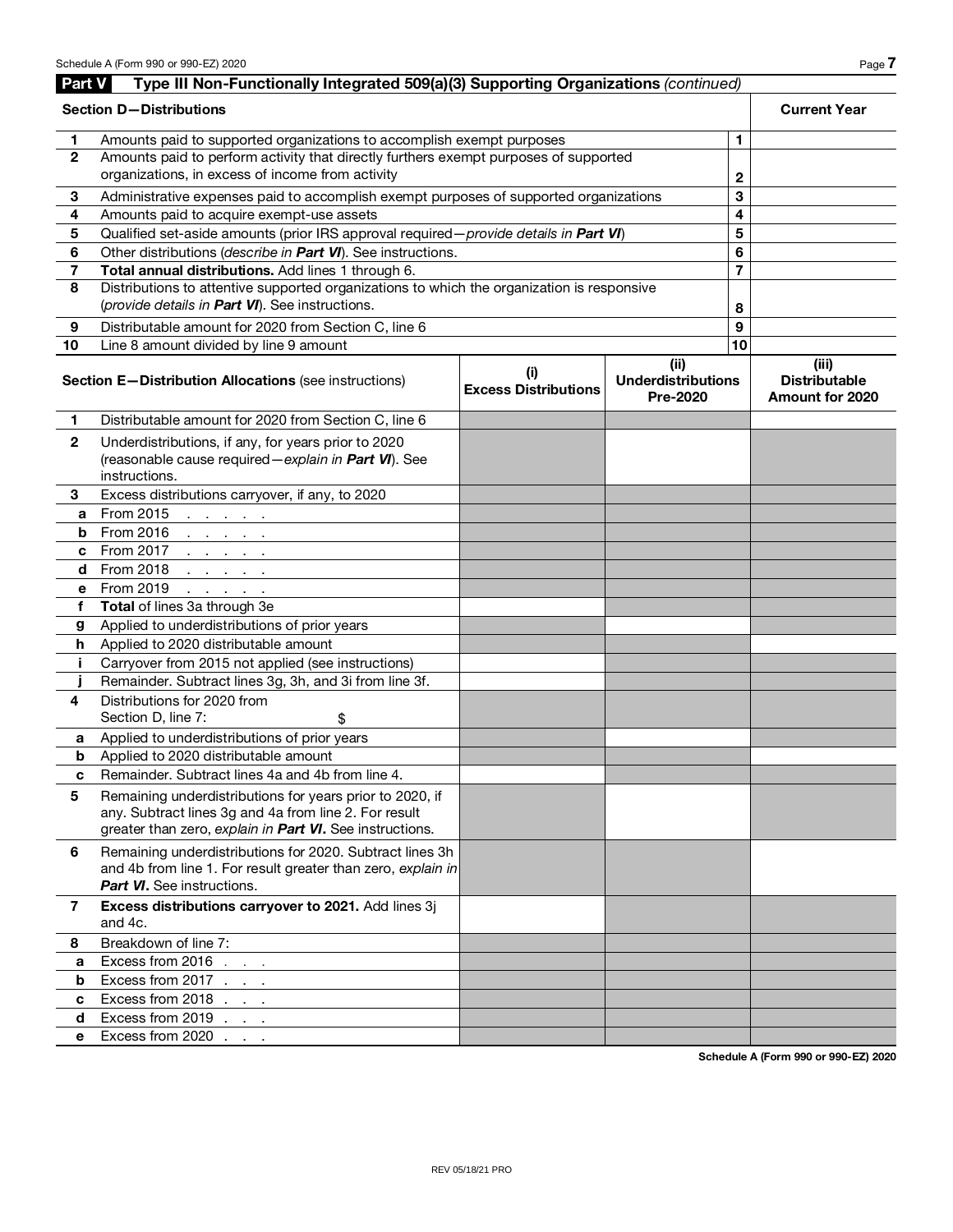| <b>Part VI</b><br>Supplemental Information. Provide the explanations required by Part II, line 10; Part II, line 17a or 17b; Part<br>III, line 12; Part IV, Section A, lines 1, 2, 3b, 3c, 4b, 4c, 5a, 6, 9a, 9b, 9c, 11a, 11b, and 11c; Part IV, Section<br>B, lines 1 and 2; Part IV, Section C, line 1; Part IV, Section D, lines 2 and 3; Part IV, Section E, lines 1c, 2a, 2b,<br>3a, and 3b; Part V, line 1; Part V, Section B, line 1e; Part V, Section D, lines 5, 6, and 8; and Part V, Section E,<br>lines 2, 5, and 6. Also complete this part for any additional information. (See instructions.) |  |
|---------------------------------------------------------------------------------------------------------------------------------------------------------------------------------------------------------------------------------------------------------------------------------------------------------------------------------------------------------------------------------------------------------------------------------------------------------------------------------------------------------------------------------------------------------------------------------------------------------------|--|
| Pt II Ln 10: Other Income Part II, Line 10 Description: MISCELLANEOUS INCOME                                                                                                                                                                                                                                                                                                                                                                                                                                                                                                                                  |  |
| 2016: 4816. 2018: 1717.                                                                                                                                                                                                                                                                                                                                                                                                                                                                                                                                                                                       |  |
|                                                                                                                                                                                                                                                                                                                                                                                                                                                                                                                                                                                                               |  |
|                                                                                                                                                                                                                                                                                                                                                                                                                                                                                                                                                                                                               |  |
|                                                                                                                                                                                                                                                                                                                                                                                                                                                                                                                                                                                                               |  |
|                                                                                                                                                                                                                                                                                                                                                                                                                                                                                                                                                                                                               |  |
|                                                                                                                                                                                                                                                                                                                                                                                                                                                                                                                                                                                                               |  |
|                                                                                                                                                                                                                                                                                                                                                                                                                                                                                                                                                                                                               |  |
|                                                                                                                                                                                                                                                                                                                                                                                                                                                                                                                                                                                                               |  |
|                                                                                                                                                                                                                                                                                                                                                                                                                                                                                                                                                                                                               |  |
|                                                                                                                                                                                                                                                                                                                                                                                                                                                                                                                                                                                                               |  |
|                                                                                                                                                                                                                                                                                                                                                                                                                                                                                                                                                                                                               |  |
|                                                                                                                                                                                                                                                                                                                                                                                                                                                                                                                                                                                                               |  |
|                                                                                                                                                                                                                                                                                                                                                                                                                                                                                                                                                                                                               |  |
|                                                                                                                                                                                                                                                                                                                                                                                                                                                                                                                                                                                                               |  |
|                                                                                                                                                                                                                                                                                                                                                                                                                                                                                                                                                                                                               |  |
|                                                                                                                                                                                                                                                                                                                                                                                                                                                                                                                                                                                                               |  |
|                                                                                                                                                                                                                                                                                                                                                                                                                                                                                                                                                                                                               |  |
|                                                                                                                                                                                                                                                                                                                                                                                                                                                                                                                                                                                                               |  |
|                                                                                                                                                                                                                                                                                                                                                                                                                                                                                                                                                                                                               |  |
|                                                                                                                                                                                                                                                                                                                                                                                                                                                                                                                                                                                                               |  |
|                                                                                                                                                                                                                                                                                                                                                                                                                                                                                                                                                                                                               |  |
|                                                                                                                                                                                                                                                                                                                                                                                                                                                                                                                                                                                                               |  |
|                                                                                                                                                                                                                                                                                                                                                                                                                                                                                                                                                                                                               |  |
|                                                                                                                                                                                                                                                                                                                                                                                                                                                                                                                                                                                                               |  |
|                                                                                                                                                                                                                                                                                                                                                                                                                                                                                                                                                                                                               |  |
|                                                                                                                                                                                                                                                                                                                                                                                                                                                                                                                                                                                                               |  |
|                                                                                                                                                                                                                                                                                                                                                                                                                                                                                                                                                                                                               |  |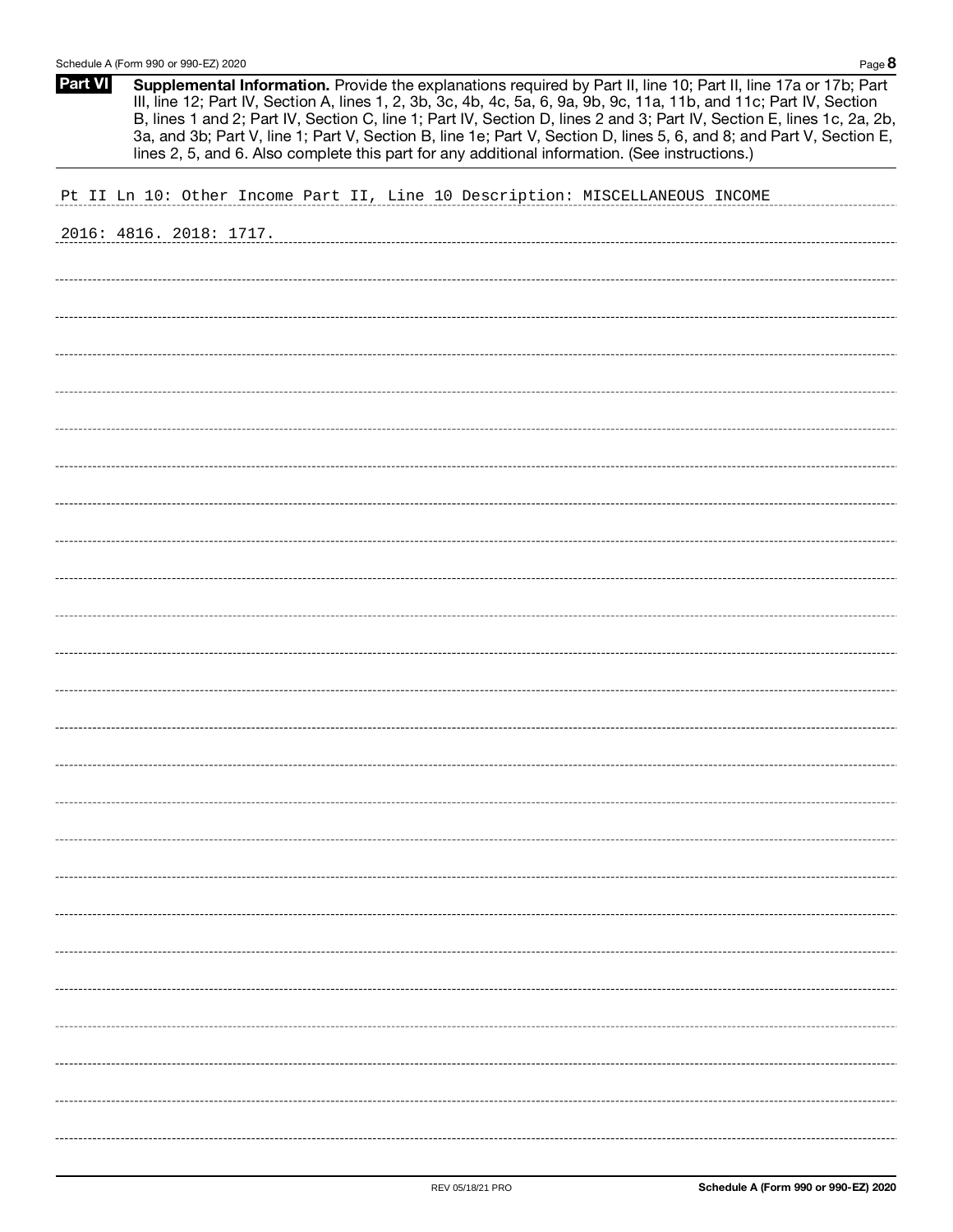| <b>Schedule B</b> |  |
|-------------------|--|
|-------------------|--|

|            | (Form 990, 990-EZ, |
|------------|--------------------|
| or 990-PF) |                    |

#### Department of the Treasury Internal Revenue Service

# Schedule of Contributors

Attach to Form 990, Form 990-EZ, or Form 990-PF. ▶ Go to www.irs.gov/Form990 for the latest information.



# 2020

Name of the organization **Employer identification number**  $\blacksquare$ 

36-4331462

|  |  | GIRLS ON THE RUN - CHICAGO, INC. |  |
|--|--|----------------------------------|--|
|  |  |                                  |  |

| Filers of:         | Section:                                                                    |
|--------------------|-----------------------------------------------------------------------------|
| Form 990 or 990-EZ | $\mathbf{\times}$ 501(c)(<br>3) (enter number) organization                 |
|                    | $4947(a)(1)$ nonexempt charitable trust not treated as a private foundation |
|                    | 527 political organization                                                  |
| Form 990-PF        | 501(c)(3) exempt private foundation                                         |
|                    | 4947(a)(1) nonexempt charitable trust treated as a private foundation       |
|                    | 501(c)(3) taxable private foundation                                        |
|                    |                                                                             |

Check if your organization is covered by the General Rule or a Special Rule.

Note: Only a section 501(c)(7), (8), or (10) organization can check boxes for both the General Rule and a Special Rule. See instructions.

#### General Rule

 $\Box$  For an organization filing Form 990, 990-EZ, or 990-PF that received, during the year, contributions totaling \$5,000 or more (in money or property) from any one contributor. Complete Parts I and II. See instructions for determining a contributor's total contributions.

### Special Rules

 $\boxtimes$  For an organization described in section 501(c)(3) filing Form 990 or 990-EZ that met the 331/3% support test of the regulations under sections 509(a)(1) and 170(b)(1)(A)(vi), that checked Schedule A (Form 990 or 990-EZ), Part II, line 13, 16a, or 16b, and that received from any one contributor, during the year, total contributions of the greater of (1) \$5,000; or (2) 2% of the amount on (i) Form 990, Part VIII, line 1h; or (ii) Form 990-EZ, line 1. Complete Parts I and II.

 $\Box$  For an organization described in section 501(c)(7), (8), or (10) filing Form 990 or 990-EZ that received from any one contributor, during the year, total contributions of more than \$1,000 exclusively for religious, charitable, scientific, literary, or educational purposes, or for the prevention of cruelty to children or animals. Complete Parts I (entering "N/A" in column (b) instead of the contributor name and address), II, and III.

 $\Box$  For an organization described in section 501(c)(7), (8), or (10) filing Form 990 or 990-EZ that received from any one contributor, during the year, contributions exclusively for religious, charitable, etc., purposes, but no such contributions totaled more than \$1,000. If this box is checked, enter here the total contributions that were received during the year for an exclusively religious, charitable, etc., purpose. Don't complete any of the parts unless the General Rule applies to this organization because it received nonexclusively religious, charitable, etc., contributions totaling \$5,000 or more during the year . . . . . . . . . . . . . . . . . . \$

Caution: An organization that isn't covered by the General Rule and/or the Special Rules doesn't file Schedule B (Form 990, 990-EZ, or 990-PF), but it must answer "No" on Part IV, line 2, of its Form 990; or check the box on line H of its Form 990-EZ or on its Form 990-PF, Part I, line 2, to certify that it doesn't meet the filing requirements of Schedule B (Form 990, 990-EZ, or990-PF).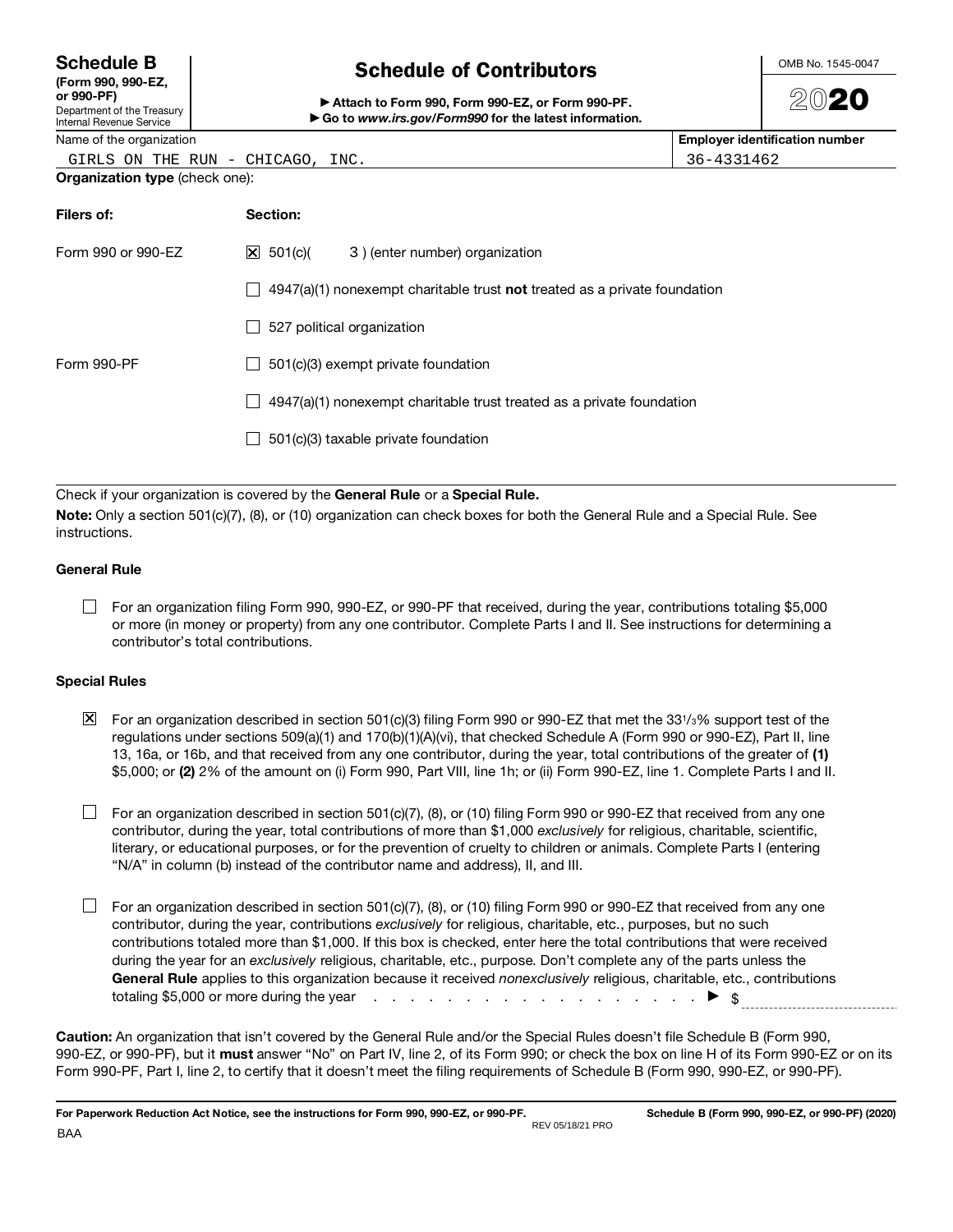| Schedule B (Form 990, 990-EZ, or 990-PF) (2020) | $P$ age $\blacktriangle$ |  |
|-------------------------------------------------|--------------------------|--|
|-------------------------------------------------|--------------------------|--|

Name of organization **Employer identification number**  $\blacksquare$ 

GIRLS ON THE RUN - CHICAGO, INC.  $36-4331462$ 

Part I Contributors (see instructions). Use duplicate copies of Part I if additional space is needed. (a) (b) (c) (d) Type of contribution No. Name, address, and ZIP + 4 Total contributions Person  $\boxtimes$ 1 Polk Bros. Foundation 1.1 Polk Bros.  $\Box$ Payroll Noncash  $\Box$ \$ 20 W KINZIE ST, STE 1110  $\frac{1}{3}$  | \$ 35,000. (Complete Part II for noncash contributions.) Chicago IL 60654  $\overline{a}$  $\overline{(b)}$ (c) (d) Type of contribution Total contributions No. Name, address, and ZIP + 4 2 Laureus Sport for Good Foundation USA Person  $|\mathsf{X}|$ Payroll  $\Box$ 645 Fifth Avenue, Fifth Floor  $\vert \$   $\$  25,000.  $\Box$ \$ Noncash (Complete Part II for New York NY 10022 noncash contributions.) (a) (b) (c)  $(d)$ Name, address, and ZIP + 4 Total contributions Type of contribution No. Person 3 United Way of Metropolitan Chicago ⊠ Payroll  $\Box$ \$ Noncash  $\Box$ 333 South Wabash Avenue, 30th Floor 25,000. (Complete Part II for noncash contributions.) Chicago IL 60604  $\overline{a}$ (b) (c) (d) No. Name, address, and  $ZIP + 4$ Total contributions Type of contribution 4 U.S. Small Business Administration (PPP & EIDL) Person  $|\mathsf{X}|$ Payroll  $\Box$ 409 3rd St., SW 156,800. \$ Noncash  $\Box$ (Complete Part II for Washington DC 20416 noncash contributions.)  $\overline{a}$ (b) (c) (d) Total contributions No. Name, address, and ZIP + 4 Type of contribution Person  $\Box$ Payroll  $\Box$ Noncash \$ П (Complete Part II for noncash contributions.) (a) (b) (c) (d) Type of contribution No. Name, address, and ZIP + 4 Total contributions Person  $\Box$ -------Payroll  $\Box$  $$$ Noncash  $\Box$ (Complete Part II for noncash contributions.)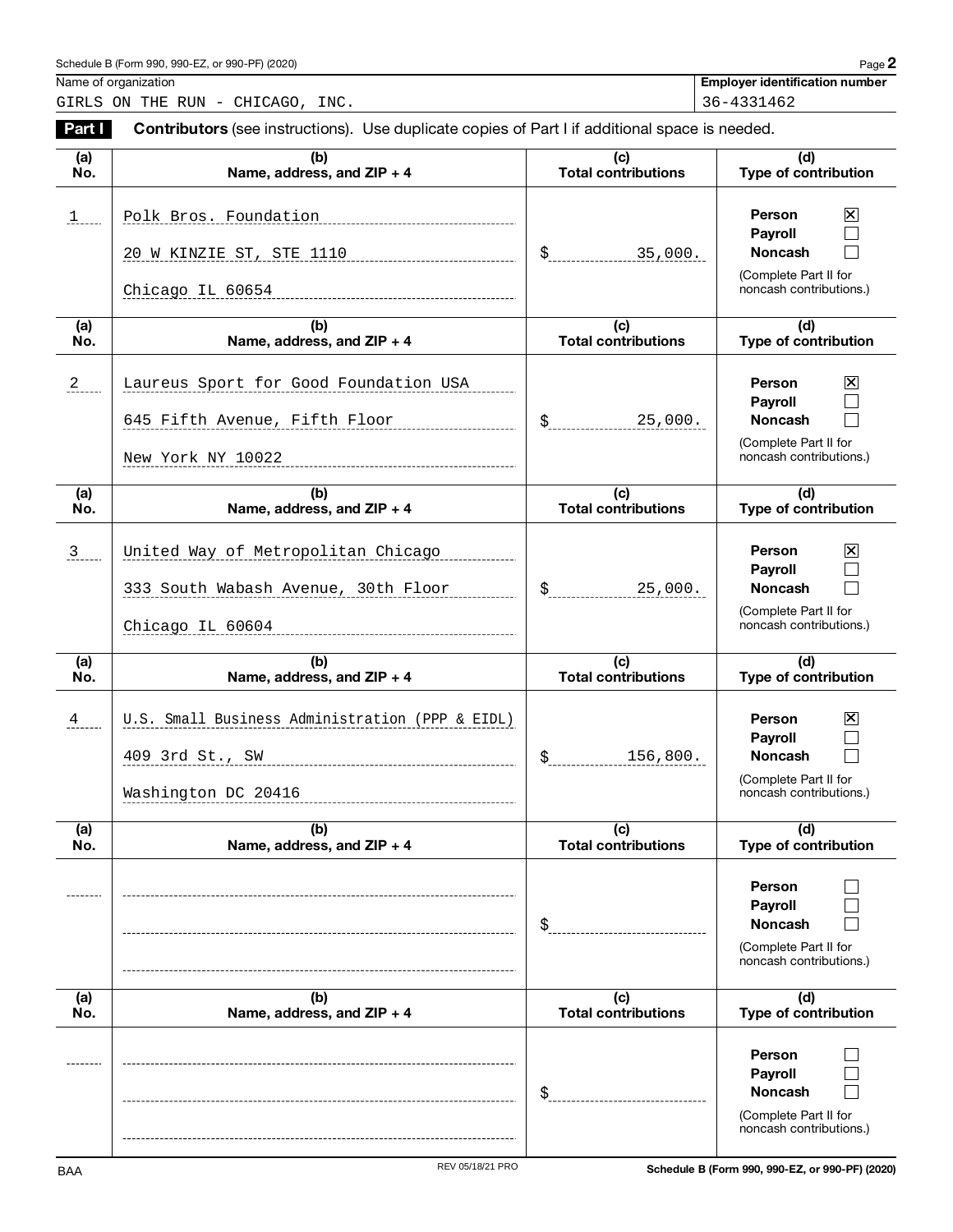Name of organization **Employer identification number**  $\blacksquare$ 

GIRLS ON THE RUN - CHICAGO, INC. 36-4331462

Part II Noncash Property (see instructions). Use duplicate copies of Part II if additional space is needed.

| (a) No.<br>from<br>Part I | (b)<br>Description of noncash property given | (c)<br>FMV (or estimate)<br>(See instructions.) | (d)<br>Date received |
|---------------------------|----------------------------------------------|-------------------------------------------------|----------------------|
|                           |                                              | $\frac{1}{2}$                                   |                      |
| (a) No.<br>from<br>Part I | (b)<br>Description of noncash property given | (c)<br>FMV (or estimate)<br>(See instructions.) | (d)<br>Date received |
|                           |                                              | \$                                              |                      |
| (a) No.<br>from<br>Part I | (b)<br>Description of noncash property given | (c)<br>FMV (or estimate)<br>(See instructions.) | (d)<br>Date received |
|                           |                                              | \$                                              |                      |
| (a) No.<br>from<br>Part I | (b)<br>Description of noncash property given | (c)<br>FMV (or estimate)<br>(See instructions.) | (d)<br>Date received |
|                           |                                              | \$                                              |                      |
| (a) No.<br>from<br>Part I | (b)<br>Description of noncash property given | (c)<br>FMV (or estimate)<br>(See instructions.) | (d)<br>Date received |
| --------                  |                                              | $\boldsymbol{\hat{\theta}}$                     |                      |
| (a) No.<br>from<br>Part I | (b)<br>Description of noncash property given | (c)<br>FMV (or estimate)<br>(See instructions.) | (d)<br>Date received |
| $- - - - - -$             |                                              | $\mathfrak{F}$                                  |                      |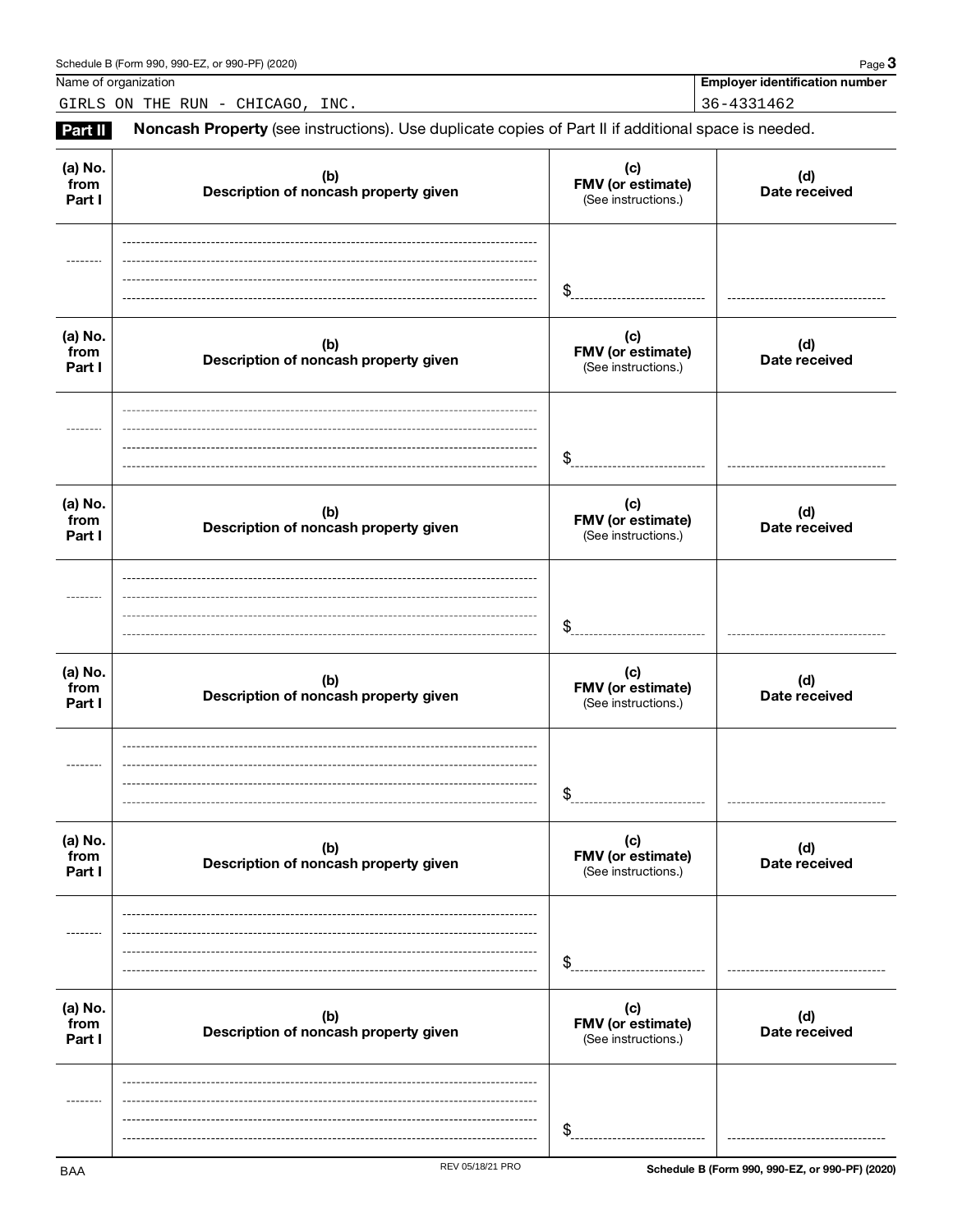|                           | Schedule B (Form 990, 990-EZ, or 990-PF) (2020)                                                   |                      |                                                                  | Page 4                                                                                                                                                                                                                                                                                                                                                                 |  |  |  |
|---------------------------|---------------------------------------------------------------------------------------------------|----------------------|------------------------------------------------------------------|------------------------------------------------------------------------------------------------------------------------------------------------------------------------------------------------------------------------------------------------------------------------------------------------------------------------------------------------------------------------|--|--|--|
| Name of organization      |                                                                                                   |                      |                                                                  | <b>Employer identification number</b>                                                                                                                                                                                                                                                                                                                                  |  |  |  |
|                           | GIRLS ON THE RUN - CHICAGO, INC.                                                                  |                      |                                                                  | 36-4331462                                                                                                                                                                                                                                                                                                                                                             |  |  |  |
| Part III                  | contributions of \$1,000 or less for the year. (Enter this information once. See instructions.) ▶ |                      |                                                                  | Exclusively religious, charitable, etc., contributions to organizations described in section 501(c)(7), (8), or<br>(10) that total more than \$1,000 for the year from any one contributor. Complete columns (a) through (e) and<br>the following line entry. For organizations completing Part III, enter the total of exclusively religious, charitable, etc.,<br>\$ |  |  |  |
|                           | Use duplicate copies of Part III if additional space is needed.                                   |                      |                                                                  |                                                                                                                                                                                                                                                                                                                                                                        |  |  |  |
| (a) No.<br>from<br>Part I | (b) Purpose of gift                                                                               | (c) Use of gift      |                                                                  | (d) Description of how gift is held                                                                                                                                                                                                                                                                                                                                    |  |  |  |
|                           | Transferee's name, address, and ZIP + 4                                                           | (e) Transfer of gift |                                                                  | Relationship of transferor to transferee                                                                                                                                                                                                                                                                                                                               |  |  |  |
| (a) No.                   |                                                                                                   |                      |                                                                  |                                                                                                                                                                                                                                                                                                                                                                        |  |  |  |
| from<br>Part I            | (b) Purpose of gift                                                                               | (c) Use of gift      |                                                                  | (d) Description of how gift is held                                                                                                                                                                                                                                                                                                                                    |  |  |  |
|                           | Transferee's name, address, and ZIP + 4                                                           |                      | (e) Transfer of gift<br>Relationship of transferor to transferee |                                                                                                                                                                                                                                                                                                                                                                        |  |  |  |
| (a) No.                   |                                                                                                   |                      |                                                                  |                                                                                                                                                                                                                                                                                                                                                                        |  |  |  |
| from<br>Part I            | (c) Use of gift<br>(b) Purpose of gift                                                            |                      | (d) Description of how gift is held                              |                                                                                                                                                                                                                                                                                                                                                                        |  |  |  |
|                           | (e) Transfer of gift                                                                              |                      |                                                                  |                                                                                                                                                                                                                                                                                                                                                                        |  |  |  |
|                           | Transferee's name, address, and ZIP + 4                                                           |                      |                                                                  | Relationship of transferor to transferee                                                                                                                                                                                                                                                                                                                               |  |  |  |
| (a) No.<br>from<br>Part I | (b) Purpose of gift                                                                               | (c) Use of gift      |                                                                  | (d) Description of how gift is held                                                                                                                                                                                                                                                                                                                                    |  |  |  |
|                           |                                                                                                   | (e) Transfer of gift |                                                                  |                                                                                                                                                                                                                                                                                                                                                                        |  |  |  |
|                           | Transferee's name, address, and ZIP + 4                                                           |                      |                                                                  | Relationship of transferor to transferee                                                                                                                                                                                                                                                                                                                               |  |  |  |
| BAA                       |                                                                                                   | REV 05/18/21 PRO     |                                                                  | Schedule B (Form 990, 990-EZ, or 990-PF) (2020)                                                                                                                                                                                                                                                                                                                        |  |  |  |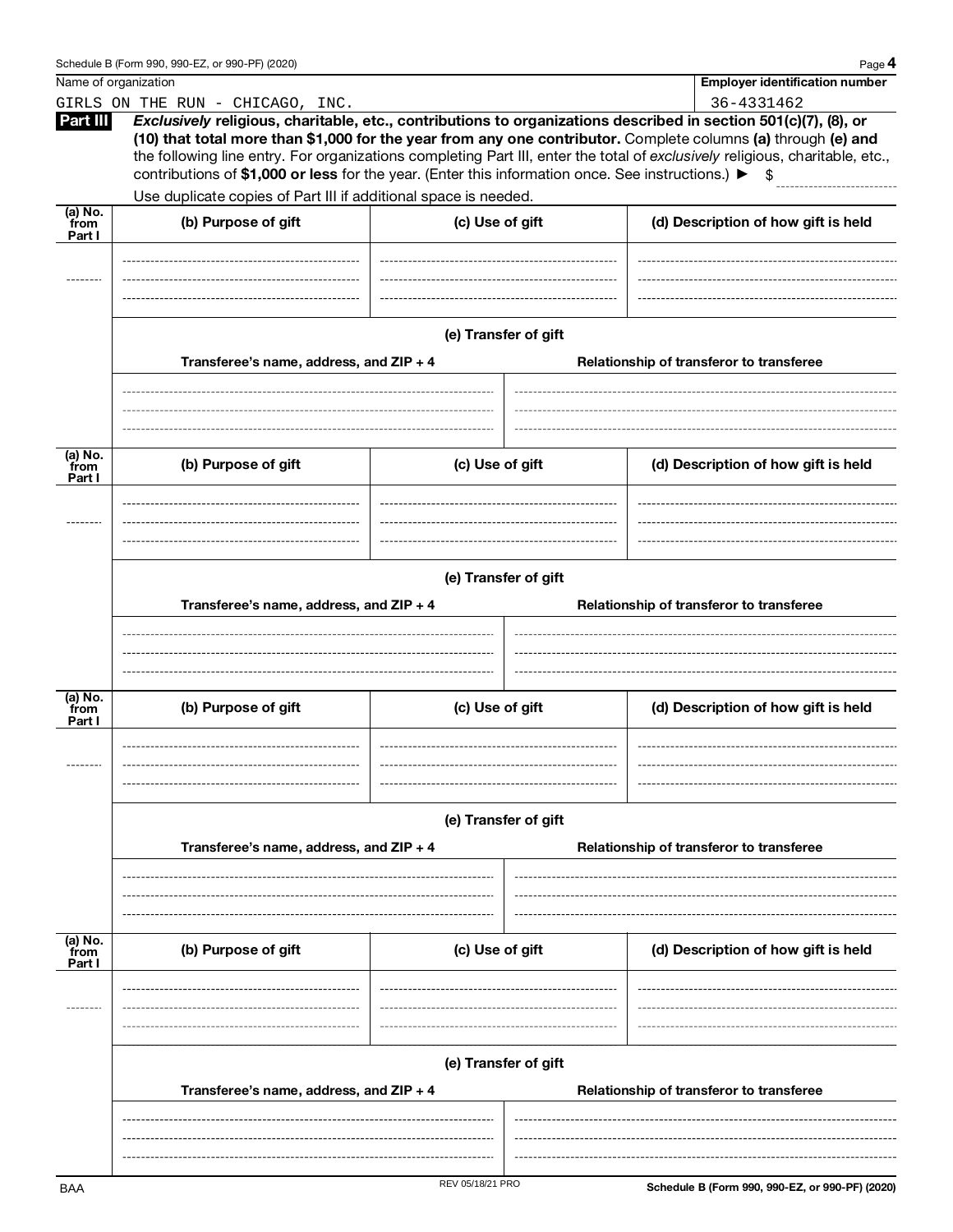| (Form 990) | <b>SCHEDULE D</b>          | <b>Supplemental Financial Statements</b><br>Complete if the organization answered "Yes" on Form 990,                                                           |                     |                                                     |            |    | OMB No. 1545-0047                              |
|------------|----------------------------|----------------------------------------------------------------------------------------------------------------------------------------------------------------|---------------------|-----------------------------------------------------|------------|----|------------------------------------------------|
|            | Department of the Treasury | Part IV, line 6, 7, 8, 9, 10, 11a, 11b, 11c, 11d, 11e, 11f, 12a, or 12b.                                                                                       | Attach to Form 990. |                                                     |            |    | <b>Open to Public</b>                          |
|            | Internal Revenue Service   | Go to www.irs.gov/Form990 for instructions and the latest information.                                                                                         |                     |                                                     |            |    | Inspection                                     |
|            | Name of the organization   |                                                                                                                                                                |                     |                                                     |            |    | <b>Employer identification number</b>          |
|            |                            | GIRLS ON THE RUN - CHICAGO, INC.                                                                                                                               |                     |                                                     | 36-4331462 |    |                                                |
| Part I     |                            | Organizations Maintaining Donor Advised Funds or Other Similar Funds or Accounts.<br>Complete if the organization answered "Yes" on Form 990, Part IV, line 6. |                     |                                                     |            |    |                                                |
|            |                            |                                                                                                                                                                |                     | (a) Donor advised funds                             |            |    | (b) Funds and other accounts                   |
|            |                            | Total number at end of year                                                                                                                                    |                     |                                                     |            |    |                                                |
| 1<br>2     |                            | Aggregate value of contributions to (during year).                                                                                                             |                     |                                                     |            |    |                                                |
| 3          |                            | Aggregate value of grants from (during year)                                                                                                                   |                     |                                                     |            |    |                                                |
| 4          |                            | Aggregate value at end of year                                                                                                                                 |                     |                                                     |            |    |                                                |
| 5          |                            | Did the organization inform all donors and donor advisors in writing that the assets held in donor advised                                                     |                     |                                                     |            |    |                                                |
|            |                            | funds are the organization's property, subject to the organization's exclusive legal control?                                                                  |                     |                                                     |            |    | <b>Yes</b><br>No                               |
| 6          |                            | Did the organization inform all grantees, donors, and donor advisors in writing that grant funds can be used                                                   |                     |                                                     |            |    |                                                |
|            |                            | only for charitable purposes and not for the benefit of the donor or donor advisor, or for any other purpose                                                   |                     |                                                     |            |    |                                                |
|            |                            |                                                                                                                                                                |                     |                                                     |            |    | Yes<br><b>No</b>                               |
| Part II    |                            | <b>Conservation Easements.</b>                                                                                                                                 |                     |                                                     |            |    |                                                |
|            |                            | Complete if the organization answered "Yes" on Form 990, Part IV, line 7.                                                                                      |                     |                                                     |            |    |                                                |
| 1          |                            | Purpose(s) of conservation easements held by the organization (check all that apply).                                                                          |                     |                                                     |            |    |                                                |
|            |                            | $\Box$ Preservation of land for public use (for example, recreation or education) $\Box$ Preservation of a historically important land area                    |                     |                                                     |            |    |                                                |
|            |                            | Protection of natural habitat                                                                                                                                  |                     |                                                     |            |    | Preservation of a certified historic structure |
|            |                            | $\Box$ Preservation of open space                                                                                                                              |                     |                                                     |            |    |                                                |
| 2          |                            | Complete lines 2a through 2d if the organization held a qualified conservation contribution in the form of a conservation                                      |                     |                                                     |            |    |                                                |
|            |                            | easement on the last day of the tax year.                                                                                                                      |                     |                                                     |            |    | Held at the End of the Tax Year                |
| а          |                            | Total number of conservation easements                                                                                                                         |                     | and a series and a series and a series and          |            | 2a |                                                |
| b          |                            | Total acreage restricted by conservation easements                                                                                                             |                     |                                                     |            | 2b |                                                |
| c          |                            | Number of conservation easements on a certified historic structure included in (a)                                                                             |                     |                                                     |            | 2c |                                                |
| d          |                            | Number of conservation easements included in (c) acquired after 7/25/06, and not on a                                                                          |                     |                                                     |            |    |                                                |
|            |                            | historic structure listed in the National Register                                                                                                             |                     | and the contract of the contract of the contract of |            | 2d |                                                |
| 3          |                            | Number of conservation easements modified, transferred, released, extinguished, or terminated by the organization during the                                   |                     |                                                     |            |    |                                                |
|            | tax year                   |                                                                                                                                                                |                     |                                                     |            |    |                                                |
| 4          |                            | Number of states where property subject to conservation easement is located ▶                                                                                  |                     |                                                     |            |    |                                                |
| 5          |                            | Does the organization have a written policy regarding the periodic monitoring, inspection, handling of                                                         |                     |                                                     |            |    |                                                |
|            |                            | violations, and enforcement of the conservation easements it holds?                                                                                            |                     |                                                     |            |    | Yes<br>No                                      |
| 6          |                            | Staff and volunteer hours devoted to monitoring, inspecting, handling of violations, and enforcing conservation easements during the year                      |                     |                                                     |            |    |                                                |
|            |                            |                                                                                                                                                                |                     |                                                     |            |    |                                                |
| 7          |                            | Amount of expenses incurred in monitoring, inspecting, handling of violations, and enforcing conservation easements during the year                            |                     |                                                     |            |    |                                                |
|            | $\blacktriangleright$ \$   |                                                                                                                                                                |                     |                                                     |            |    |                                                |
| 8          |                            | Does each conservation easement reported on line 2(d) above satisfy the requirements of section 170(h)(4)(B)(i)                                                |                     |                                                     |            |    |                                                |
| 9          |                            | In Part XIII, describe how the organization reports conservation easements in its revenue and expense statement and                                            |                     |                                                     |            |    | ΠYes ΠNo                                       |
|            |                            | balance sheet, and include, if applicable, the text of the footnote to the organization's financial statements that describes the                              |                     |                                                     |            |    |                                                |
|            |                            | organization's accounting for conservation easements.                                                                                                          |                     |                                                     |            |    |                                                |
| Part III   |                            | Organizations Maintaining Collections of Art, Historical Treasures, or Other Similar Assets.                                                                   |                     |                                                     |            |    |                                                |
|            |                            | Complete if the organization answered "Yes" on Form 990, Part IV, line 8.                                                                                      |                     |                                                     |            |    |                                                |
| 1a         |                            | If the organization elected, as permitted under FASB ASC 958, not to report in its revenue statement and balance sheet works                                   |                     |                                                     |            |    |                                                |
|            |                            | of art, historical treasures, or other similar assets held for public exhibition, education, or research in furtherance of public                              |                     |                                                     |            |    |                                                |
|            |                            | service, provide in Part XIII the text of the footnote to its financial statements that describes these items.                                                 |                     |                                                     |            |    |                                                |
| b          |                            | If the organization elected, as permitted under FASB ASC 958, to report in its revenue statement and balance sheet works of                                    |                     |                                                     |            |    |                                                |
|            |                            | art, historical treasures, or other similar assets held for public exhibition, education, or research in furtherance of public service,                        |                     |                                                     |            |    |                                                |
|            |                            | provide the following amounts relating to these items:                                                                                                         |                     |                                                     |            |    |                                                |
|            |                            | (i) Revenue included on Form 990, Part VIII, line 1 $\ldots$ $\ldots$ $\ldots$ $\ldots$ $\ldots$ $\ldots$ $\blacktriangleright$ \$                             |                     |                                                     |            |    |                                                |
|            |                            |                                                                                                                                                                |                     |                                                     |            |    |                                                |
| 2          |                            | If the organization received or held works of art, historical treasures, or other similar assets for financial gain, provide the                               |                     |                                                     |            |    |                                                |
|            |                            | following amounts required to be reported under FASB ASC 958 relating to these items:                                                                          |                     |                                                     |            |    |                                                |
| а          |                            |                                                                                                                                                                |                     |                                                     |            |    |                                                |
| b          |                            |                                                                                                                                                                |                     |                                                     |            |    |                                                |
|            |                            |                                                                                                                                                                |                     |                                                     |            |    |                                                |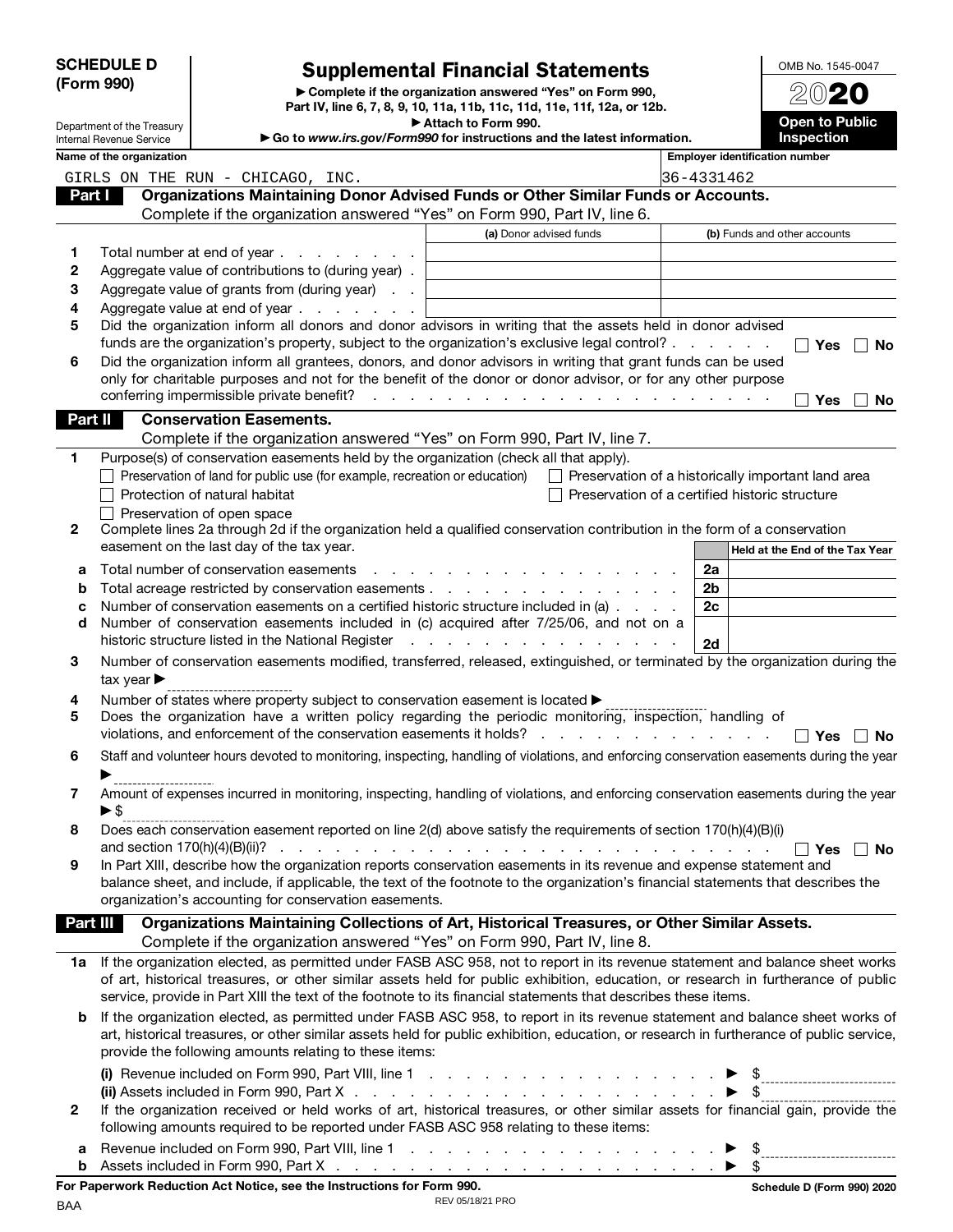|                |       | Schedule D (Form 990) 2020                                                                                                                                                                                                     |                                                                                                                                                                                                                               |                  |                |                                    |    |                                 |                            | Page 2              |
|----------------|-------|--------------------------------------------------------------------------------------------------------------------------------------------------------------------------------------------------------------------------------|-------------------------------------------------------------------------------------------------------------------------------------------------------------------------------------------------------------------------------|------------------|----------------|------------------------------------|----|---------------------------------|----------------------------|---------------------|
| Part III       |       | Organizations Maintaining Collections of Art, Historical Treasures, or Other Similar Assets (continued)                                                                                                                        |                                                                                                                                                                                                                               |                  |                |                                    |    |                                 |                            |                     |
| 3              |       | Using the organization's acquisition, accession, and other records, check any of the following that make significant use of its<br>collection items (check all that apply):                                                    |                                                                                                                                                                                                                               |                  |                |                                    |    |                                 |                            |                     |
| a              |       | $\Box$ Public exhibition                                                                                                                                                                                                       |                                                                                                                                                                                                                               |                  |                | $\Box$ Loan or exchange program    |    |                                 |                            |                     |
| b              |       | Scholarly research                                                                                                                                                                                                             |                                                                                                                                                                                                                               | е                |                |                                    |    |                                 |                            |                     |
| C              |       | $\Box$ Preservation for future generations                                                                                                                                                                                     |                                                                                                                                                                                                                               |                  |                |                                    |    |                                 |                            |                     |
| 4              | XIII. | Provide a description of the organization's collections and explain how they further the organization's exempt purpose in Part                                                                                                 |                                                                                                                                                                                                                               |                  |                |                                    |    |                                 |                            |                     |
| 5              |       | During the year, did the organization solicit or receive donations of art, historical treasures, or other similar                                                                                                              |                                                                                                                                                                                                                               |                  |                |                                    |    |                                 |                            |                     |
|                |       | assets to be sold to raise funds rather than to be maintained as part of the organization's collection?                                                                                                                        |                                                                                                                                                                                                                               |                  |                |                                    |    | <b>Contract Contract</b>        | <b>Yes</b>                 | No                  |
| <b>Part IV</b> |       | <b>Escrow and Custodial Arrangements.</b>                                                                                                                                                                                      |                                                                                                                                                                                                                               |                  |                |                                    |    |                                 |                            |                     |
|                |       | Complete if the organization answered "Yes" on Form 990, Part IV, line 9, or reported an amount on Form<br>990, Part X, line 21.                                                                                               |                                                                                                                                                                                                                               |                  |                |                                    |    |                                 |                            |                     |
| 1a             |       | Is the organization an agent, trustee, custodian or other intermediary for contributions or other assets not                                                                                                                   |                                                                                                                                                                                                                               |                  |                |                                    |    |                                 |                            |                     |
|                |       |                                                                                                                                                                                                                                |                                                                                                                                                                                                                               |                  |                |                                    |    |                                 |                            | ∣∣Yes IINo          |
| b              |       | If "Yes," explain the arrangement in Part XIII and complete the following table:                                                                                                                                               |                                                                                                                                                                                                                               |                  |                |                                    |    |                                 |                            |                     |
|                |       |                                                                                                                                                                                                                                |                                                                                                                                                                                                                               |                  |                |                                    |    |                                 | Amount                     |                     |
| с              |       |                                                                                                                                                                                                                                |                                                                                                                                                                                                                               |                  |                |                                    | 1c |                                 |                            |                     |
| d              |       | Additions during the year response to response the set of the set of the set of the set of the set of the set of the set of the set of the set of the set of the set of the set of the set of the set of the set of the set of |                                                                                                                                                                                                                               |                  |                |                                    | 1d |                                 |                            |                     |
| е              |       |                                                                                                                                                                                                                                |                                                                                                                                                                                                                               |                  |                |                                    | 1e |                                 |                            |                     |
| f              |       |                                                                                                                                                                                                                                |                                                                                                                                                                                                                               |                  |                |                                    | 1f |                                 |                            |                     |
| 2а             |       | Did the organization include an amount on Form 990, Part X, line 21, for escrow or custodial account liability? $\Box$ Yes $\Box$ No                                                                                           |                                                                                                                                                                                                                               |                  |                |                                    |    |                                 |                            |                     |
|                |       | <b>b</b> If "Yes," explain the arrangement in Part XIII. Check here if the explanation has been provided on Part XIII.                                                                                                         |                                                                                                                                                                                                                               |                  |                |                                    |    |                                 |                            |                     |
| <b>Part V</b>  |       | <b>Endowment Funds.</b><br>Complete if the organization answered "Yes" on Form 990, Part IV, line 10.                                                                                                                          |                                                                                                                                                                                                                               |                  |                |                                    |    |                                 |                            |                     |
|                |       |                                                                                                                                                                                                                                | (a) Current year                                                                                                                                                                                                              |                  | (b) Prior year | (c) Two years back                 |    | (d) Three years back $ $        |                            | (e) Four years back |
| 1a             |       | Beginning of year balance                                                                                                                                                                                                      |                                                                                                                                                                                                                               |                  |                |                                    |    |                                 |                            |                     |
| b              |       | Contributions<br>and the company of the company of                                                                                                                                                                             |                                                                                                                                                                                                                               |                  |                |                                    |    |                                 |                            |                     |
| с              |       | Net investment earnings, gains, and                                                                                                                                                                                            |                                                                                                                                                                                                                               |                  |                |                                    |    |                                 |                            |                     |
|                |       | $losses$ .                                                                                                                                                                                                                     |                                                                                                                                                                                                                               |                  |                |                                    |    |                                 |                            |                     |
| d              |       | Grants or scholarships                                                                                                                                                                                                         |                                                                                                                                                                                                                               |                  |                |                                    |    |                                 |                            |                     |
| е              |       | Other expenditures for facilities and                                                                                                                                                                                          |                                                                                                                                                                                                                               |                  |                |                                    |    |                                 |                            |                     |
|                |       | programs                                                                                                                                                                                                                       |                                                                                                                                                                                                                               |                  |                |                                    |    |                                 |                            |                     |
| f.             |       | Administrative expenses                                                                                                                                                                                                        |                                                                                                                                                                                                                               |                  |                |                                    |    |                                 |                            |                     |
| g              |       | End of year balance<br>and the control of the state                                                                                                                                                                            |                                                                                                                                                                                                                               |                  |                |                                    |    |                                 |                            |                     |
| 2              |       | Provide the estimated percentage of the current year end balance (line 1g, column (a)) held as:                                                                                                                                |                                                                                                                                                                                                                               |                  |                |                                    |    |                                 |                            |                     |
| a              |       | Board designated or quasi-endowment ▶                                                                                                                                                                                          |                                                                                                                                                                                                                               | ℅                |                |                                    |    |                                 |                            |                     |
| b              |       | Permanent endowment ▶<br>____________________                                                                                                                                                                                  | %                                                                                                                                                                                                                             |                  |                |                                    |    |                                 |                            |                     |
| C              |       | Term endowment ▶<br>%                                                                                                                                                                                                          |                                                                                                                                                                                                                               |                  |                |                                    |    |                                 |                            |                     |
|                |       | The percentages on lines 2a, 2b, and 2c should equal 100%.                                                                                                                                                                     |                                                                                                                                                                                                                               |                  |                |                                    |    |                                 |                            |                     |
|                |       | 3a Are there endowment funds not in the possession of the organization that are held and administered for the<br>organization by:                                                                                              |                                                                                                                                                                                                                               |                  |                |                                    |    |                                 |                            |                     |
|                |       |                                                                                                                                                                                                                                |                                                                                                                                                                                                                               |                  |                |                                    |    |                                 |                            | Yes<br>No           |
|                |       | (ii) Related organizations                                                                                                                                                                                                     |                                                                                                                                                                                                                               |                  |                |                                    |    |                                 | 3a(i)<br>3a(ii)            |                     |
| b              |       | If "Yes" on line 3a(ii), are the related organizations listed as required on Schedule R?                                                                                                                                       | and a construction of the construction of the construction of the construction of the construction of the construction of the construction of the construction of the construction of the construction of the construction of |                  |                |                                    |    |                                 | 3b                         |                     |
| 4              |       | Describe in Part XIII the intended uses of the organization's endowment funds.                                                                                                                                                 |                                                                                                                                                                                                                               |                  |                |                                    |    |                                 |                            |                     |
| <b>Part VI</b> |       | Land, Buildings, and Equipment.                                                                                                                                                                                                |                                                                                                                                                                                                                               |                  |                |                                    |    |                                 |                            |                     |
|                |       | Complete if the organization answered "Yes" on Form 990, Part IV, line 11a. See Form 990, Part X, line 10.                                                                                                                     |                                                                                                                                                                                                                               |                  |                |                                    |    |                                 |                            |                     |
|                |       | Description of property                                                                                                                                                                                                        | (a) Cost or other basis<br>(investment)                                                                                                                                                                                       |                  |                | (b) Cost or other basis<br>(other) |    | (c) Accumulated<br>depreciation | (d) Book value             |                     |
| 1a             |       | Land $\ldots$ $\ldots$ $\ldots$                                                                                                                                                                                                |                                                                                                                                                                                                                               | 0.               |                |                                    |    |                                 |                            | 0.                  |
| b              |       | Buildings                                                                                                                                                                                                                      |                                                                                                                                                                                                                               |                  |                |                                    |    |                                 |                            |                     |
| с              |       | Leasehold improvements                                                                                                                                                                                                         |                                                                                                                                                                                                                               |                  |                |                                    |    |                                 |                            |                     |
| d              |       | Equipment                                                                                                                                                                                                                      |                                                                                                                                                                                                                               |                  |                | 99,389.                            |    | 91,186.                         |                            | 8,203.              |
| е              |       | Other $\ldots$ $\ldots$ $\ldots$ $\ldots$ $\ldots$                                                                                                                                                                             |                                                                                                                                                                                                                               |                  |                |                                    |    |                                 |                            |                     |
|                |       | Total. Add lines 1a through 1e. (Column (d) must equal Form 990, Part X, column (B), line 10c.) $\ldots$                                                                                                                       |                                                                                                                                                                                                                               |                  |                |                                    |    |                                 |                            | 8,203.              |
| BAA            |       |                                                                                                                                                                                                                                |                                                                                                                                                                                                                               | REV 05/18/21 PRO |                |                                    |    |                                 | Schedule D (Form 990) 2020 |                     |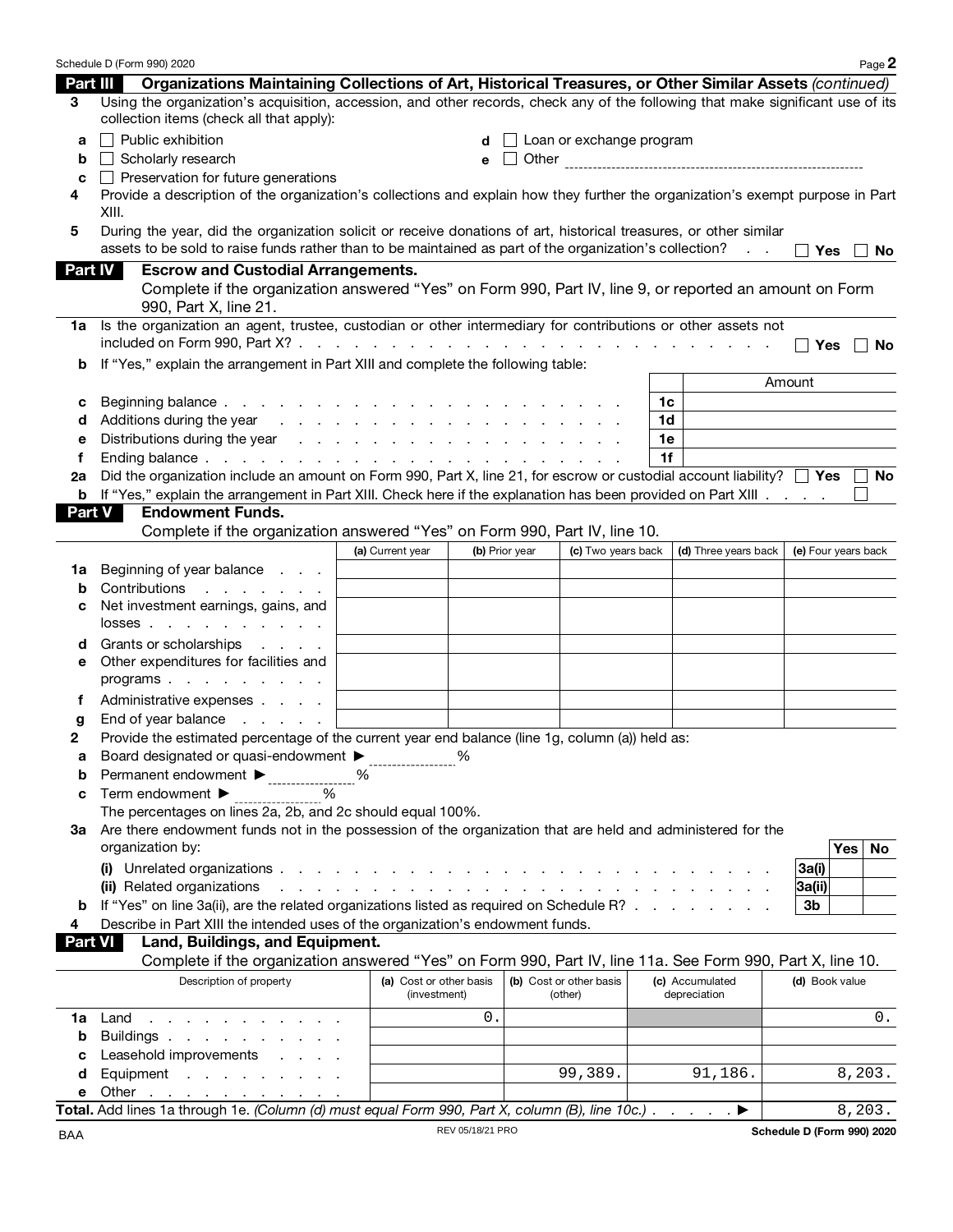#### Schedule D (Form 990) 2020 Page 3 Part VII Investments-Other Securities. Complete if the organization answered "Yes" on Form 990, Part IV, line 11b. See Form 990, Part X, line 12. (a) Description of security or category (including name of security) (b) Book value (c) Method of valuation: Cost or end-of-year market value (1) Financial derivatives . . . . . (2) Closely held equity interests . (3) Other (A) (B) (C) (D) (E) (F) (G) (H) Total. (Column (b) must equal Form 990, Part X, col. (B) line 12.) Part VIII Investments—Program Related. Complete if the organization answered "Yes" on Form 990, Part IV, line 11c. See Form 990, Part X, line 13. (a) Description of investment (b) Book value (b) Book value (c) Method of valuation: Cost or end-of-year market value (1) (2) (3) (4) (5) (6) (7) (8) (9) Total. (Column (b) must equal Form 990, Part X, col. (B) line 13.)  $\qquad \blacktriangleright$ Part IX Other Assets. Complete if the organization answered "Yes" on Form 990, Part IV, line 11d. See Form 990, Part X, line 15. (a) Description **(b)** Book value (1) (2) (3) (4) (5) (6) (7) (8) (9) Total. (Column (b) must equal Form 990, Part X, col. (B) line 15.)  $\ldots$  . . . . . . . . . . . . . . . .  $\blacktriangleright$ Part X Other Liabilities. Complete if the organization answered "Yes" on Form 990, Part IV, line 11e or 11f. See Form 990, Part X, line 25. 1. **(a) Description of liability (b) Book value** (1) Federal income taxes (2) (3) (4) (5) (6) (7) (8) (9) Total. (Column (b) must equal Form 990, Part X, col. (B) line 25.) . . . . . . . . . . . . . .

2. Liability for uncertain tax positions. In Part XIII, provide the text of the footnote to the organization's financial statements that reports the organization's liability for uncertain tax positions under FASB ASC 740. Check here if the text of the footnote has been provided in Part XIII .

 $\Box$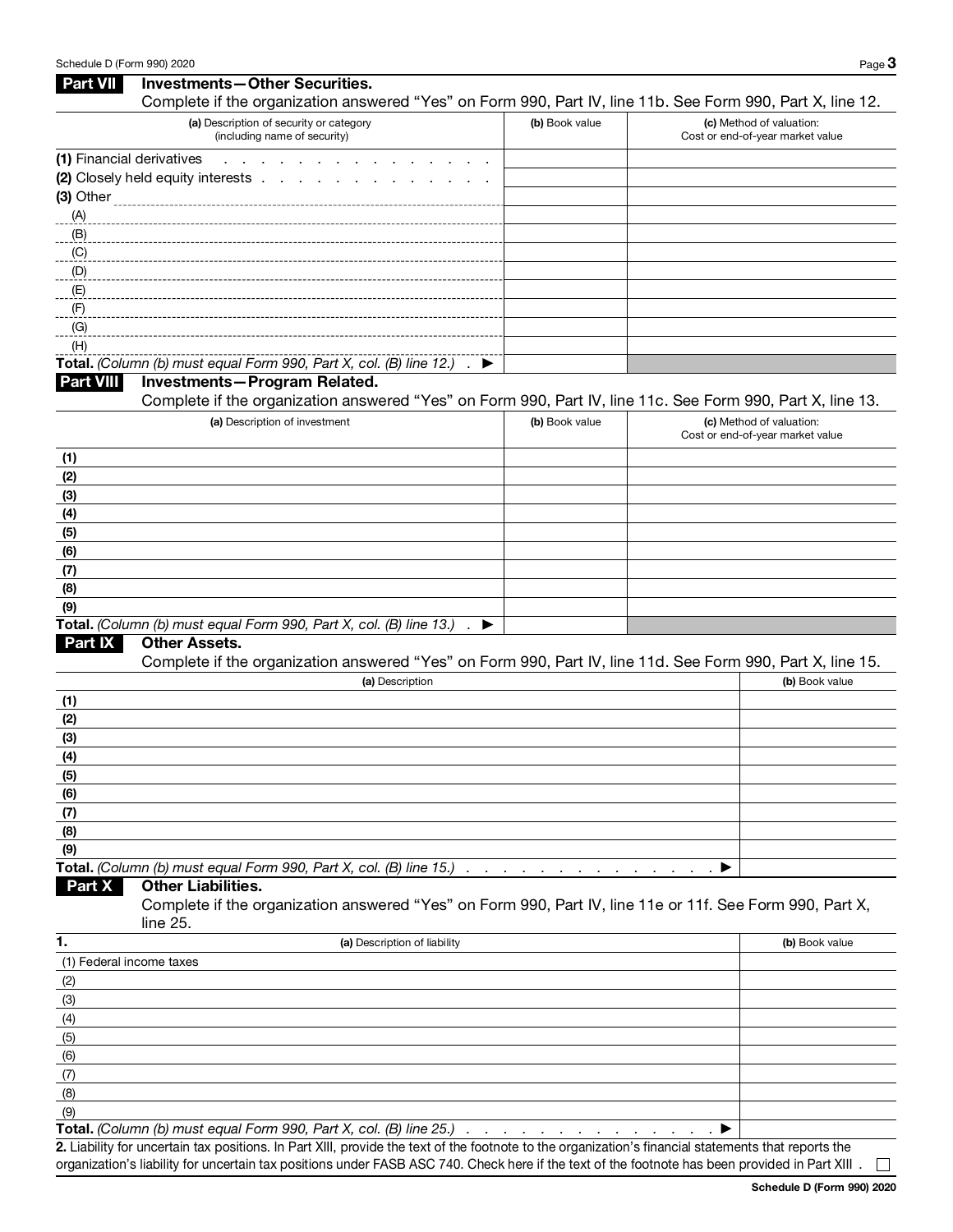| Schedule D (Form 990) 2020 |                                                                                                                                                                                                                               |                |         |    | Page 4     |
|----------------------------|-------------------------------------------------------------------------------------------------------------------------------------------------------------------------------------------------------------------------------|----------------|---------|----|------------|
| <b>Part XI</b>             | Reconciliation of Revenue per Audited Financial Statements With Revenue per Return.                                                                                                                                           |                |         |    |            |
|                            | Complete if the organization answered "Yes" on Form 990, Part IV, line 12a.                                                                                                                                                   |                |         |    |            |
| 1.                         | Total revenue, gains, and other support per audited financial statements                                                                                                                                                      |                |         | 1. | 1,067,618. |
| $\mathbf{2}$               | Amounts included on line 1 but not on Form 990, Part VIII, line 12:                                                                                                                                                           |                |         |    |            |
| a                          | Net unrealized gains (losses) on investments                                                                                                                                                                                  | 2a             | 16,912. |    |            |
| b                          | Donated services and use of facilities                                                                                                                                                                                        | 2 <sub>b</sub> | 9,450.  |    |            |
| с                          | Recoveries of prior year grants                                                                                                                                                                                               | 2c             |         |    |            |
| d                          | Other (Describe in Part XIII.)                                                                                                                                                                                                | 2d             |         |    |            |
| е                          |                                                                                                                                                                                                                               |                |         | 2e | 26,362.    |
| 3                          |                                                                                                                                                                                                                               |                |         | 3  | 1,041,256. |
| 4                          | Amounts included on Form 990, Part VIII, line 12, but not on line 1:                                                                                                                                                          |                |         |    |            |
| а                          | Investment expenses not included on Form 990, Part VIII, line 7b                                                                                                                                                              | 4а             |         |    |            |
| b                          | Other (Describe in Part XIII.)                                                                                                                                                                                                | 4b             |         |    |            |
| c                          |                                                                                                                                                                                                                               |                |         | 4c |            |
| 5                          | Total revenue. Add lines 3 and 4c. (This must equal Form 990, Part I, line 12.)                                                                                                                                               |                |         | 5  | 1,041,256. |
| Part XII                   | Reconciliation of Expenses per Audited Financial Statements With Expenses per Return.                                                                                                                                         |                |         |    |            |
|                            | Complete if the organization answered "Yes" on Form 990, Part IV, line 12a.                                                                                                                                                   |                |         |    |            |
| 1                          | Total expenses and losses per audited financial statements enter the contract of the statements of the statements of the statements of the statements of the statements of the statements of the statements of the statements |                |         | 1. | 1,266,899. |
|                            | Amounts included on line 1 but not on Form 990, Part IX, line 25:                                                                                                                                                             |                |         |    |            |
| $\mathbf{2}$<br>a          | Donated services and use of facilities                                                                                                                                                                                        | 2a             | 9,450.  |    |            |
| b                          | Prior year adjustments                                                                                                                                                                                                        | 2 <sub>b</sub> |         |    |            |
| c                          |                                                                                                                                                                                                                               | 2c             |         |    |            |
| d                          | Other (Describe in Part XIII.)                                                                                                                                                                                                | 2d             |         |    |            |
| е                          |                                                                                                                                                                                                                               |                |         | 2e | 9,450.     |
| 3                          |                                                                                                                                                                                                                               |                |         | 3  | 1,257,449. |
| 4                          | Amounts included on Form 990, Part IX, line 25, but not on line 1:                                                                                                                                                            |                |         |    |            |
|                            |                                                                                                                                                                                                                               |                |         |    |            |
| a                          | Investment expenses not included on Form 990, Part VIII, line 7b                                                                                                                                                              | 4a             |         |    |            |
| b                          | Other (Describe in Part XIII.)                                                                                                                                                                                                | - 4b           |         |    |            |
| c                          | Add lines 4a and 4b                                                                                                                                                                                                           |                |         | 4с |            |
| 5<br><b>Part XIII</b>      | Total expenses. Add lines 3 and 4c. (This must equal Form 990, Part I, line 18.)<br>Supplemental Information.                                                                                                                 |                |         | 5  | 1,257,449. |
|                            |                                                                                                                                                                                                                               |                |         |    |            |
|                            |                                                                                                                                                                                                                               |                |         |    |            |
|                            |                                                                                                                                                                                                                               |                |         |    |            |
|                            |                                                                                                                                                                                                                               |                |         |    |            |
|                            |                                                                                                                                                                                                                               |                |         |    |            |
|                            |                                                                                                                                                                                                                               |                |         |    |            |
|                            |                                                                                                                                                                                                                               |                |         |    |            |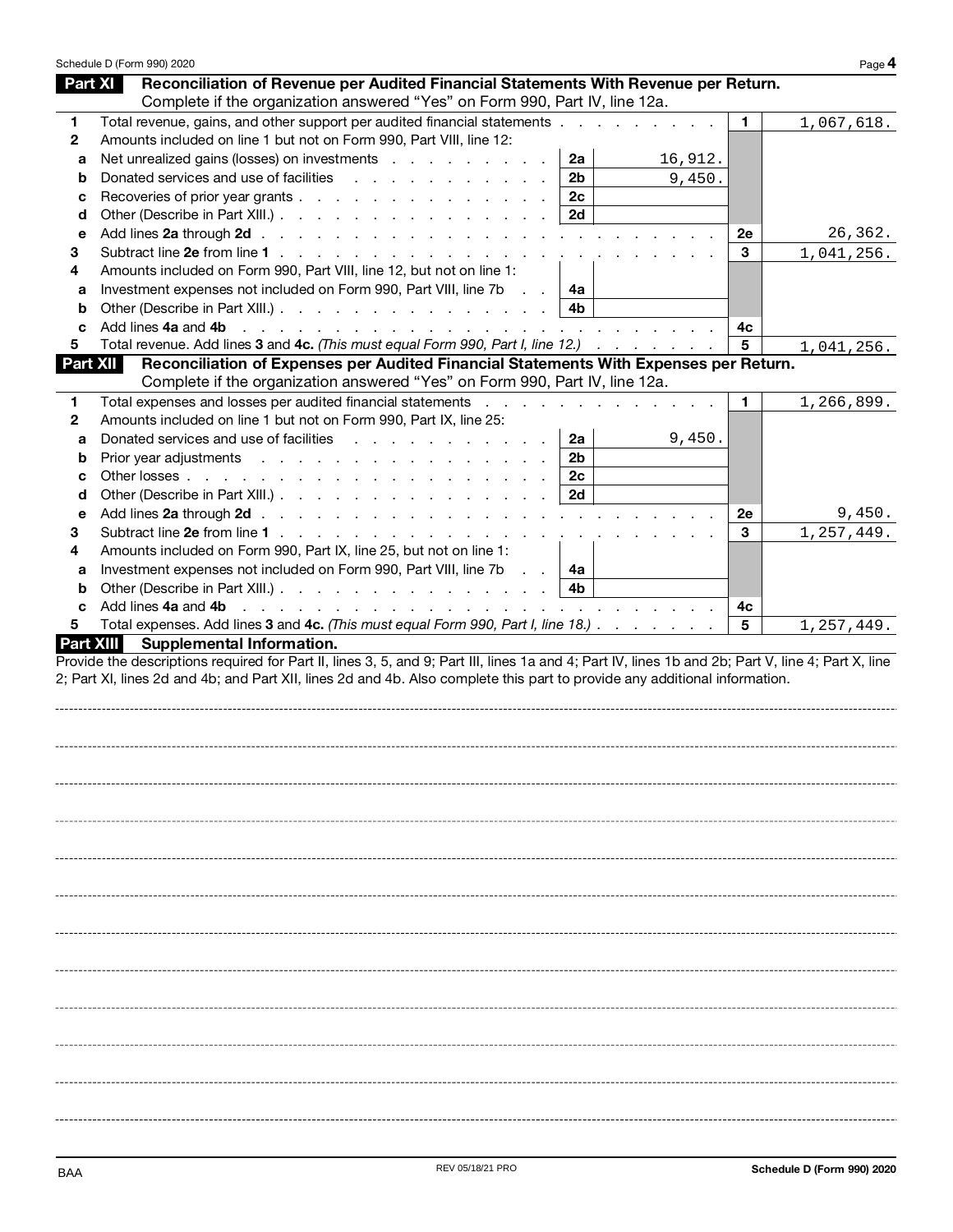| Schedule D (Form 990) 2020 |                                             | Page $5$ |
|----------------------------|---------------------------------------------|----------|
| Part XIII                  | <b>Supplemental Information (continued)</b> |          |
|                            |                                             |          |
|                            |                                             |          |
|                            |                                             |          |
|                            |                                             |          |
|                            |                                             |          |
|                            |                                             |          |
|                            |                                             |          |
|                            |                                             |          |
|                            |                                             |          |
|                            |                                             |          |
|                            |                                             |          |
|                            |                                             |          |
|                            |                                             |          |
|                            |                                             |          |
|                            |                                             |          |
|                            |                                             |          |
|                            |                                             |          |
|                            |                                             |          |
|                            |                                             |          |
|                            |                                             |          |
|                            |                                             |          |
|                            |                                             |          |
|                            |                                             |          |
|                            |                                             |          |
|                            |                                             |          |
|                            |                                             |          |
|                            |                                             |          |
|                            |                                             |          |
|                            |                                             |          |
|                            |                                             |          |
|                            |                                             |          |
|                            |                                             |          |
|                            |                                             |          |
|                            |                                             |          |
|                            |                                             |          |
|                            |                                             |          |
|                            |                                             |          |
|                            |                                             |          |
|                            |                                             |          |
|                            |                                             |          |
|                            |                                             |          |
|                            |                                             |          |
|                            |                                             |          |
|                            |                                             |          |
|                            |                                             |          |
|                            |                                             |          |
|                            |                                             |          |
|                            |                                             |          |
|                            |                                             |          |
|                            |                                             |          |
|                            |                                             |          |
|                            |                                             |          |
|                            |                                             |          |
|                            |                                             |          |
|                            |                                             |          |
|                            |                                             |          |
|                            |                                             |          |
|                            |                                             |          |
|                            |                                             |          |
|                            |                                             |          |
|                            |                                             |          |
|                            |                                             |          |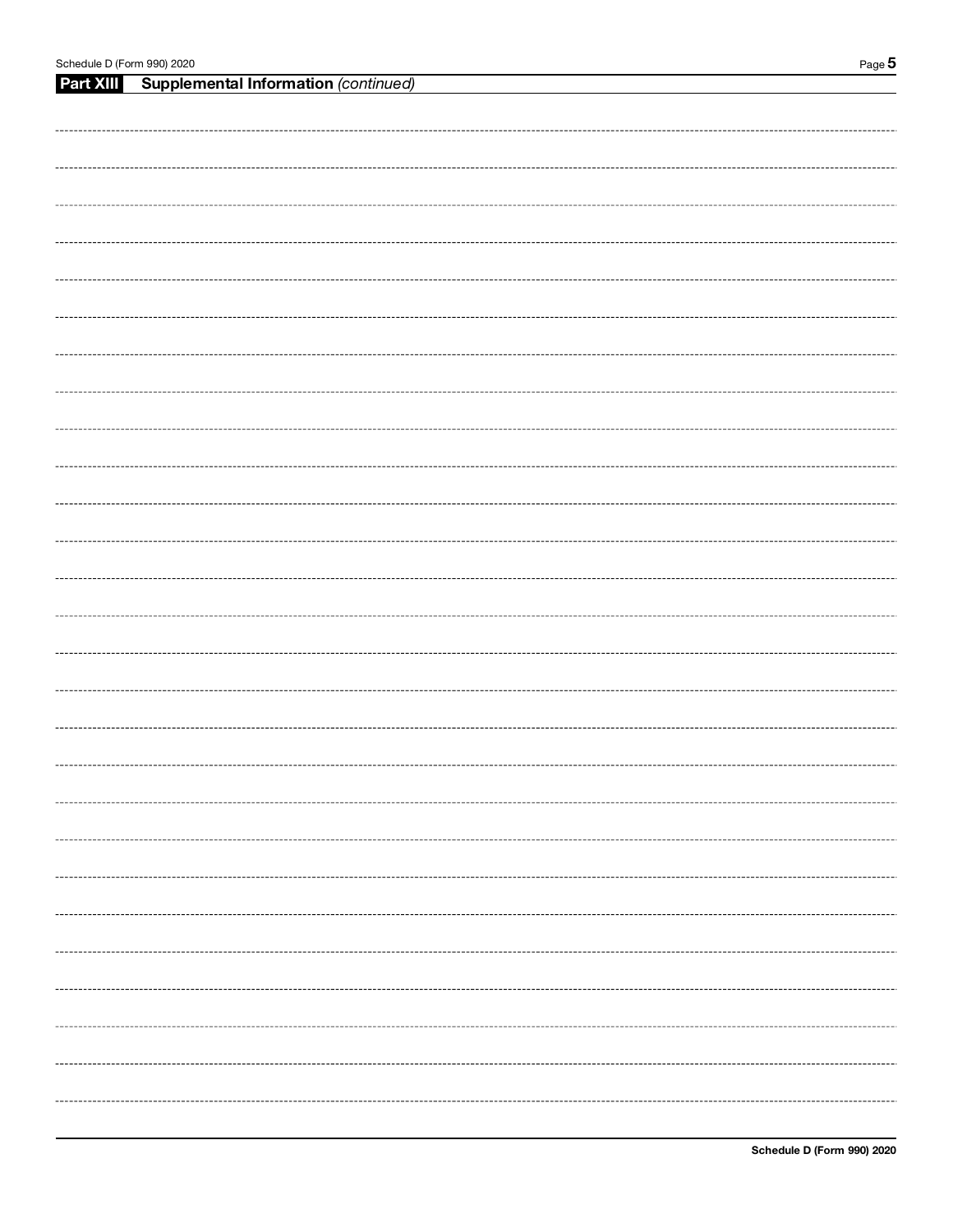SCHEDULE O (Form 990 or 990-EZ)

### Supplemental Information to Form 990 or 990-EZ

Complete to provide information for responses to specific questions on Form 990 or 990-EZ or to provide any additional information. Attach to Form 990 or 990-EZ.



| Department of the Treasury<br>Internal Revenue Service | ▶ Attach to Form 990 or 990-EZ.<br>Go to www.irs.gov/Form990 for the latest information.       | <b>Open to Public</b><br>Inspection   |
|--------------------------------------------------------|------------------------------------------------------------------------------------------------|---------------------------------------|
| Name of the organization                               |                                                                                                | <b>Employer identification number</b> |
| GIRLS ON THE RUN - CHICAGO, INC.                       |                                                                                                | 36-4331462                            |
|                                                        | Pt VI, Line 11b: THE TREASURER REVIEWS THE 990 AND THE BOARD VOTES BASED ON                    |                                       |
| THE TREASURER'S RECOMMENDATION.                        |                                                                                                |                                       |
|                                                        | Pt VI, Line 12c: THE ORGANIZATION MONITORS COMPLIANCE WITH THE CONFLICT OF INTEREST            |                                       |
|                                                        | POLICY BY ANNUALLY REVIEWING THE PROCESS AND REQUIRING BOARD MEMBERS TO SIGN                   |                                       |
| THE POLICY.                                            | IN ADDITION, IN ANY QUESTIONABLE CIRCUMSTANCE, THE MATTER IS BROUGHT                           |                                       |
| BEFORE THE BOARD FOR REVIEW.                           |                                                                                                |                                       |
|                                                        | Pt VI, Line 15a: THE BOARD DETERMINES THE EXECUTIVE DIRECTOR'S COMPENSATION                    |                                       |
|                                                        | BY USING INDUSTRY GUIDELINES AND BENCHMARKS, SUCH AS GUIDESTAR'S COMPENSATION                  |                                       |
|                                                        | REPORT, AND THE BOARD EXECUTIVE COMMITTEE REVIEWS THE EXECUTIVE DIRECTOR'S COMPENSATION        |                                       |
|                                                        | ANNUALLY. THE EXECUTIVE DIRECTOR DETERMINES ALL OTHER EMPLOYEE COMPENSATION USING              |                                       |
|                                                        | THE SAME STANDARDS AS WELL AS THE BOARD APPROVED BUDGET. ALL EMPLOYEES ARE REVIEWED            |                                       |
|                                                        | ANNUALLY PRIOR TO THE END OF THE YEAR.                                                         |                                       |
|                                                        |                                                                                                |                                       |
|                                                        |                                                                                                |                                       |
|                                                        |                                                                                                |                                       |
|                                                        |                                                                                                |                                       |
|                                                        |                                                                                                |                                       |
|                                                        |                                                                                                |                                       |
|                                                        |                                                                                                |                                       |
|                                                        |                                                                                                |                                       |
|                                                        |                                                                                                |                                       |
|                                                        |                                                                                                |                                       |
|                                                        |                                                                                                |                                       |
|                                                        |                                                                                                |                                       |
|                                                        |                                                                                                |                                       |
|                                                        |                                                                                                |                                       |
|                                                        | For Paperwork Reduction Act Notice, see the Instructions for Form 990 or 990-EZ.<br><b>BAA</b> | Schedule O (Form 990 or 990-EZ) 2020  |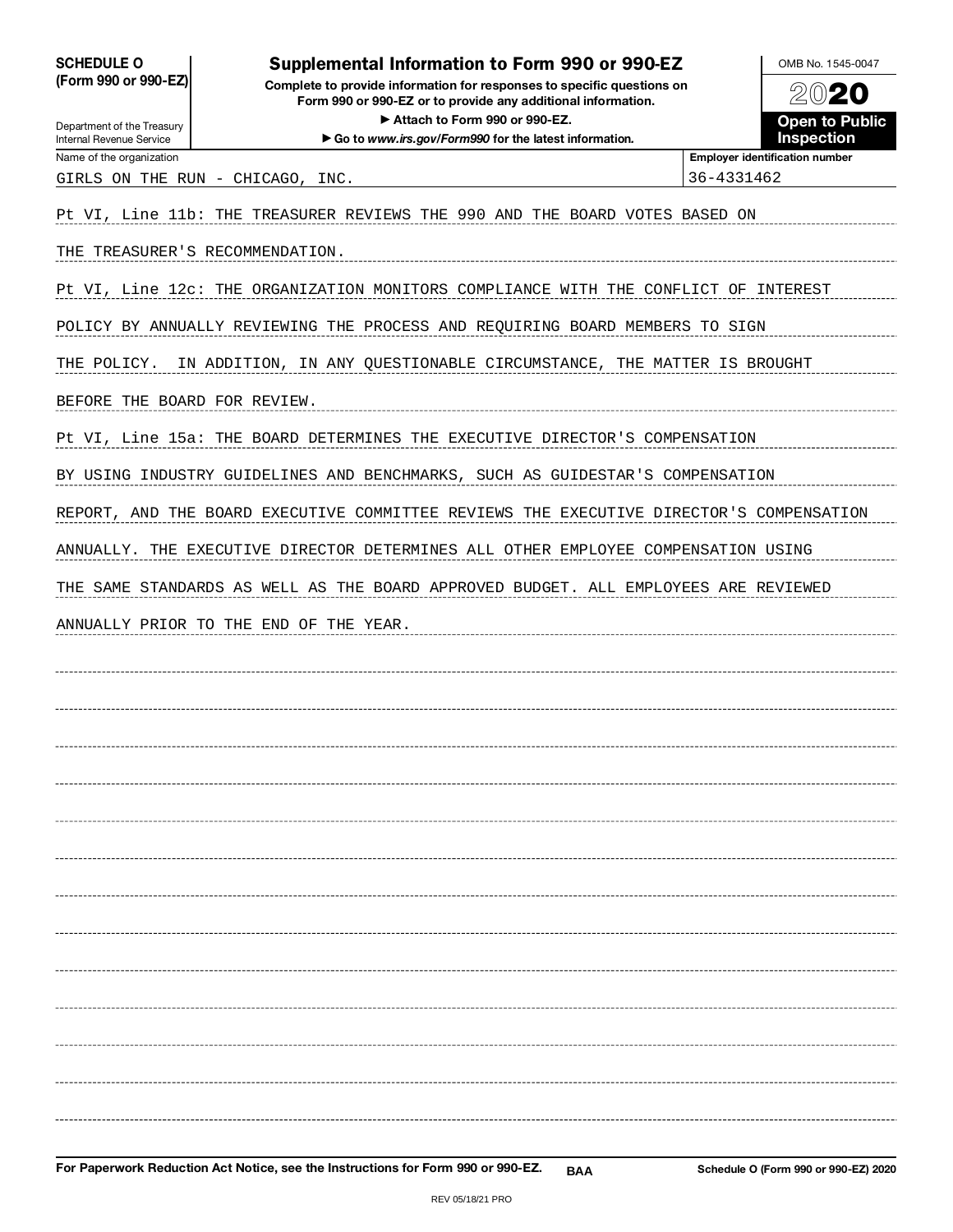# **Additional information from your 2020 Federal Exempt Tax Return**

## **Form 990: Return of Organization Exempt from Income Tax**

**Line 13 col (B) Itemization Statement**

| <b>Description</b>             | <b>Amount</b> |
|--------------------------------|---------------|
| Business Fees                  | 17,407.       |
| Telecommunications             | 7,967.        |
| Office supplies                | 2,462.        |
| Staff development and training | 3,338.        |
| Postage and delivery           | 5,250.        |
| Total                          | 36,424.       |

#### **Form 990: Return of Organization Exempt from Income Tax Line 13 col (C) Itemization Statement**

| <b>Description</b>             | <b>Amount</b> |
|--------------------------------|---------------|
| <b>Business Fees</b>           | 3,868.        |
| Telecommunications             | 480.          |
| Office supplies                | 148.          |
| Staff development and training | 105.          |
| Postage and delivery           | 106.          |
| Total                          | 4,707.        |

# **Form 990: Return of Organization Exempt from Income Tax**

## **Line 13 col (D) Itemization Statement Description Amount** Business Fees 7,700. Telecommunications 2,017.  $\blacksquare$  Office supplies  $\blacksquare$  501. Staff development and training 492. Postage and delivery 220. **Total 10,930.**

#### **Form 990: Return of Organization Exempt from Income Tax Line 17, column (A) Itemization Statement**

| $L$ $R$             | <u>Ilgillizativli olalgiligill</u> |
|---------------------|------------------------------------|
| <b>Description</b>  | Amount                             |
| Accounts payable    | 26,636.                            |
| Accrued liabilities | 9,696.                             |
| <b>Total</b>        | 36,332.                            |

## **Form 990: Return of Organization Exempt from Income Tax**

#### **Line 17, column (B) Itemization Statement**

| $\mu$ <del>e<math>\mu</math><math>\mu</math>zation otatenient</del> |
|---------------------------------------------------------------------|
|                                                                     |

| ിലെ<br>.<br>וטו<br>. <del>.</del><br>- - - - | nount |
|----------------------------------------------|-------|
| able/                                        |       |
| ΑO                                           | --    |